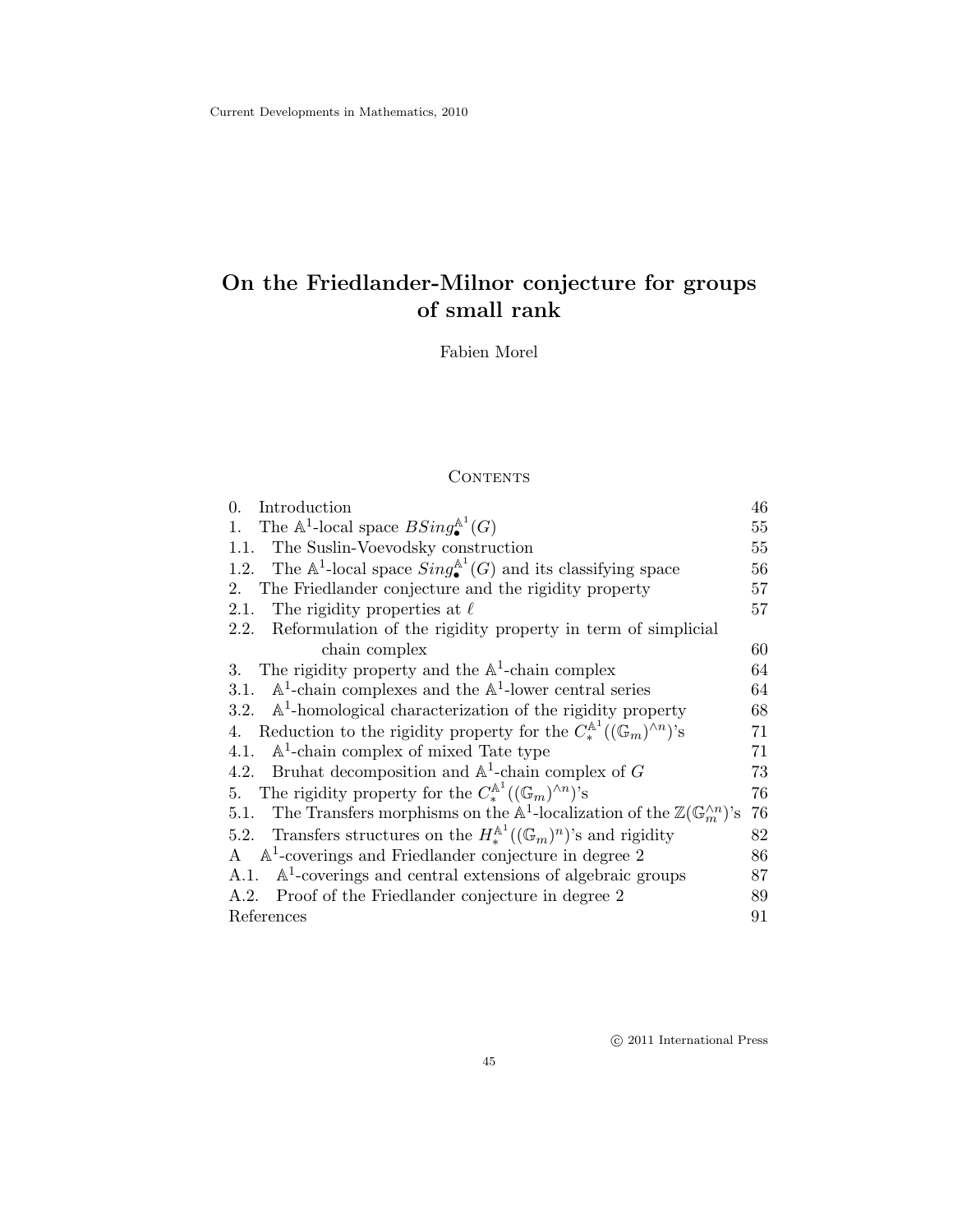## **0. Introduction**

The title refers to the following conjecture of E. Friedlander [**12**]:

Conjecture 1. *For any algebraically closed field* F*, any reductive*  $algebraic$  F-group G and any prime  $\ell$  different from  $char(F)$  the natural *ring homomorphism*

$$
H_{et}^*(BG; \mathbb{Z}/\ell) \to H^*(BG(F); \mathbb{Z}/\ell)
$$

*from the*  $\mathbb{Z}/\ell$ -étale cohomology of the simplicial classifying space of G to the *cohomology with*  $\mathbb{Z}/\ell$ -coefficients of the discrete group  $G(F)$  is an isomor*phism.*

and with J. Milnor's variant in the case  $F = \mathbb{C}$  [35]:

CONJECTURE 2. For any Lie group  $G$  and any prime  $\ell$  the natural ring *homomorphism*

$$
H^*_{sing}(BG; \mathbb{Z}/\ell) \to H^*(BG^\delta; \mathbb{Z}/\ell)
$$

*from the*  $\mathbb{Z}/\ell$ -singular cohomology of the classifying space BG of the topo $logical~group~G~to~the~\mathbb{Z}/\ell\text{-}singular~cohomology~of~the~classifying~space~BG^{\delta}$ *of the discrete group*  $G^{\delta}$  *underlying*  $G$  *is an isomorphism.* 

The two conjectures are equivalent for  $F = \mathbb{C}$  and G a complex algebraic Lie group by Grothendieck's comparisons theorems between  $\acute{e}$ tale and singular cohomology, but each contains cases which are not reached by the other.

The aim of these conjectures is the computation of the right hand side that is to say the mod  $\ell$  cohomology of the (classifying space of the) discrete group  $G(F)$ . Indeed, again by Grothendieck's comparisons theorems the left hand side of conjecture 1 is isomorphic to the singular mod  $\ell$  cohomology of the topological classifying space of the complex algebraic Lie group  $G(\mathbb{C})$ of complex points of G. The singular cohomology of the classifying space of a Lie group is in practice already computed (in most cases) by standard technics of algebraic topology and should be considered as "simpler". For instance  $H^*_{sing}(BSL_n(\mathbb{C}); \mathbb{Z}/\ell)$  is known to be a polynomial ring with coef-<br>figures in  $\mathbb{Z}/\ell$  on the Chern classes  $\ell$ ficients in  $\mathbb{Z}/\ell$  on the Chern classes  $c_2, \ldots, c_n$ .<br>The main evidence for these conjectures is

The main evidence for these conjectures is the result of Suslin [**60, 61**] which establish the case  $G = SL_{\infty}$  (which is not an algebraic group!) for each separably closed field F. Friedlander and Mislin also proved the conjecture for G arbitrary and F the algebraic closure of a finite field [**14**]. Using Suslin's results  $[62]$  on stability properties of the homology for  $SL_n$ one may deduce the conjecture for  $SL_n$  in (co-)homological degree  $*$  small enough compared to  $n$ . For the classical groups like the orthogonal and symplectic group, one may as well deduce from Suslin Theorem partial results using stability properties; see for instance [**29**]. Except these cases obtained from Suslin's result by stabilization properties, the conjecture is basically unknown. For further references the reader should check [**30**] and [**50**]. Up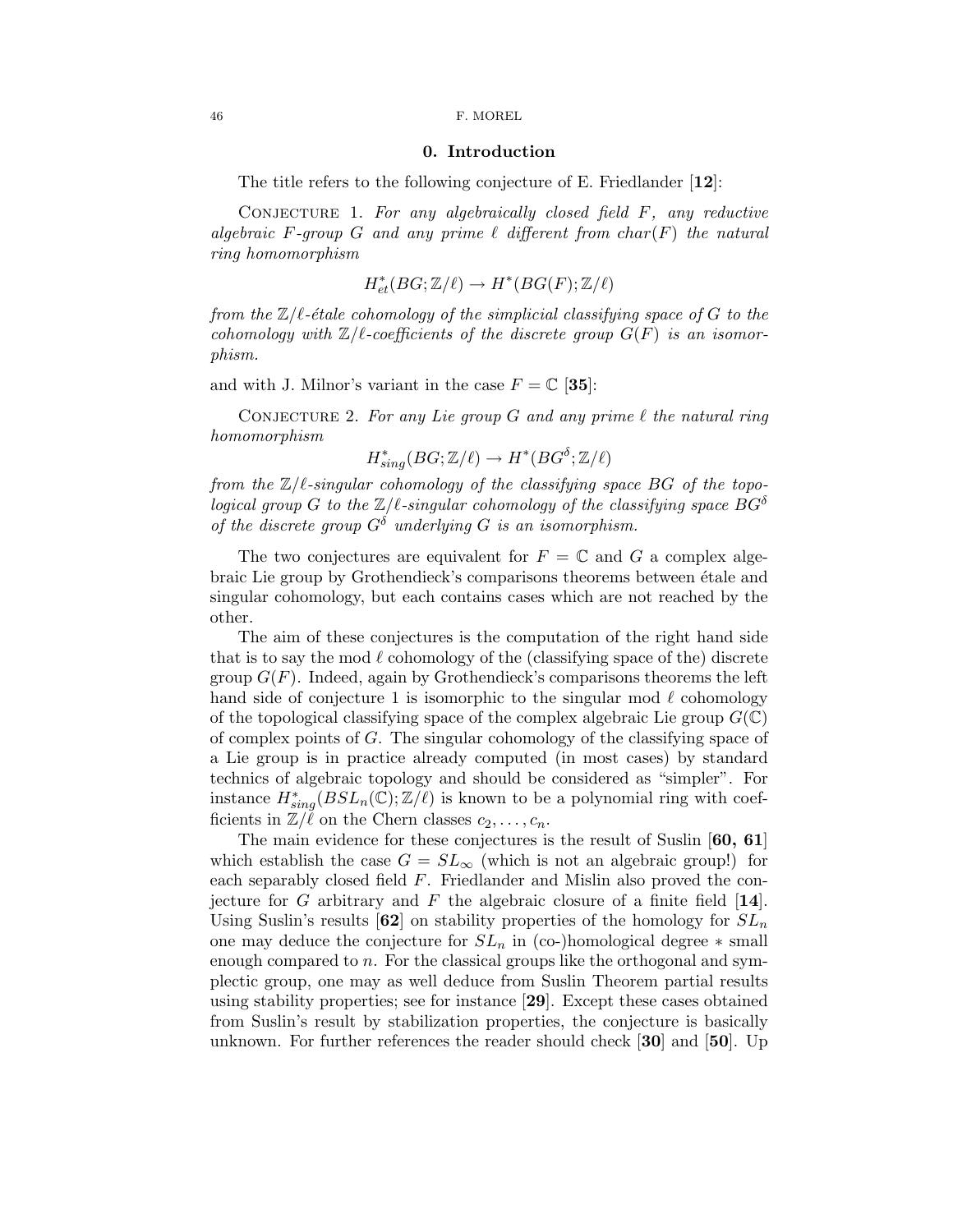to now in particular, there is no known split simple algebraic group G for which the conjecture holds over any separably closed field  $F$ .

Let us start with the following result which establishes what we call "the weak Friedlander-Milnor conjecture":

Theorem 3. *Let* F *be a separably closed field, let* G *be any reductive*  $algebraic$  F-group G and let  $\ell$  be a prime different from  $char(F)$ . Then the *natural homomorphism*

$$
H_{et}^*(BG; \mathbb{Z}/\ell) \to H^*(B(G(\Delta_F^{\bullet})); \mathbb{Z}/\ell)
$$

*is an isomorphism.*

Here  $\Delta_F^{\bullet}$  denotes the cosimplicial affine *F*-scheme defined by  $\Delta_F^n :=$ <br> $c(F[T_0 \ T_1]/(\sum T_1 - 1))$  and with the standard cosimplicial struc- $Spec(F[T_0, \ldots, T_n]/(\sum_i T_i - 1))$  and with the standard cosimplicial structure. In the previous Theorem  $G(\Lambda^{\bullet})$  denotes the simplicial group obtained ture. In the previous Theorem  $G(\Delta_F^{\bullet})$  denotes the simplicial group obtained<br>by evaluating  $G$  on  $\Delta_{\bullet}^{\bullet}$  and  $BG(\Delta_{\bullet}^{\bullet})$  means its classifying space (as in [9] for by evaluating  $G$  on  $\Delta_F^{\bullet}$ , and  $BG(\Delta_F^{\bullet})$  means its classifying space (as in [9] for<br>instance). Thus the right hand side of the previous isomorphism is the mod instance). Thus the right hand side of the previous isomorphism is the mod  $\ell$  singular cohomology of classifying space of the simplicial group  $G(\Delta_F^{\bullet})$ .<br>The morphism itself comes from a commutative square of the form The morphism itself comes from a commutative square of the form

$$
H_{et}^*(BSing_{\bullet}^{\mathbb{A}^1}(G)); \mathbb{Z}/\ell) \to H^*(B(G(\Delta_F^{\bullet})); \mathbb{Z}/\ell)
$$
  
\n
$$
\downarrow \wr \qquad \qquad \downarrow
$$
  
\n
$$
H_{et}^*(BG; \mathbb{Z}/\ell) \qquad \to H^*(B(G(F)); \mathbb{Z}/\ell)
$$

in which  $Sing_{\bullet}^{\mathbb{A}^1}(G)$  is the Suslin-Voevodsky construction on G (see below), the left vertical morphism is an isomorphism and the bottom horizontal morphism is the one appearing in the Friedlander conjecture. This diagram will be discussed in Section 1.1 below.

Remark 4. Classical devissage methods and Theorems for the structure of algebraic groups over perfect fields allow one to extends the previous Theorem to smooth F-groups scheme which can be defined over a perfect subfield of  $F$ . The cases where  $G$  is an abelian variety, a smooth unipotent group defined over a perfect subfield, a discrete finite group, or a split Torus are straightforward to check. Thus the main point of the Theorem and of the Friedlander-Milnor conjecture is the case where  $G$  is (semi-)simple.

The following property depending on the smooth  $F$ -group  $G$  plays an important role in relating Theorem 3 to the Friedlander conjecture through the above diagram:

DEFINITION 5. Assume F is an infinite field. Let G be a smooth algebraic F-group and let  $\ell$  be any prime different from  $char(F)$ . One says that  $G$  satisfies the homotopy invariance of group cohomology at  $\ell$  if for any integer  $n \geq 1$  the natural ring homomorphism

$$
H^*(BG(F[T_1,\ldots,T_n]);\mathbb{Z}/\ell)\to H^*(BG(F);\mathbb{Z}/\ell)
$$

is an isomorphism.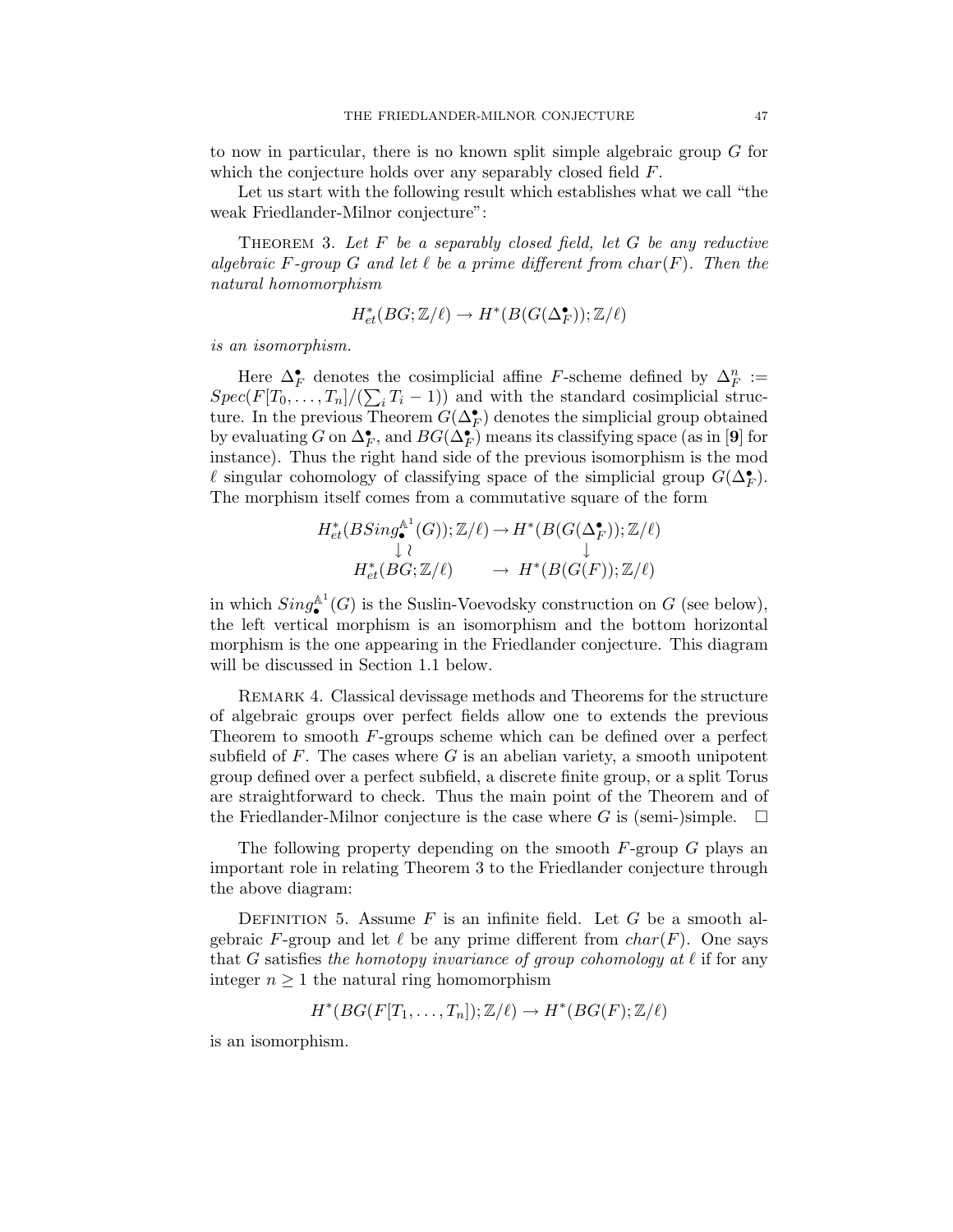We observe (see  $[30, \text{page 110}]$ ) that if F is finite the homotopy invariance of group cohomology is false in general. The previous notion is relevant because of the following consequence:

Corollary 6. *Let* F *be a separably closed field, let* G *be any reductive*  $algebraic$  F-group and  $\ell$  be a prime different from  $char(F)$ . If G satisfies  $the \ homotopy \ invariance \ of \ group \ cohomology \ at \ \ell \ then \ the \ map \ of \ simplicial$ *sets:*

$$
BG(F) \to B(G(\Delta_F^{\bullet}))
$$

 $BG(F) \to B(G(\Delta_F^{\bullet}))$ <br>induces an isomorphism on mod  $\ell$ -cohomology and consequently the Fried*lander conjecture holds for* G*.*

PROOF. This follows by using the spectral sequences of the bisimplicial set  $BG(\Delta_F^{\bullet})$  of the form

$$
E_1^{p,q} = H^q(BG(\Delta_F^p); \mathbb{Z}/\ell) \Rightarrow H^{p+q}(BG(\Delta_F^{\bullet}); \mathbb{Z}/\ell)
$$

together with the fact that each of the F-scheme  $\Delta_F^p$  is an affine F-space of dimension n dimension  $p$ .

From [24] it follows that the group  $SL_2$  doesn't have the property of homotopy invariance of group cohomology at  $\ell$ . The weak Friedlander-Milnor conjecture reduces the Friedlander-Milnor conjecture for  $SL<sub>2</sub>$  to the statement that the morphism

(0.1) 
$$
BSL_2(F) \to B(SL_2(\Delta_F^{\bullet}))
$$

induces an isomorphism on mod  $\ell$  homology for any separably closed field F of characteristic  $\neq \ell$ .

The  $SL_2$  case should be quite special and we believe that each semisimple group, not containing the type  $SL_2$ , should satisfy the homotopy invariance of group cohomology at  $\ell$ , at least over a separably closed field  $F$ of characteristic  $\neq \ell$ .

For the group  $SL_3$  the homotopy invariance for group cohomology is proven in [**30**, Theorem 4.6.8] because for polynomial rings with coefficients in a field F one knows that  $E_3$  agrees with  $SL_3$  by results of Suslin [59]. The Theorem of Knudson is an elaboration on the work [56] of Soulé who proved the invariance property for each split semi-simple groups in the case of polynomial rings in one variable. In [**70**] the technics of Knudson are generalized to any split semi-simple group of rank 2. Moreover Wendt also proved in [**71**] that SL<sup>4</sup> has the homotopy invariance of group cohomology at  $\ell$ . Consequently we get altogether:

THEOREM 7. Let  $F$  be a separably closed field and let  $\ell$  be a prime dif*ferent from* char(F)*. Let* G *be a split simple algebraic* F*-group of one of the following type:* SL3*,* SO<sup>5</sup> *or* G<sup>2</sup> *and* SL4*. Then the natural homomorphism*

$$
H_{et}^*(BG; \mathbb{Z}/\ell) \to H^*(BG(F); \mathbb{Z}/\ell)
$$

*is an isomorphism.*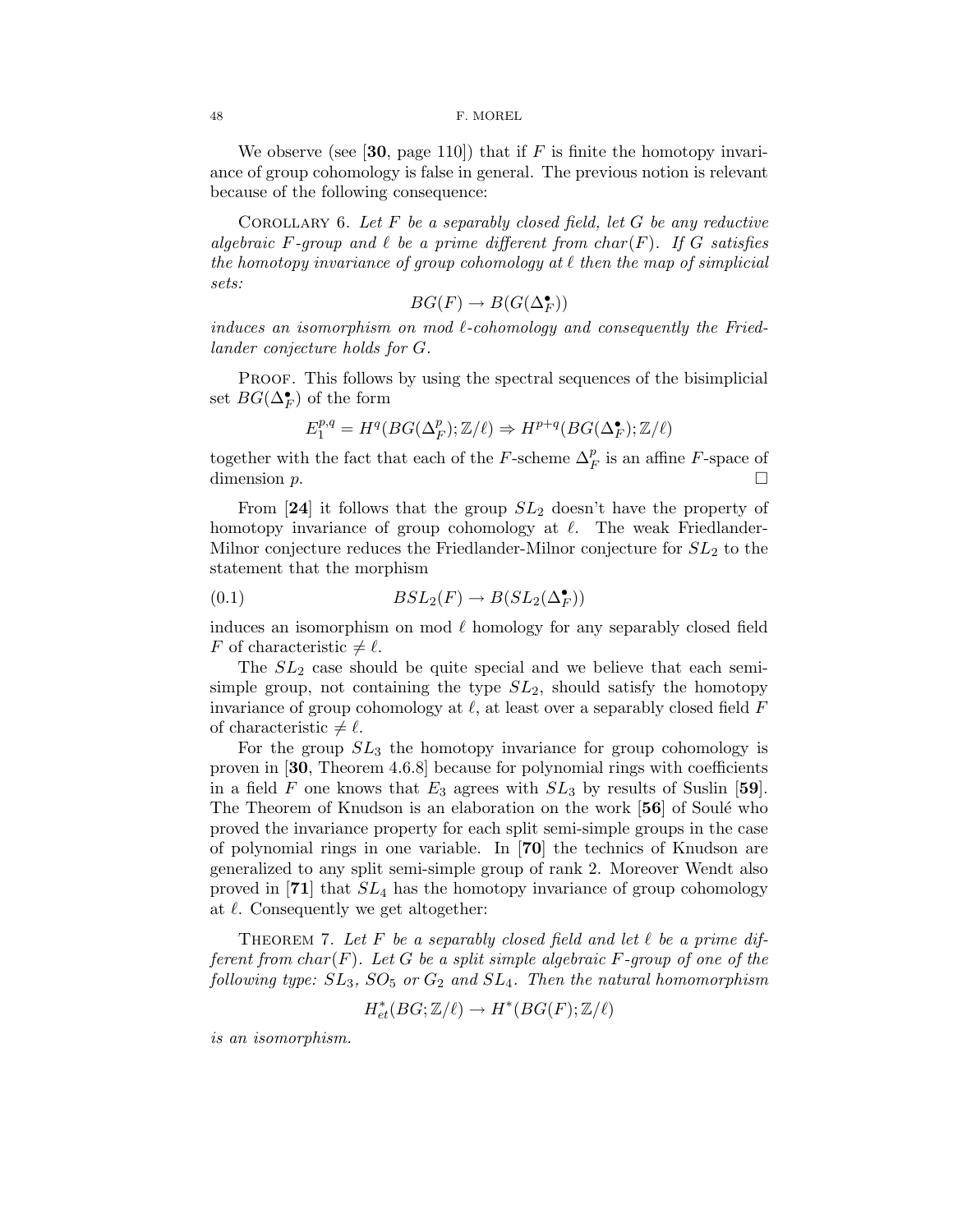REMARK 8. In a work still in progress, we hope to fix the case of  $SL_2$  as well by establishing that  $(0.1)$  induces an isomorphism on mod  $\ell$  homology for any separably closed field F of characteristic  $\neq \ell$ . .  $\Box$ 

When  $F$  is the field of complex numbers, Grothendieck's comparison theorems give some cases of Milnor's form of the conjecture for complex algebraic Lie groups:

Corollary 9. *For any complex algebraic Lie group* G *and any prime* - *the natural ring homomorphism*

$$
H^*_{sing}(BG; \mathbb{Z}/\ell) \to H^*(BG(\Delta^{\bullet}_{\mathbb{C}})^{\delta}; \mathbb{Z}/\ell)
$$

*is an isomorphism.* Here  $G(\Delta^n_{\mathbb{C}})^{\delta}$  *means the discrete group of algebraic*  $morphisms \Delta^n_{\mathbb{C}} \to G$ , and BG means the classifying space of the topological *group underlying* G*. Consequently the morphism*

$$
H^*(BG; \mathbb{Z}/\ell) \to H^*(BG^{\delta}; \mathbb{Z}/\ell)
$$

*is an isomorphism if* G *is a complex simple algebraic group of type* SL3*,* SO5*,* G<sup>2</sup> *or* SL4*.*

In Section A of the Appendix we give a direct treatment of the degree 2 case of the Friedlander conjecture, which relies on standard facts on central extensions of algebraic groups and the theory of  $\mathbb{A}^1$ -universal coverings developed in [**41**]. This should be compared to the results of [**50**]. Using a slight elaboration of the technics of this work, one may in fact go one step further and prove the conjecture for  $* \leq 3$  for any group.

To explain our strategy for the weak Friedlander conjecture, *alias* Theorem 3, let us recall that the Quillen algebraic K-theory groups  $K_n(F)$  of a field F (or of a regular ring) are isomorphic in degree  $n \geq 1$  to the Karoubi-Villamayor K-theory groups  $K_n^{KV}(F) := \pi_n(B(\mathbb{G}L_\infty(\Delta_F^{\bullet})))$ , see for instance [17] The argument of Suslin relies on the existence of certain transfers mor-[**17**]. The argument of Suslin relies on the existence of certain transfers morphisms in mod  $\ell$  algebraic K-theory groups, which are used in a fundamental way to prove the famous rigidity theorem.

Our approach will use extensively the Suslin-Voevodsky construction on G, denoted by  $Sing_{\bullet}^{{\mathbb A}^1}(G)$ , that is to say the previous construction, but really considered as a simplicial sheaf of groups

$$
Sm_k \ni X \mapsto Sing^{\mathbb{A}^1}_{\bullet}(G)(X) := G(\Delta_k^{\bullet} \times X)
$$

on the category  $Sm_k$  of smooth k-schemes in the Nisnevich topology, where k is a fixed perfect base field (like a prime field for instance). Recall [**47, 44**] that the Nisnevich topology has for covering families  ${U_i \rightarrow X}_i$  in  $Sm_k$  the  $\forall$  etal covering families with the property that for any point  $x \in X$  there is an i and a point y in  $U_i$  lying over x with the same residue field. Except otherwise stated, in this text we only use the Nisnevich topology on  $Sm_k$ .

To be more precise on our approach, we will study the " $A<sup>1</sup>$ -homotopy type" of its classifying space  $BSing_{\bullet}^{\mathbb{A}^1}(G)$ , a simplicial sheaf of sets on  $Sm_k$  in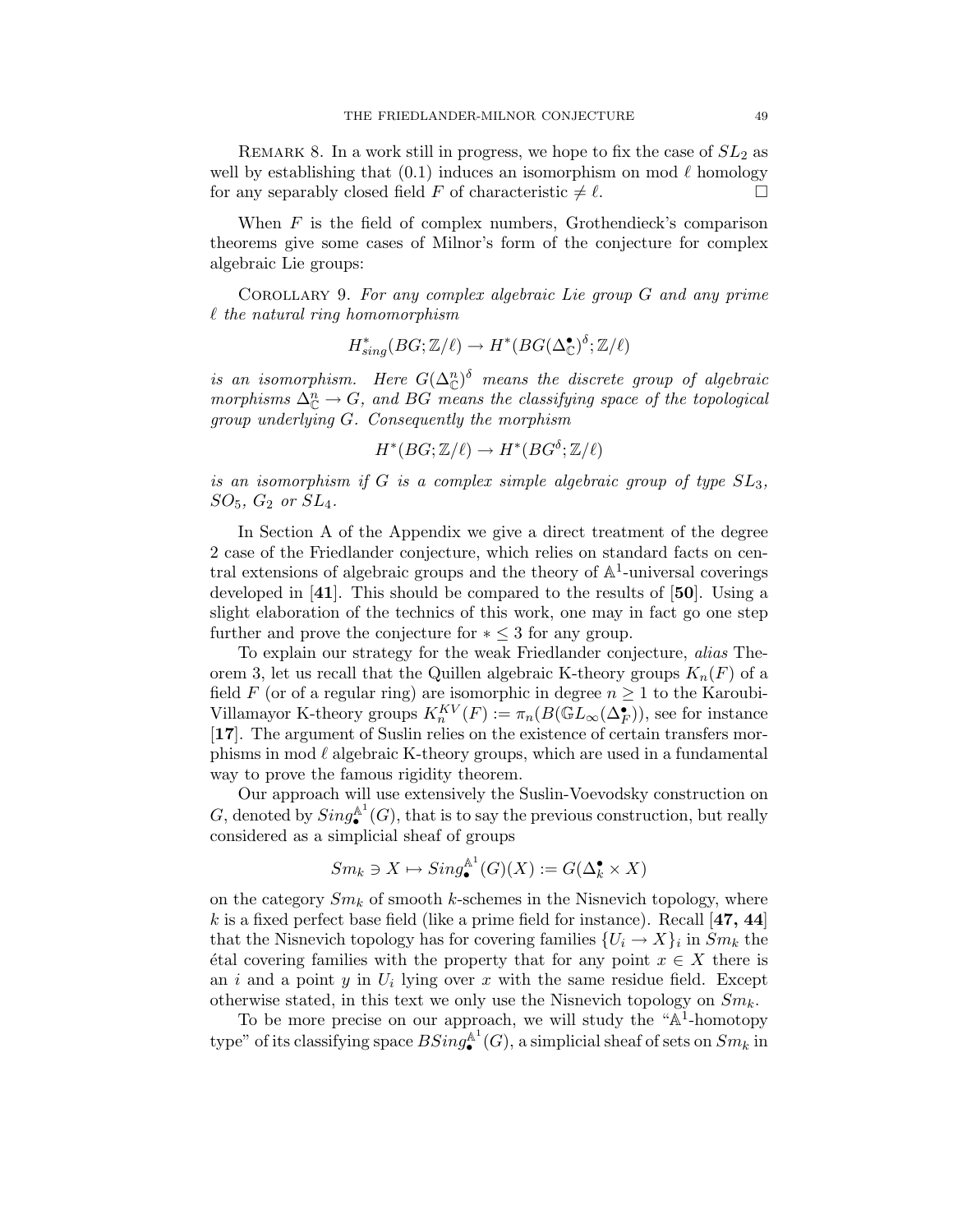the Nisnevich topology, or a *space* in short, see [**44**]. The main obstruction to adapt Suslin's method to the space  $BSing_{\bullet}^{\mathbb{A}^1}(G)$  comes from the fact that the correspondence  $F \mapsto \pi_n(BSing_{\bullet}^{\mathbb{A}^1}(G)(F))$  doesn't form a cohomology theory<br>and that there is no way, a grieri, to order it with suitable transfers, as and that there is no way, *a priori*, to endow it with suitable transfers, as opposed to the above case  $G = SL_{\infty}$ .

To get round this difficulty we will introduce a rather new approach based on  $\mathbb{A}^1$ -homotopy theory which proceeds roughly speaking in two fundamental steps.

The first step reduces the Theorem 2 to checking a rigidity property for the  $\mathbb{A}^1$ -chain complexes  $C^{\mathbb{A}^1}((\mathbb{G}_m)^{\wedge n};\mathbb{Z})$  of the smash-powers of  $\mathbb{G}_m$ 's<br>for all  $\mathbb{R}^n$ . This reduction stap is highly of homotopical pature, but also for all  $n$ 's. This reduction step is highly of homotopical nature, but also uses in an essential the Bruhat decomposition for split groups, and also relies essentially on some highly non trivial results from [**41**]. These results, and part of their proof, contains, on the other hand, the "genes" of the notion of sheaves with generalized transfers which is used in the second step.

Observe that as a consequence, the first step reduces Theorem 2 to a statement which doesn't depend on any group  $G$ , nor any field  $F$ .

The second step is to prove the expected rigidity property for these chain complexes  $C_*^{\mathbb{A}^1}((\mathbb{G}_m)^{\wedge n};\mathbb{Z})$ : one has to understand why applying the "obstract"  $\mathbb{A}^1$  localization functor for chain complexes to  $\mathbb{Z}((\mathbb{C}^m)^{\wedge n})$  violds "abstract"  $\mathbb{A}^1$ -localization functor for chain complexes to  $\mathbb{Z}((\mathbb{G}_m)^{\wedge n})$  yields a chain complex whose homology sheaves have the rigidity property at  $\ell$ ; this is done by observing that these homology sheaves are endowed with a structure of *sheaves with generalized transfers*, for which the one considered by Voevodsky [**67**] are one of the examples. We conclude by a reduction at the very end to the classical rigidity Theorem of [**63**].

Let us give more details. From now on  $k$  is a fixed perfect field.

In Section 1 we give some recollection on the characterization of  $\mathbb{A}^1$ local spaces  $[44, 41]$  in terms of  $\mathbb{A}^1$ -homotopy sheaves; this is one of the result that we use from [**41**]. We then prove that the classifying space  $BSing_{\bullet}^{\mathbb{A}^1}(G)$  is  $\mathbb{A}^1$ -local for any split semi-simple group. It is moreover simply connected if  $G$  is simply-connected in the sense of algebraic group theory.

In section 2 we observe along the classical lines, see [**60, 63, 28, 30**], that Theorem 3 is a consequence of the "rigidity property at  $\ell$ " of the space  $BSing_{\bullet}^{\mathbb{A}^1}(G)$ . It is also well-known (see Knudson's book [30] or Jardine's article [**28**]) that this rigidity property for the space BG itself implies directly Friedlander's conjecture. However, though there is so far no known method to prove it for BG directly, in contrast, we are able to prove it for  $BSing_{\bullet}^{\mathbb{A}^1}(G)$ . The latter space is a bit more flexible than  $BG$ , it should be thought of as the  $+$ -construction in the  $\mathbb{A}^1$ -homotopy sense, and can thus be reached by standard method of algebraic topology, in contrast to BG.

To prove the rigidity property at  $\ell$  for  $BSing_{\bullet}^{\mathbb{A}^1}(G)$  we will use the following Theorem which we prove in Section 3: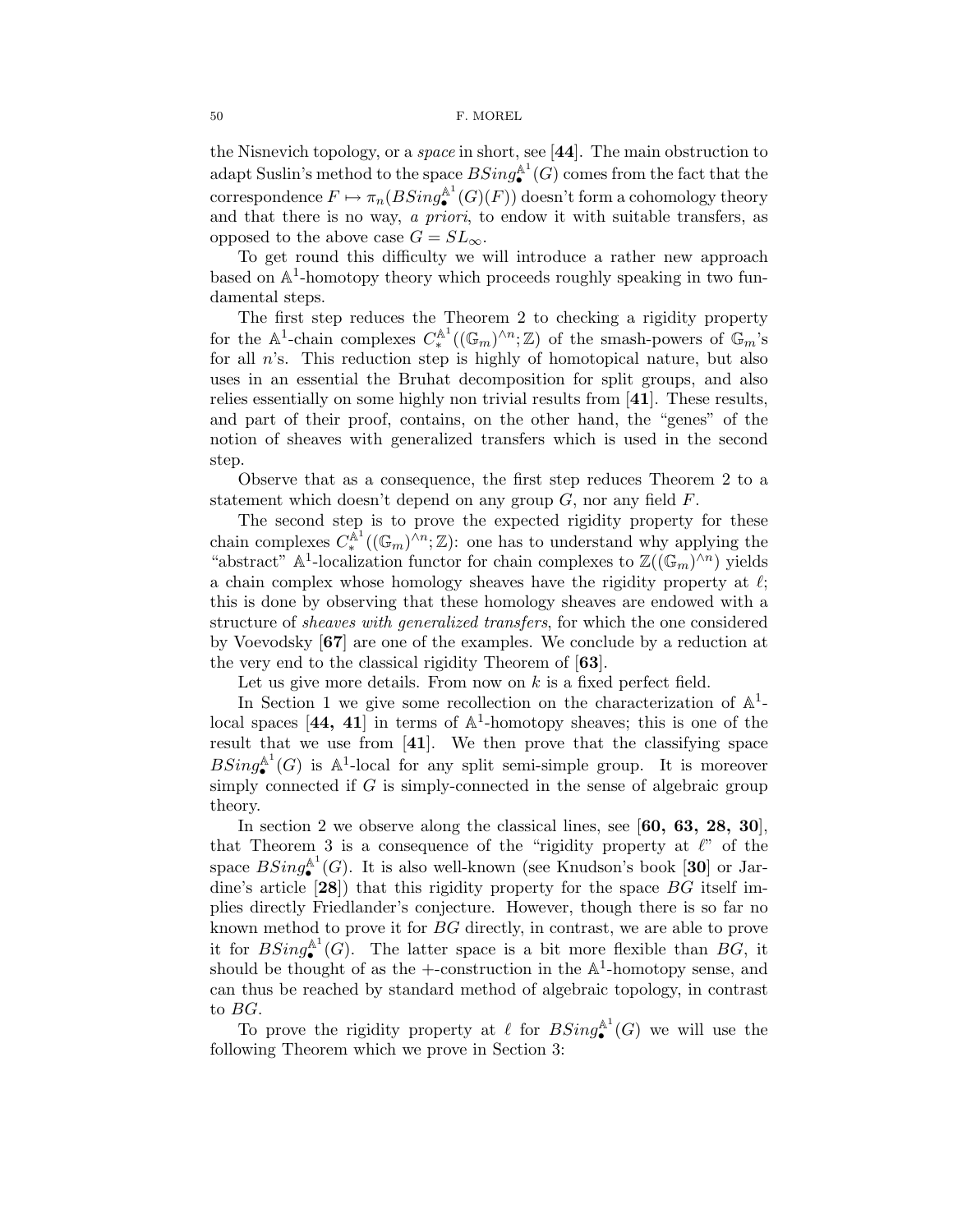THEOREM 10. Let  $\mathcal X$  be a pointed simply-connected  $\mathbb A^1$ -local space over *the base field*  $k$ ,  $\ell$  *be a prime different from char(k). If the*  $\mathbb{A}^1$ -chain *complexes*  $C^{\mathbb{A}^1}_*(\mathcal{X}^n;\mathbb{Z}/\ell), n \geq 1$ , have the rigidity property at  $\ell$ , then the space  $X$  satisfies the rigidity property at  $\ell$ .

To prove the Theorem 10, we implement first in Section 3.1 the  $\mathbb{A}^1$ -lower central series, which is constructed by analogy with [**8, 9**] from the classical lower-central series filtration of the loop space. This gives a canonical expression of the pointed simply connected  $\mathbb{A}^1$ -local space X as the homotopy inverse limit of a tower of simply connected pointed spaces

$$
\cdots \to W_s(\mathcal{X}) \to W_{s-1}(\mathcal{X}) \to \cdots \to W_1(\mathcal{X}) \to *
$$

in which the homotopy fiber of  $W_s(\mathcal{X}) \to W_{s-1}(\mathcal{X})$  is the generalized Eilenberg-MacLane space  $B(L_{s-1}(KC_*(\mathcal{X})[-1]))$ , whose loop space is the free Lie algebra functor  $L_{s-1}$  in weight  $s-1$  applied to the loop space of the Eilenberg-MacLane space  $KC_*(\mathcal{X})$  associated to the chain complex  $C_*(\mathcal{X})$ of  $X$ . Using [8] and the fundamental connectivity results from [41], we see that

$$
L_{s-1}(KC_*(\mathcal{X})[-1])
$$

gets highly and highly  $\mathbb{A}^1$ -connected as s increases.

The proof of Theorem 10 follows from this in Section 3.2 through a devissage of the total  $\mathbb{A}^1$ -derived functor of the free Lie algebra functors  $L_s$ , that is to say of  $\mathbb{A}^1$ -localization of spaces of the form  $L_{s-1}(KC_*)$ , for  $C_*$  a complex of abelian sheaves (see [**11, 10**] for the notion of derived functors of non additive functors in the classical case).

We prove that the  $\mathbb{A}^1$ -chain complexes  $C^{\mathbb{A}^1}_*((BSing_{\bullet}^{\mathbb{A}^1}(G))^n;\mathbb{Z}/\ell), n \geq 1$ , have the rigidity property at  $\ell$  in Sections 4 and 5. Using general simple facts on the  $\mathbb{A}^1$ -chain complexes, we show in Section 4 that the Bruhat decomposition for G reduces the rigidity property at  $\ell$  for the space  $BSing_{\bullet}^{\mathbb{A}^1}(G)$  to the rigidity property of the A<sup>1</sup>-chain complexes  $C_*^{\mathbb{A}^1}((\mathbb{G}_m)^{\wedge n})$  of smash-products of  $\mathbb{C}^{\mathbb{A}^1}$ . of  $\mathbb{G}_m$ 's. This finishes the first step of our proof.

The rigidity property of the  $\mathbb{A}^1$ -chain complexes  $C^{\mathbb{A}^1}((\mathbb{G}_m)^{\wedge n})$  is proven<br>estime 5. To do this we embed the free shoot of abelian groups in section 5. To do this we embed the free sheaf of abelian groups

$$
\mathcal{Z}(n) := \mathbb{Z}((\mathbb{G}_m)^{\wedge n})
$$

on the *n*-th smash-power  $(\mathbb{G}_m)^{\wedge n}$  of  $\mathbb{G}_m$  into an explicit sheaf  $\mathcal{Z}_{tr}(n)$  called the transfer completion of  $\mathcal{Z}_n$ , such that by construction, for any finite field extension  $K \subset L$  with a generator  $x \in L$ , there is a canonical transfer morphism

$$
Tr_K^L: \mathcal{Z}(n)(L) \to \mathcal{Z}_{tr}(n)(K)
$$

This sheaf  $\mathcal{Z}_{tr}(n)$  must be thought of as the sheaf of finite correspondences to  $\mathbb{A}^1$  with coefficients in  $\mathcal{Z}(n)$ , in the spirit of [67].

We then prove in a very explicit way that the monomorphism

$$
\mathcal{Z}(n)\subset \mathcal{Z}_{tr}(n)
$$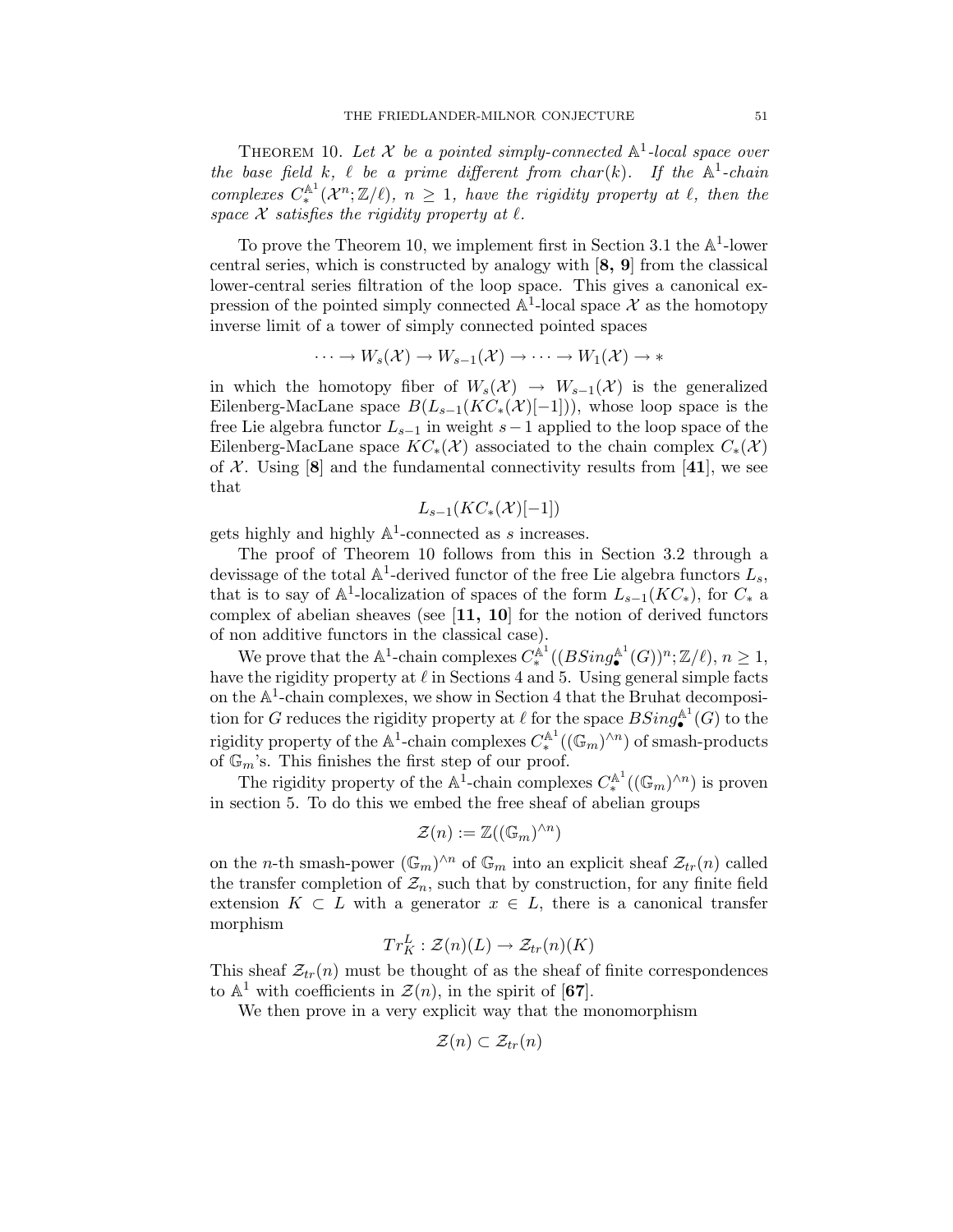is an  $\mathbb{A}^1$ -quasi-isomorphism, that is to say that the  $\mathbb{A}^1$ -localization functor  $L_{\mathbb{A}^1}^{ab}(-)$  for chain complexes induces a quasi-isomorphism of chain complexes of abelian groups on  $Sm_k$ 

$$
C_*^{\mathbb{A}^1}((\mathbb{G}_m)^{\wedge n}) = L_{\mathbb{A}^1}^{ab}(\mathcal{Z}(n)) \cong L_{\mathbb{A}^1}^{ab}(\mathcal{Z}_{tr}(n))
$$

Some general fact on  $A^1$ -localization and base change imply that the above transfers morphisms from  $\mathcal{Z}(n)(L)$  to  $\mathcal{Z}_{tr}(n)(K)$  induce then actual transfers morphisms on the homology sheaves of the chain complex  $C_{*}^{\mathbb{A}^1}((\mathbb{G}_m)^{\wedge n})$ .<br>The  $\mathbb{A}^1$  homology sheaves of the  $\mathbb{A}^1$  logalizations are known [28, 41]

The  $\mathbb{A}^1$ -homology sheaves of the  $\mathbb{A}^1$ -localizations are known [38, 41] to be strictly  $\mathbb{A}^1$ -invariant sheaves. A strictly  $\mathbb{A}^1$ -invariant sheaf M is a sheaf of abelian groups on  $Sm_k$  such that for any  $X \in Sm_k$  the map

$$
H^*(X;M) \to H^*(\mathbb{A}^1 \times X;M)
$$

is an isomorphism. Here the cohomology is computed in the Nisnevich topology. These type of sheaves form an abelian category, and the structure of transfers on those that we obtained is a new one, which we call *strictly* A1*-invariants sheaves with generalized transfers*, see Section 5.2 for a precise definition. To be slighlty more precise, this structure involves a structure of sheaf of modules over the sheaf  $\underline{GW} = \underline{K}_0^{MW}$  of unramified Grothendieck-Witt rings of symmetric non-degenerate bilinear forms constructed in [**41**] (it is called there the Milnor-Witt K-theory ring in weight 0), which is compatible in a tricky sense with the transfers. The structure of homotopy invariant sheaves with transfers defined by Voevodsky [**67**] is exactly the particular case where the **GW**-module structure is trivial, that is to say factors through the rank homomorphism  $\text{GW} \to \mathbb{Z}$ .

We conclude the proof of the rigidity property for the  $\mathbb{A}^1$ -chain complexes  $C_*^{\mathbb{A}^1}((\mathbb{G}_m)^{\wedge n})$  by observing first that for  $\ell$  odd, when −1 is a square in the base field, the  $\mathbf{GW}$ -module structure on the mod  $\ell$  homology sheaves has to be trivial, thus giving homotopy invariant sheaves (of  $\mathbb{Z}/\ell$ -vector spaces) with transfers in the classical sense of Voevodsky. These sheaves have the rigidity property by [63]. Theorem 3 for odd  $\ell$  follows from this.

To prove the rigidity property at the prime  $\ell = 2$  requires a bit more work. Roughly speaking we observe that for a strictly  $\mathbb{A}^1$ -invariant sheaf M with generalized transfers, one may define a filtration

$$
\cdots \subset \mathcal{I}^n M \subset \cdots \subset \mathcal{I}M \subset M
$$

by strictly  $A^1$ -invariant sheaves stable under the transfers and the **GW**module structures which is directly induced by the filtration of **GW** by the powers of the fundamental ideal  $I \subset \underline{GW}$ . The successive subquotients  $\mathcal{I}^nM/\mathcal{I}^{n+1}M$  are thus homotopy invariant sheaves with transfers in the sense of Voevodsky and thus satisfy the rigidity property at 2 as well.

To conclude in the case  $\ell = 2$  using this filtration, we observe that for a strict henselization  $A$  of a (geometric) point in a smooth  $k$ -scheme with fraction field F one has  $\mathcal{I}^nM(F) = 0$  for  $n \geq 2$ . One thus concludes from the rigidity property of  $\mathcal{I}^n M / \mathcal{I}^{n+1} M$  for  $n = 0$  and 1.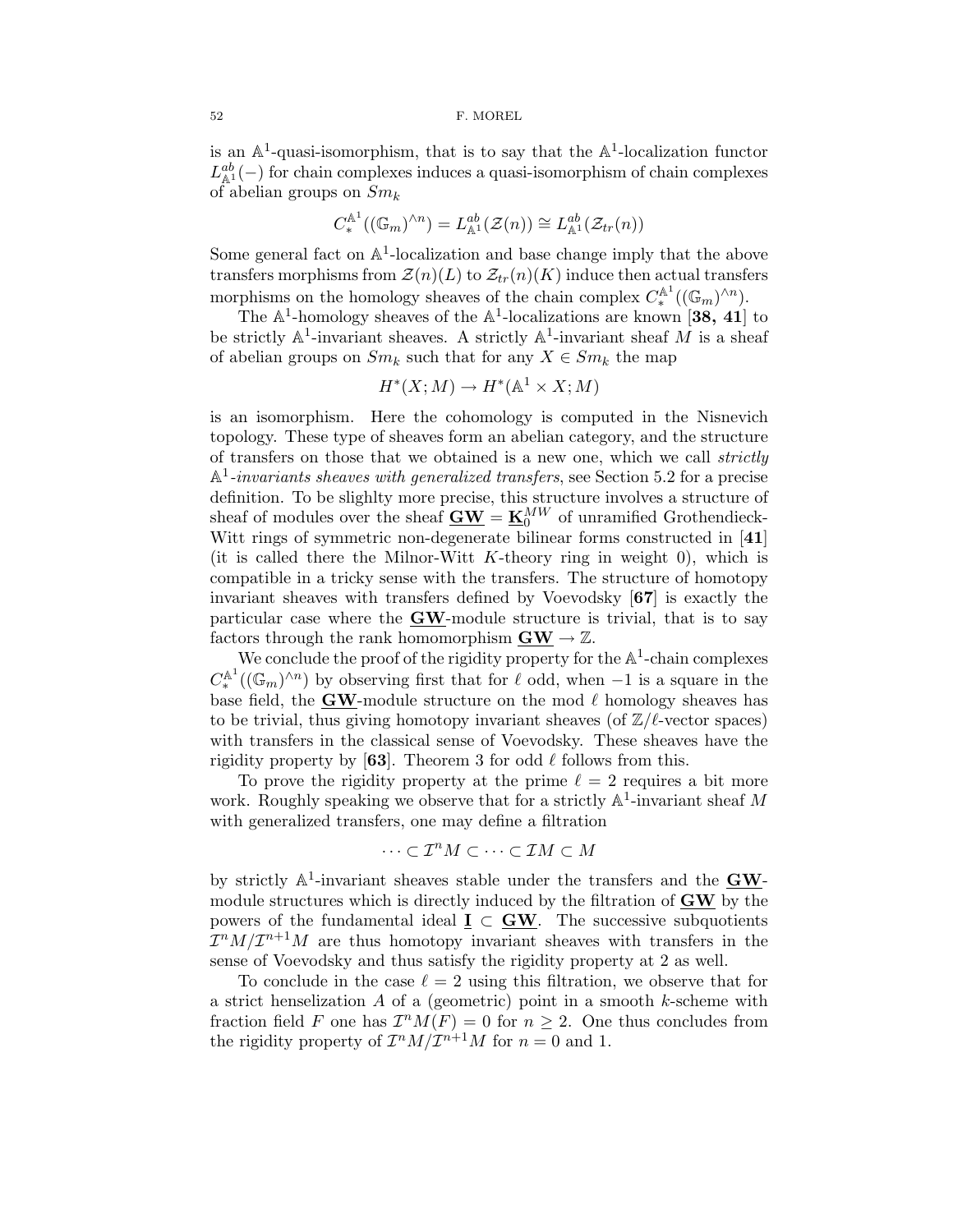We also observe that just the existence of the subsheaf  $\mathcal{I}M\subset M$  is enough to prove the rigidity property at 2 in the original sense of Suslin, that the mod 2 homology  $H_*(BSing^{\mathbb{A}^1}_\bullet(G)(F);\mathbb{Z}/2)$  doesn't depend on the separably closed field  $F$ . In finite characteristic this suffices to prove Theorem 3 by the results of [**14**].

REMARK 11. Using the affirmation by Voevodsky of the Milnor conjectures, which implies (see  $[2, \text{Lemma } 2.1]$ ) that for a field  $F$  of finite type over its prime field,  $I^{n+1}(F)=2I^n(F)$  for n large enough, we get a much stronger rigidity property, which holds for any henselization of a point of a smooth  $k$ -scheme.  $\Box$ 

The property that we actually can prove for the space  $BSing_{\bullet}^{\mathbb{A}^1}(G)$  is indeed much stronger that just to imply the weak Friedlander conjecture. It implies also in case  $-1$  is a square in k that the canonical morphism

$$
BSing_{\bullet}^{\mathbb{A}^1}(G) \to (BSing_{\bullet}^{\mathbb{A}^1}(G))_{\mu}^{\wedge}
$$

from the space to its motivic completion, obtained either by the method of Sullivan [**58**] or directly as the Bousfield-Kan Tot construction [**5**] applied to the cosimplicial space obtained by using the pair of adjoint functors "Voevodsky motive" and "motivic Eilenberg-MacLane space", is a weakequivalence when evaluated at fields (or Henselian local rings). We will come back to this point in a sequel to this work. One says then that  $BSing_{\bullet}^{\mathbb{A}^1}(G)$ is *motivic complete*.

To emphasize our method, let us mention the following result which is a generalization of Theorem 3 (obtained by taking for  $k$  an algebraic closure of a prime field and  $\mathcal{X} = BSing_{\bullet}^{\mathbb{A}^1}(G)$ :

THEOREM 12. Assume k is an algebraically closed field,  $\ell$  is a prime *number different from char(k) and let*  $X$  *be a pointed*  $A<sup>1</sup>$ -local simply con*nected space over* k. If the  $A^1$ -chain complex<sup>1</sup> of X is of mixed Tate type<sup>2</sup>, *then*  $X$  *is motivic complete, and in particular has the rigidity property at*  $\ell$ *(see Section 2.1).*

*In particular, for any extension*  $k \text{ }\subset F$  *with*  $F$  *separably closed, the morphism of simplicial sets*  $\mathcal{X}(k) \to \mathcal{X}(F)$  *induces an isomorphism* 

$$
H^*(\mathcal{X}(F); \mathbb{Z}/\ell) \cong H^*(\mathcal{X}(k); \mathbb{Z}/\ell)
$$

*and moreover the natural ring homomorphism*

$$
H^*_{et}(\mathcal{X};\mathbb{Z}/\ell)\to H^*(\mathcal{X}(F);\mathbb{Z}/\ell)
$$

from the  $\mathbb{Z}/\ell$ -étale cohomology of the space  $\mathcal X$  to the mod  $\ell$  cohomology of  $\mathcal{X}(F)$  *is an isomorphism.* 

 $^{1}$ see [**39**][**41**]

<sup>&</sup>lt;sup>2</sup>see Section 4.1, this basically means that it is build out of  $C_*^{\mathbb{A}^1}(\mathbb{G}_m^{\wedge n})$ 's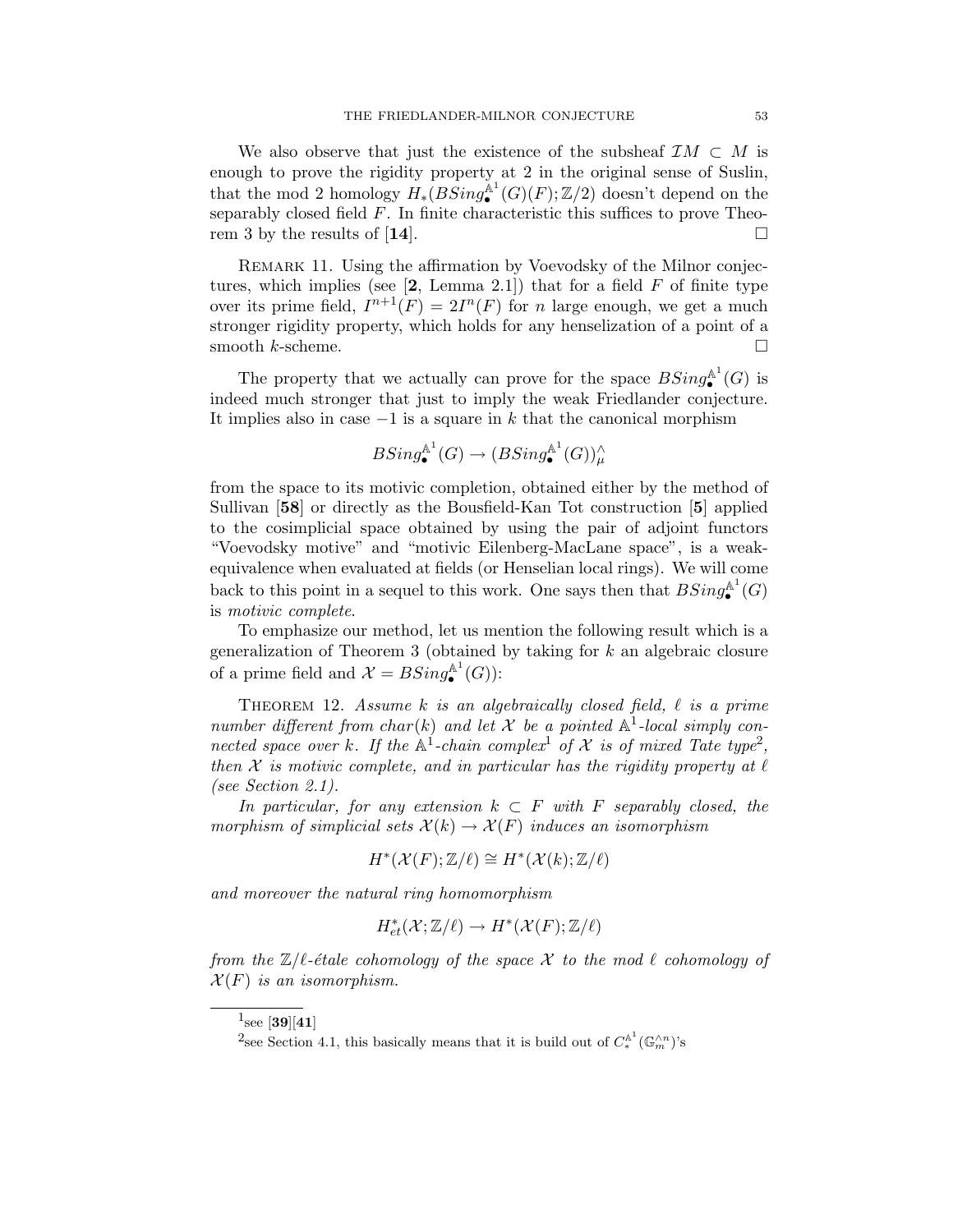REMARK 13. A further consequence of this result is that, when  $k$  is algebraically closed and G is a semi-simple k-group, the morphism of pro- $\ell$ simplicial sets

$$
(BSing_{\bullet}^{\mathbb{A}^1}(G)(k))_{\ell} \to (BSing_{\bullet}^{\mathbb{A}^1}(G))_{\ell,et}^{\mathbb{A}} = (BG)_{\ell,et}
$$

and also

$$
(Sing^{\mathbb{A}^1}(G)(k))_{{\ell}} \to (Sing^{\mathbb{A}^1}(G))_{{\ell},et} = (G)_{\ell,et}
$$

obtained by applying the pro- $\ell$  étale homotopy type functor (see for instance [3, 13]) to the inclusions of spaces  $BSing_{\bullet}^{\mathbb{A}^1}(G)(k) \subset BSing_{\bullet}^{\mathbb{A}^1}(G)$ or  $Sing_{\bullet}^{\mathbb{A}^1}(G)(k) \subset Sing_{\bullet}^{\mathbb{A}^1}(G)$  is an equivalence. Our technic may be used to extend these results to the Suslin-Voevodsky construction on other smooth k-schemes. For instance one gets a pro- $\ell$  equivalence of the form

$$
Sing_{\bullet}^{\mathbb{A}^1}(\mathbb{P}^n)(k)\hat{v}\cong (\mathbb{P}^n)\hat{v}_{\ell,et}
$$

by applying the pro- $\ell$  étale homotopy type functor to the inclusion of spaces  $Sing_{\bullet}^{\mathbb{A}^1}(\mathbb{P}^n)(k)) \subset Sing_{\bullet}^{\mathbb{A}^1}(\mathbb{P}^n)$ . More generally one may derive such equivalences for the Suslin-Voevodsky construction  $Sing_{\bullet}^{\mathbb{A}^1}(X)$  on various homogeneous varieties of the form  $X := G/H$ , where H is a k-subgroup of G.

This proves that under the previous assumptions, the "very naive" mod  $\ell$  homology of the simplicial set  $Sing_{\bullet}^{\mathbb{A}^1}(X)(\bar{k})$  coincides with the mod  $\ell$ Suslin homology of X as it follows from [63]. This result is also new.  $\square$ 

**Conventions**. For a field  $F$ , we let  $Sm_F$  denote the category of finite type smooth F-schemes.

In the sequel,  $k$  denotes a fixed perfect field,  $G$  a fixed split semi-simple k-group, and  $\ell$  denotes a prime number different from  $char(k)$ . We let  $\mathcal{F}_k$ <br>denote the extensive of fields extensions of k which are of finite transcendence denote the category of fields extensions of  $k$  which are of finite transcendence degree over k.

If not otherwise stated, by *sheaf* we always mean a sheaf in the Nisnevich topology on  $Sm_k$  and by a *space* we mean a simplicial sheaf of sets in the Nisnevich topology on  $Sm_k$ .

We refer the reader to [**44, 41**] for the basic notions concerning the simplicial and  $\mathbb{A}^1$ -homotopy theory of sheaves, the notion of chain complexes and their corresponding Eilenberg-MacLane spaces, and the notions of  $\mathbb{A}^1$ homotopy sheaves,  $\mathbb{A}^1$ -homology sheaves and  $\mathbb{A}^1$ -chain complexes, which we will use freely.

We will finally assume the reader is acquainted with the notion of essentially smooth k-schemes, these are for us noetherian k-schemes obtained as inverse limit of a system of smooth  $k$ -schemes in which the transitions morphisms are étale and affine. For instance the spectrum of the local ring  $\mathcal{O}_{X,x}$  of a smooth k-scheme X at a point x. Or its henselization  $\mathcal{O}_{X,x}^h$ . For such an essentially smooth k-scheme  $U = lim$  U and for X a space we such an essentially smooth k-scheme  $U = lim_{\alpha}U_{\alpha}$ , and for X a space, we will denote by  $\mathcal{X}(U)$  the simplicial set obtained as the filtering colimit of the  $\mathcal{X}(U_{\alpha})$ 's. For instance, if  $F \in \mathcal{F}_k$ ,  $Spec(F)$  is essentially smooth over k, and  $\mathcal{X}(F)$  is the stalk of  $\mathcal X$  at F.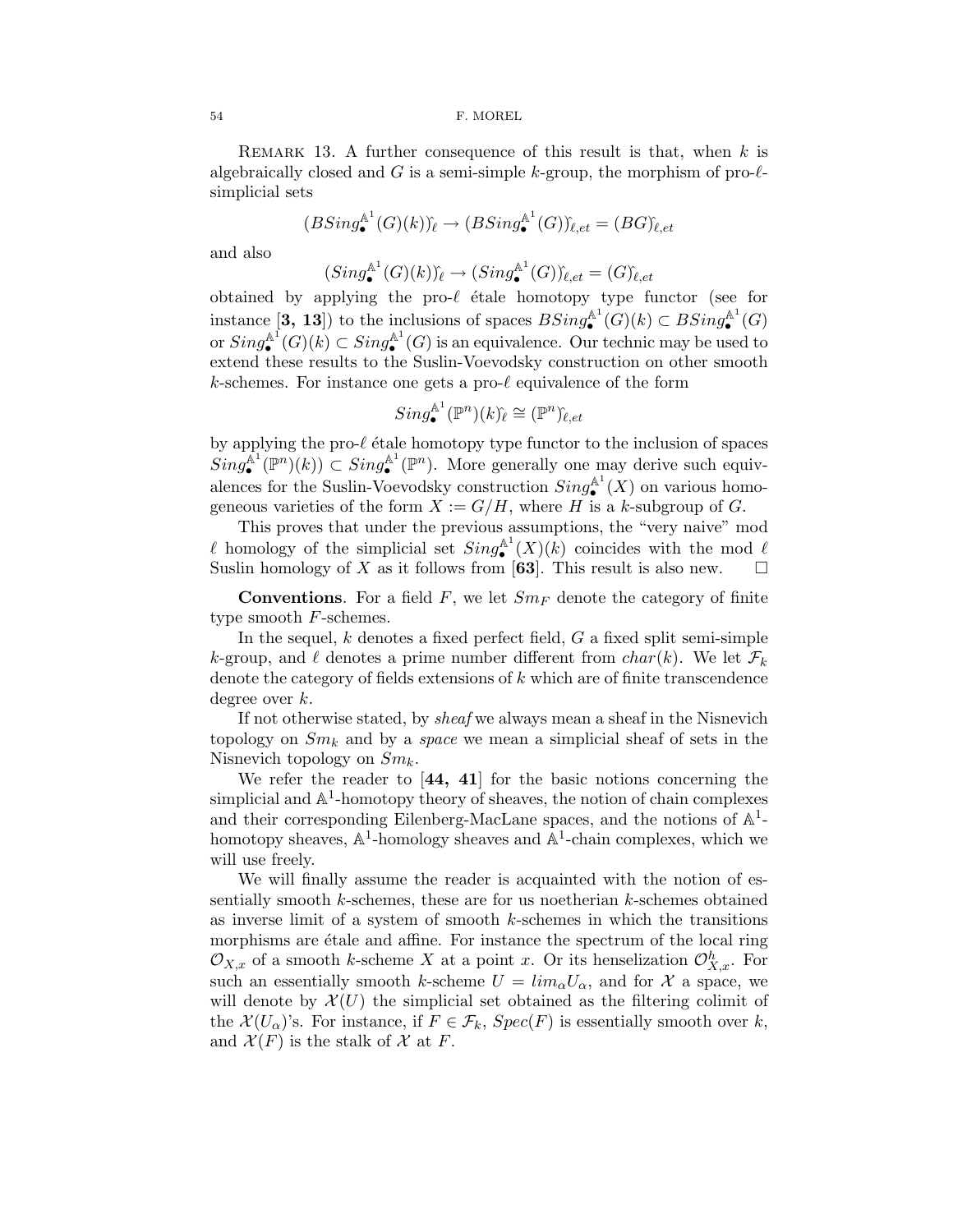**Acknowledgement**. This work is part of a systematic study of the  $\mathbb{A}^1$ -homotopy type of classifying spaces of algebraic groups started years ago, aiming at understanding the Serre conjectures in Galois cohomology from the point of view of  $\mathbb{A}^1$ -homotopy theory. I am grateful to Aravind Asok for mentioning to me at some point the Friedlander conjecture. I want to thank Vladimir Voevodsky for his interest during my stay at the Institute for Advanced Studies in 2010. I also want to specially thank Mike Hopkins for his interest in this work, for his support and for some helpful discussions.

The final idea which led to a very important simplification of a previous construction, related to the construction of some transfers morphisms on the  $\mathbb{A}^1$ -chain complexes of tori, is born at the I.A.S. in the spring 2010. I am very gateful to the I.A.S. for his hospitality during this period January-May 2010, which allowed me to improved considerably the present work in many aspects.

## **1.** The  $\mathbb{A}^1$ -local space  $BSing_{\bullet}^{\mathbb{A}^1}(G)$

**1.1. The Suslin-Voevodsky construction.** For  $\mathcal{M} : (Sm_k)^{op} \to Set$ a presheaf of sets on the category of smooth k-schemes, we may consider the simplicial presheaf of sets on  $Sm_k$  defined by

$$
U \mapsto \mathcal{M}(\Delta^{\bullet} \times U)
$$

where  $n \mapsto \Delta_k^n = \Delta^n := Spec(k[T_0, \ldots, T_n]/\sum T_i = 1)$  is the standard algebraic cosimplicial simplex over F [63]. If M is a sheaf (in the Nisnevich topology) on  $Sm_k$ , this simplicial presheaf is a simplicial sheaf of sets, which we denote by  $Sing^{\mathbb{A}^1}(\mathcal{M})$ . We will call this construction the Suslin-Voevodsky construction on M.

We will be interested in the Suslin-Voevodsky construction  $Sing_{\bullet}^{\mathbb{A}^1}(G)$ on G itself. It is a simplicial sheaf of groups on  $Sm_k$ , in fact a sheaf in the ´etale topology as well, but at this point we will ignore it. We may consider its simplicial classifying space  $BSing^{\mathbb{A}^1}(G)$  defined by the usual formulas (see for instance [44, page 128]). It is a simplicial sheaf of sets on  $Sm_k$  and we have a canonical inclusion of simplicial sheaves of sets (coming from the inclusion  $G \subset Sing_{\bullet}^{\mathbb{A}^1}(G)$  as the sheaf of 0-vertices)

$$
BG \to BSing^{\mathbb{A}^1}_{\bullet}(G)
$$

Let  $\ell$  be a prime number different from  $char(F)$  and let M be a locally constant sheaf of  $\mathbb{Z}/\ell$ -torsion abelian groups on  $Sm_F$ ; the classi-<br>cal  $\mathbb{A}^1$  invariance property of  $H^*(-M)$  [22] and the argument of the proof cal  $\mathbb{A}^1$ -invariance property of  $H_{et}^*(-; M)$  [23] and the argument of the proof<br>of [44] Corollary 3.8 p. 80] imply: of [**44**, Corollary 3.8 p. 89] imply:

THEOREM 1.1. *The morphism*  $BG \to BSing_{\bullet}^{\mathbb{A}^1}(G)$  *induces an isomorphism*

$$
H_{et}^*(BSing_{\bullet}^{\mathbb{A}^1}(G); M) \cong H_{et}^*(BG; M)
$$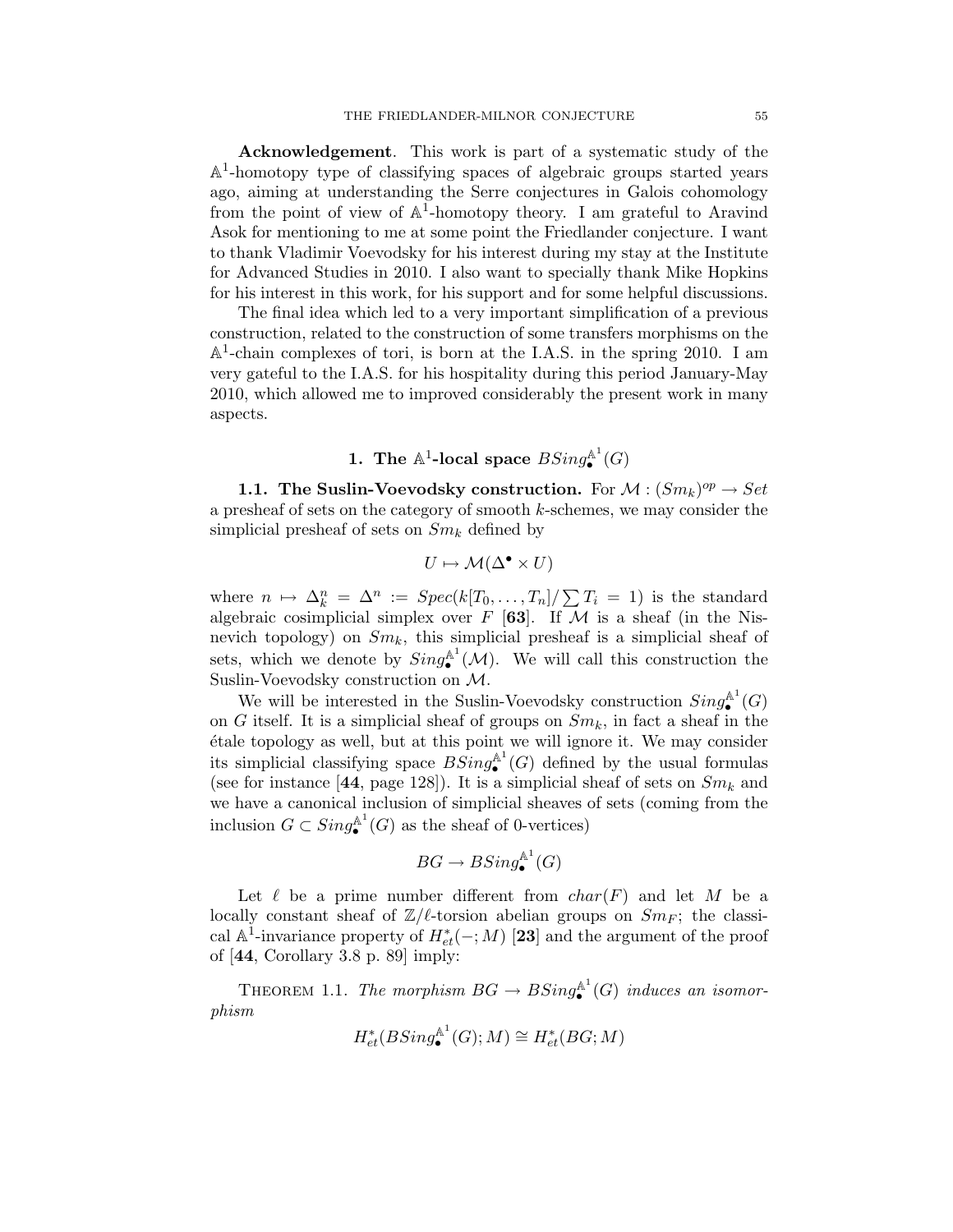Using the previous results, Theorem 3 for  $G$  and  $F$  is now clearly a consequence of the following result, by taking for k the algebraic closure (in  $F$ ) of the prime field:

Theorem 1.2. *Assume* k *is algebraically closed. Let* F *be a separably closed field extension of* k *and let* G *be a semi-simple* k*-group. The natural ring homomorphism*

$$
H_{et}^*(BSing_{\bullet}^{\mathbb{A}^1}(G); \mathbb{Z}/\ell) \to H^*(BSing_{\bullet}^{\mathbb{A}^1}(G)(F); \mathbb{Z}/\ell)
$$

*is an isomorphism.*

This is our starting point. We will refer to this result as the "weak Friedlander conjecture". The space  $BSing_{\bullet}^{\mathbb{A}^1}(G)$  is somehow much more flexible than the simplicial classifying space  $BG$  as it will appear in the next sections. For instance for  $G$  simply connected (as an algebraic  $k$ -group)  $BSing_{\bullet}^{\mathbb{A}^1}(G)$  is a ( $\mathbb{A}^1$ -)simply connected space by Theorem 1.5 below, though in contrast BG has for only non trivial simplicial homotopy sheaf its  $\pi_1$  which is G itself! The space  $BSing_{\bullet}^{\mathbb{A}^1}(G)$  may be thought in some sense as the  $+$ -construction on BG. The morphism

$$
BG\to BSing_\bullet^{{\mathbb A}^1}(G)
$$

induces an isomorphism on  $\mathbb{A}^1$ -homology (see below) and  $BSing^{\mathbb{A}^1}_{\bullet}(G)$  is  $\mathbb{A}^1$ -simply connected. Its homotopy sheaves in contrast to that of BG are unknown (expect the first one by the Hurewicz Theorem), but these are much more flexible objects!

**1.2.** The  $\mathbb{A}^1$ -local space  $Sing_{\bullet}^{\mathbb{A}^1}(G)$  and its classifying space. In [41] we proved that  $Sing_{\bullet}^{\mathbb{A}^1}(SL_n)$ , for  $n \geq 3$ , is  $\mathbb{A}^1$ -local. Recall from [44] that a space  $\mathcal X$  is  $\mathbb A^1$ -local if and only if the morphism to its  $\mathbb A^1$ -localization

$$
\mathcal{X} \to L_{\mathbb{A}^1}(\mathcal{X})
$$

is a simplicial weak equivalence. We proved in fact a much stronger property of  $Sing_{\bullet}^{\mathbb{A}^1}(SL_n)$ : it has the affine  $\mathbb{A}^1$ -Brown-Gersten property in the Nisnevich topology. This result has been generalized to any semi-simple k-group G by Wendt [69], except for the type  $SL_2$ , which has recently been settled by L.-F. Moser. Thus:

THEOREM 1.3. *(*[41] *for*  $SL_n$ ,  $n \geq 3$ , *Wendt* [69] *for type different of*  $SL_2$ *, Moser* [45] *for*  $SL_n$ *,*  $n \geq 2$ *) The Suslin-Voevodsky construction*  $Sing_{\bullet}^{\mathbb{A}^1}(G)$  of a split semi-simple k-group is  $\mathbb{A}^1$ -local.

REMARK 1.4. 1) Let  $X \in Sm_k$ . We will say that X is *chain*  $\mathbb{A}^1$ -local if the Suslin-Voevodsky construction  $Sing_{\bullet}^{\mathbb{A}^1}(X)$  on X is  $\mathbb{A}^1$ -local. In fact I do not know any example of X which is not  $\mathbb{A}^1$ -chain local.

2) Let M be a sheaf of abelian groups with transfers in the sense of Voevodsky [**67**]. Then one of the consequences of the results of Voevodsky on sheaves with transfers [67][68] is that the spaces  $Sing_{\bullet}^{\mathbb{A}^1}(M), BSing_{\bullet}^{\mathbb{A}^1}(M),$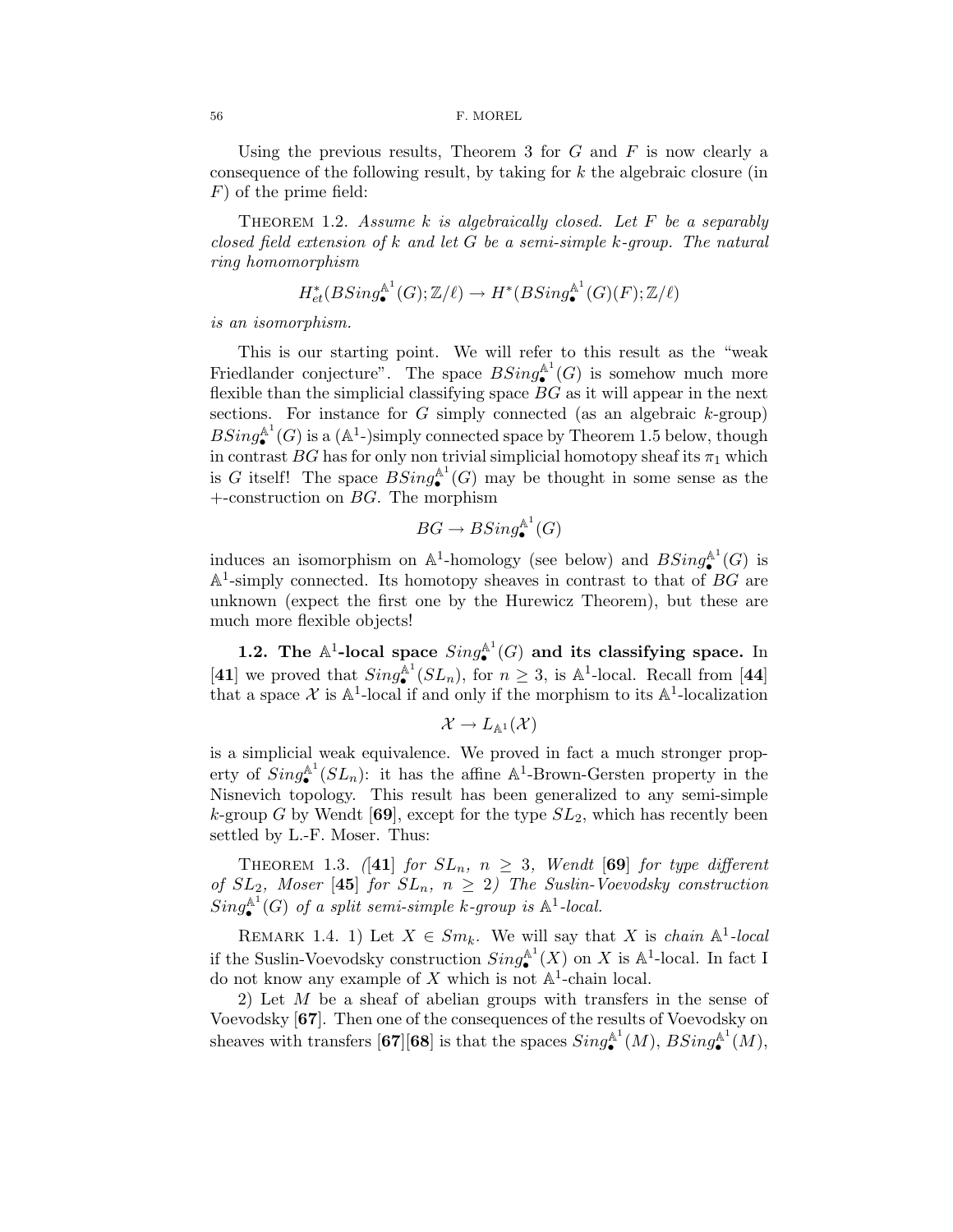$K(Sing_{\bullet}^{\mathbb{A}^1}(M), n)$ , etc ... are  $\mathbb{A}^1$ -local. The difficulty in proving Theorem 1.3 is of course that the sheaf of groups  $G$  is not abelian and has no reasonable structure of transfers.

The following result is a non-trivial consequence of Theorem 1.3:

THEOREM 1.5. *1)* The space  $BSing_{\bullet}^{\mathbb{A}^1}(G)$  is  $\mathbb{A}^1$ -local.

*2) Assume furthermore that* G *is simply connected (and split semi* $simple)$  as an algebraic k-group. Then the  $\mathbb{A}^1$ -local space  $BSing_{\bullet}^{\mathbb{A}^1}(G)$  is A1*-simply connected.*

PROOF. The first statement follows from Theorem 1.3, [41, Thm 3.46] and the Theorem A.2. Now if  $G$  is split semi-simple simply connected,  $G$  is  $\mathbb{A}^1$ -connected by Theorem A.2 again, and thus BG is simply  $\mathbb{A}^1$ -connected.  $\Box$ 

REMARK 1.6. This is the only place where we use the assumption *char*  $(k) \neq 2$ . As so far Theorem 1.3 only holds in characteristic not 2.

## **2. The Friedlander conjecture and the rigidity property**

**2.1. The rigidity properties at**  $\ell$ **. We now introduce the rigidity** property at  $\ell$  concerning a space. A discussion of rigidity properties and various implications towards the Friedlander-Milnor conjecture may be found in [**30**, §5.3]. We consider 3 notions, inspired by the rigidity Theorem of [**63**] and the approach of [**28**], though in fact we are able to prove the strongest possible one.

Below we show that if the space  $BSing_{\bullet}^{\mathbb{A}^1}(G)$  has the rigidity property then the weak Friedlander conjecture holds for G and any separably closed field extension  $F$  of  $k$ .

DEFINITION 2.1. Let  $\mathcal X$  be a space.

1) We will say that  $X$  has the *weak rigidity property* at  $\ell$  if for any extension  $k \subset F$  with F a separably closed field, the natural map of simplicial sets  $\mathcal{X}(k_s) \to \mathcal{X}(F)$  induces an isomorphism in mod  $\ell$ <br>homology: homology:

$$
H_*(\mathcal{X}(k_s);\mathbb{Z}/\ell) \cong H_*(\mathcal{X}(F);\mathbb{Z}/\ell)
$$

(Here  $k_s \subset F$  means the separable closure of k in F, which is of course separably closed itself.) When no confusion can occur on  $\ell$ which is fixed, we will just say " $X$  has the weak rigidity property" instead of " $\mathcal X$  has the weak rigidity property at  $\ell$ ".

2) We will say that  $X$  has the *rigidity property* at  $\ell$  if for each strict henselization  $\mathcal{O}_{X,x}^{sh}$  of the local ring of a point  $x \in X \in Sm_k$  with senarchly closed residue field  $\kappa(x)$ , the natural map of simplicial separably closed residue field  $\kappa(x)_s$ , the natural map of simplicial sets  $\mathcal{X}(\mathcal{O}_{X,x}^{sh}) \to \mathcal{X}(\kappa(x)_s)$  induced by restriction to the closed point<br>induces an isomorphism in mod  $\ell$  homology: induces an isomorphism in mod  $\ell$  homology:

$$
H_*(\mathcal{X}(\mathcal{O}_{X,\mathcal{X}}^{sh});\mathbb{Z}/\ell) \cong H_*(\mathcal{X}(\kappa(x)_s);\mathbb{Z}/\ell)
$$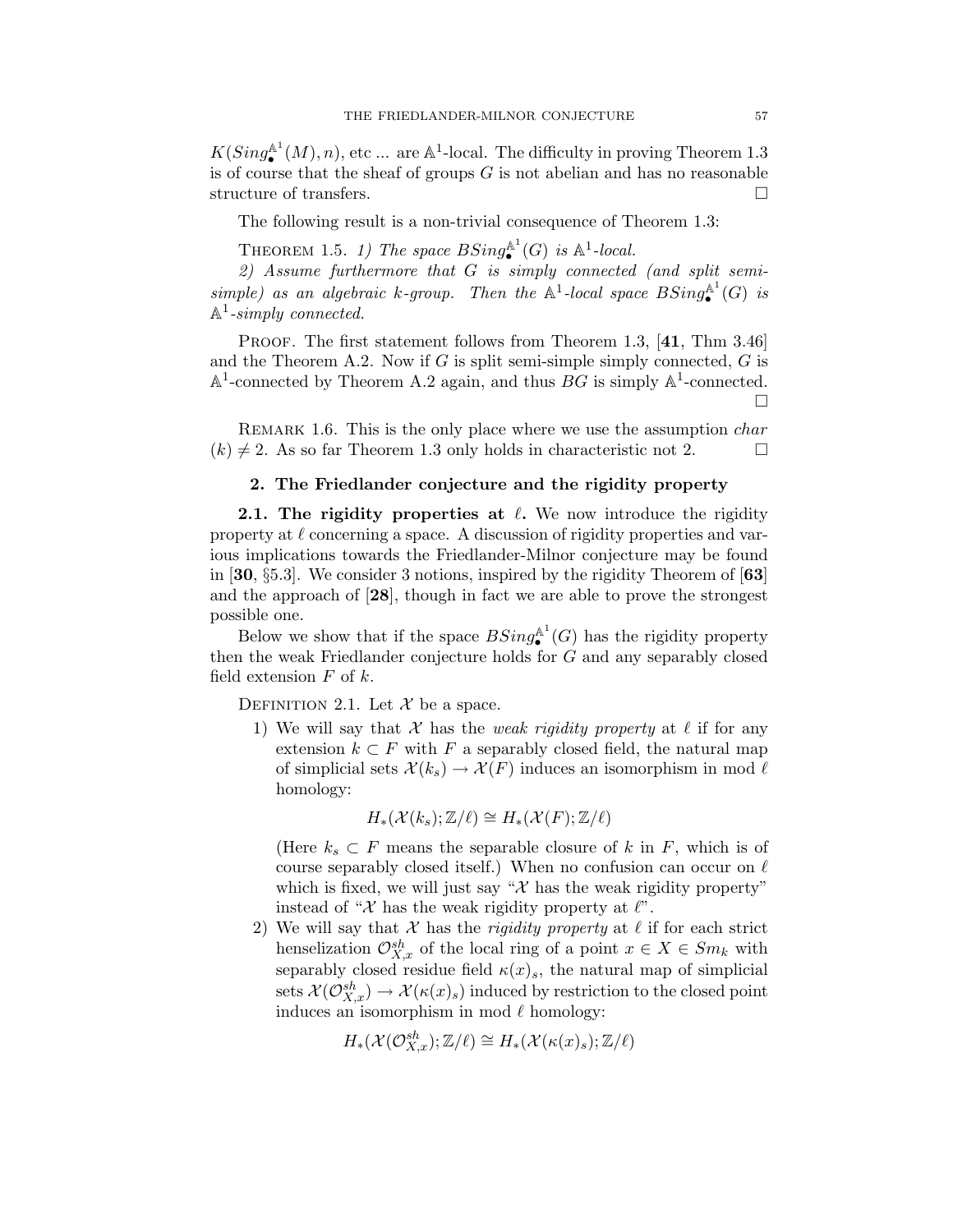When no confusion can occur on  $\ell$ , we will just say "X has the rigidity property" instead of "X has the rigidity property at  $\ell$ ".

3) We will say that  $X$  has the *strong rigidity property* at  $\ell$  if for each henselization  $\mathcal{O}_{X,x}^h$  of the local ring of a point  $x \in X \in Sm_k$  with negative field  $u(x)$ , the natural map of simplicial sets  $\mathcal{X}(\mathcal{O}_h^h)$ residue field  $\kappa(x)$ , the natural map of simplicial sets  $\mathcal{X}(\mathcal{O}_{X,x}^h) \to \mathcal{X}(\kappa(x))$  induced by restriction to the closed point induces an iso  $\mathcal{X}(\kappa(x))$  induced by restriction to the closed point induces an isomorphism in mod  $\ell$  homology:

$$
H_*(\mathcal{X}(\mathcal{O}_{X,x}^h);\mathbb{Z}/\ell) \cong H_*(\mathcal{X}(\kappa(x));\mathbb{Z}/\ell)
$$

When no confusion can occur on  $\ell$ , we will just say "X has the strong rigidity property" instead of " $\mathcal{X}$  has the strong rigidity property at  $\ell$ ".

EXAMPLE 2.2. The simplicial classifying space  $B\mathbb{G}_m$  of the multiplicative group  $\mathbb{G}_m$  has the strong rigidity property at  $\ell$ . Indeed to check this we<br>have to prove that for each hope distribution  $A := \mathcal{O}_k^h$  of a point  $x \in X \subseteq S_m$ . have to prove that for each henselization  $A := \mathcal{O}_{X,x}^h$  of a point  $x \in X \in Sm_k$ <br>with residue field  $x = \kappa(x)$  the morphism "restriction to the closed point" with residue field  $\kappa = \kappa(x)$  the morphism "restriction to the closed point"

$$
B(A^{\times}) \to B(\kappa^{\times})
$$

induces an isomorphism on mod  $\ell$ -homology for  $\ell$  different from the characteristic of  $\kappa$ . It suffices to check that the kernel K of the surjective group homomorphism  $A^{\times} \to \kappa^{\times}$  has trivial mod  $\ell$ -homology; for this it suffices to observe that K is uniquely  $\ell$ -divisible, which follows directly from the classical definition of an henselian local ring.

Observe that  $\mathbb{G}_m$  being  $\mathbb{A}^1$ -rigid,  $B\mathbb{G}_m = BSing_{\bullet}^{\mathbb{A}^1}(\mathbb{G}_m)$ .<br>Observe however that the multiplicative group  $\mathbb{C}$  itself

Observe however that the multiplicative group  $\mathbb{G}_m$  itself, considered as a space (placed in simplicial degree 0) has not the rigidity property at  $\ell$ .  $\Box$ 

REMARK 2.3. 1) The main result of this work is to prove that more generally, the space  $BSing_{\bullet}^{\mathbb{A}^1}(G)$  has the strong rigidity property at  $\ell$ , for G split semi-simple (see Theorem 2.17).

2) It doesn't follow that the space BG itself has the rigidity property at  $\ell$ . It sounds reasonable to believe this anyway. This would follow from our main result (Theorem 2.17) and from the following property of "homotopy invariance for group cohomology on henselian rings": let  $\mathcal{O}_{X,x}^h$  be the Henselization of a point  $x \in X \subseteq S_m$ , then the morphism Henselization of a point  $x \in X \in Sm_k$  then the morphism

$$
H_*(BG(\mathcal{O}_{X,x}^h);\mathbb{Z}/\ell) \to H_*(BG(\mathcal{O}_{X,x}^h[T_1,\ldots,T_n]);\mathbb{Z}/\ell)
$$

is an isomorphism for each  $n$ .

 $\Box$ 

The following Lemma will be useful:

LEMMA 2.4. *Assume that*  $\mathcal{F} \to \mathcal{E} \to \mathcal{B}$  *is a simplicial fibration between fibrant pointed spaces, with*  $\mathcal{B}$  *connected. Assume that for any*  $x \in X \in Sm_k$ *the action of*  $\pi_1(\mathcal{B}(\mathcal{O}_{X,x}^h))$  *on the mod l-homology of*  $\mathcal{F}((\mathcal{O}_{X,x}^h))$  *is trivial (for instance if*  $\mathcal{B}$  *is simply connected or if the fibration is up to weak equivalence instance if* B *is simply connected or if the fibration is up to weak equivalence*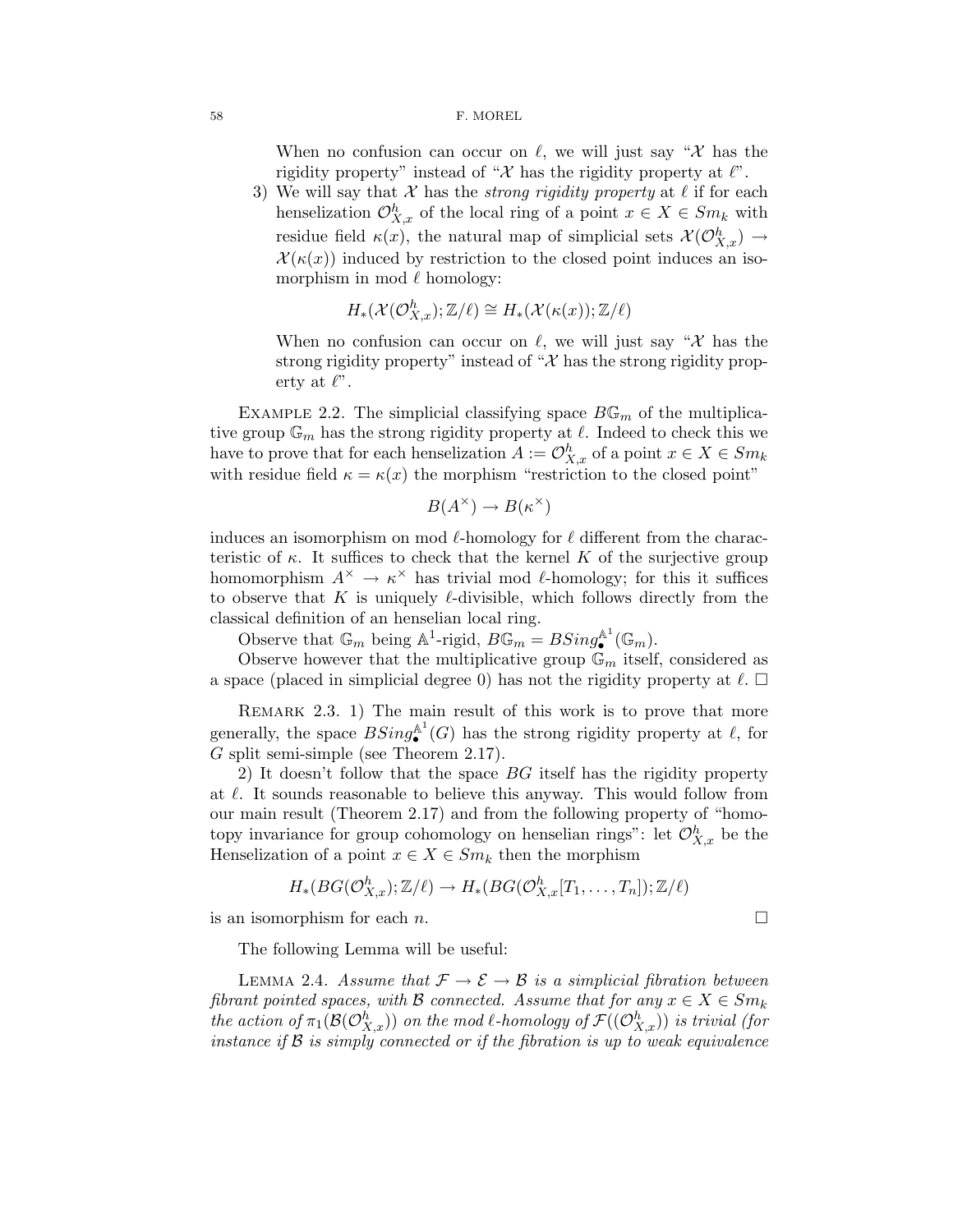*a principal fibration with group*  $\mathcal{G} \cong \mathcal{F}$  *connected). Then if two of*  $\mathcal{B}, \mathcal{E}$  *or* F have the rigidity property of type  $i \in \{1,2,3\}$ , then so has the third.

PROOF. Indeed, let us do the case of type 3, the strong rigidity property. For each point  $x \in X \in Sm_k$  with residue field  $\kappa(x)$  we may consider the two Serre homology spectral sequences with mod  $\ell$  coefficients of the two fibrations sequences of simplicial sets  $\mathcal{F}(\mathcal{O}_{X,x}^h) \to \mathcal{E}(\mathcal{O}_{X,x}^h) \to \mathcal{B}(\mathcal{O}_{X,x}^h)$  and<br> $\mathcal{F}(\mu(x)) \to \mathcal{B}(\mu(x))$ . From the equivariance both  $F^2$  terms are  $\mathcal{F}(\kappa(x)) \to \mathcal{E}(\kappa(x)) \to \mathcal{B}(\kappa(x))$ . From the assumptions, both  $E^2$  terms are of the form  $H_*(\mathcal{B}; \mathbb{Z}/\ell) \otimes H_*(\mathcal{F}; \mathbb{Z}/\ell)$  (meaning that the local coefficients systems are constant). Using the naturality of the Serre spectral sequence, the rest of the argument is classical.  $\Box$ 

REMARK 2.5. For instance, assume that  $\mathcal{F} \to \mathcal{E} \to \mathcal{B}$  is a simplicial fibration between fibrant pointed spaces with  $\beta$  simply connected and  $\beta$ weakly contractible. In other words  $\mathcal F$  has the weak simplicial homotopy type of the simplicial loop space  $\Omega(\mathcal{B})$ . Then the previous Lemma tells us that the following properties are equivalent:

(1)  $\beta$  has the rigidity property of type i,

(2)  $\Omega(\mathcal{B})$  has the rigidity property of type *i*.

Example 2.2 shows that in general the result (and thus Lemma 2.4) doesn't hold without assumptions on the  $\pi_1$  of  $\mathcal{B}$ .

Let us mention an application without proof:

Lemma 2.6. *For any split semi-simple* k*-group* G *with universal covering*  $\tilde{G} \rightarrow G$  *(in the sense of algebraic group theory), if*  $BSing_{\bullet}^{\mathbb{A}^1}(\tilde{G})$  *has the rigidity property, then*  $BSing_{\bullet}^{\mathbb{A}^1}(G)$  *has the rigidity property.* 

In what follows we give a not very surprising characterization of pointed simply connected space  $\mathcal X$  which have the rigidity property in term of their simplicial homotopy sheaves. We leave to the reader to state and prove the analogue statement involving the weak (resp. strong) rigidity property. Recall that for M an abelian group we let respectively  $\begin{bmatrix} \ell \end{bmatrix}$  and  $M/\ell$  be<br>the kernel and the celernal of the homomorphism "multiplication by  $\ell$ " the kernel and the cokernel of the homomorphism "multiplication by  $\ell$ ":  $M \stackrel{\ell}{\longrightarrow} M$ .

THEOREM 2.7. Let  $X$  be a pointed simply connected space. The following *conditions are equivalent:*

- (i) X *has the rigidity property;*
- (ii) *for each integer*  $n \geq 2$  *and for each henselization*  $\mathcal{O}_{X,x}^h$  *of the local*<br>ring of a point  $x \in X \subseteq S_m$  with regidue field  $x(x)$ , the kernal of *ring of a point*  $x \in X \in Sm_k$  *with residue field*  $\kappa(x)$ *, the kernel of the natural epimorphism*  $\pi_n(\mathcal{X})(\mathcal{O}_{X,x}^h) \to \pi_n(\mathcal{X})(\kappa(x))$  *is uniquely*  $\ell$ -divisible -*-divisible.*
- (iii) *for each integer*  $n \geq 2$  *and for each henselization*  $\mathcal{O}_{X,x}^h$  *of the local*<br>*xing of a point*  $x \in X \subseteq S_m$ , *with residue field*  $x(x)$ , the two homor *ring of a point*  $x \in X \in Sm_k$  *with residue field*  $\kappa(x)$ *, the two homorphisms*  $[\ell] \pi_n(\mathcal{X}) (\mathcal{O}_{X,x}^h) \to [\ell] \pi_n(\mathcal{X}) (\kappa(x))$  and  $\pi_n(\mathcal{X}) (\mathcal{O}_{X,x}^h)/\ell \to$ <br>  $\pi_n(\mathcal{X}) (\kappa(x)) / \ell$  are isomorphisms.  $\pi_n(\mathcal{X})(\kappa(x))/\ell$  are isomorphisms.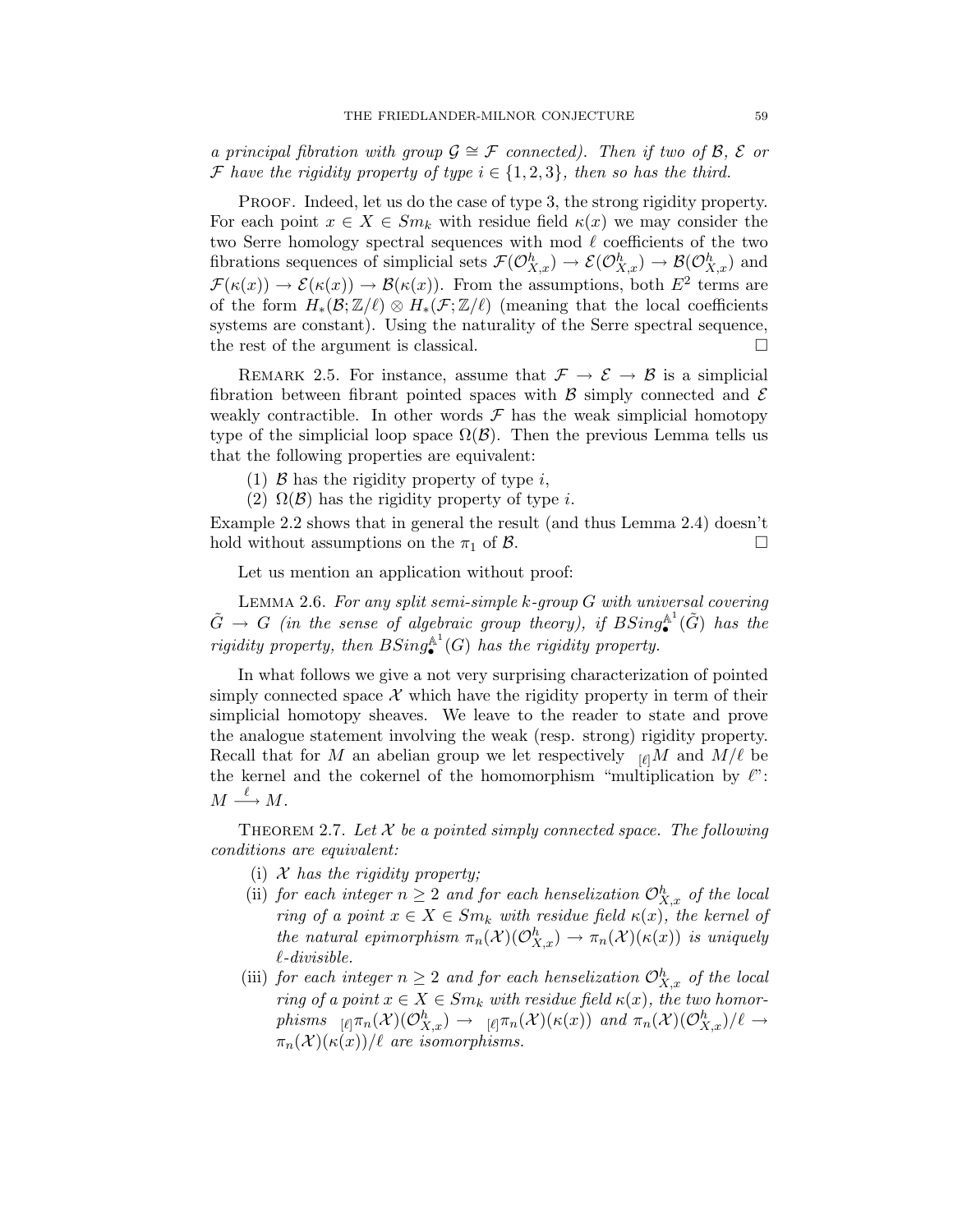PROOF. The equivalence  $(ii) \Leftrightarrow (iii)$  is clear. The implication  $(ii) \Rightarrow (i)$ is proven using the Postnikov tower  $\{P^{(n)}(\mathcal{X})\}_n$  of  $\mathcal X$  and follows by induction on *n* from the fact that for each *n* the map  $K(\pi_n(\mathcal{X})(\mathcal{O}_{X,x}^h), n) \to$ <br> $K(\pi(\mathcal{X})(\kappa(x))$  *n*) induces by assumption an isomorphism on mod  $\ell$  homol  $K(\pi_n(\mathcal{X})(\kappa(x)), n)$  induces by assumption an isomorphism on mod  $\ell$  homol-<br>cover To prove the converse implication  $\ell(n) \rightarrow \ell(i)$  are used induction on  $x$ ogy. To prove the converse implication  $(i) \Rightarrow (ii)$  one uses induction on r and the Lemma 2.8 below.  $\Box$ 

LEMMA 2.8. Let  $f: K \to L$  be a morphism of pointed simply connected *simplicial sets which admits a section in the pointed homotopy category, let*  $\ell$  be a prime number and let  $r \geq 1$  be a natural number. The following *conditions are equivalent:*

- (i) the morphism f induces an isomorphism on  $H_*(-;\mathbb{Z}/\ell)$  for  $*\leq r$ ;
- (ii) let  $\Gamma$  be the homotopy fiber of f; then the homology  $H_*(\Gamma;\mathbb{Z}/\ell)$  is *trivial for*  $* < r$ *;*
- (iii) the kernel of the (split) epimorphism  $\pi_i(K) \to \pi_i(L)$  is uniquely  $\ell$ -divisible for  $i \leq r - 1$  and  $\ell$ -divisible for  $i = r$ . In other words  $\lim_{\tau \to (L)} \pi_i(K) \to \lim_{\tau \to (L)} \pi_i(L)$  *is an isomorphism for*  $i \leq r-1$  *and*  $\pi_i(K)/\ell \to \pi_i(L)/\ell$  *is an isomorphism for*  $i \leq r$  $\pi_i(L)/\ell$  is an isomorphism for  $i \leq r$ .

**2.2. Reformulation of the rigidity property in term of simplicial chain complex.** We let  $\mathcal{A}b(k)$  denote the abelian category of sheaves of abelian groups in the Nisnevich topology on  $Sm_k$ , and  $\mathcal{C}_*(\mathcal{A}b(k))$  the category of chain complexes in  $\mathcal{A}b(k)$  (with differential of degree -1). Given a space X we let  $\mathbb{Z}(\mathcal{X})$  denote the free simplicial sheaf of abelian groups generated by X, that is to say the sheafification of the presheaf  $U \mapsto \mathbb{Z}(\mathcal{X}(U))$ obtained by taking (degreewise) the free abelian group generated by the simplicial set  $\mathcal{X}(U)$ . This is a simplicial sheaf of abelian groups, and we may associate to it its normalized chain complex  $C_*(\mathcal{X};\mathbb{Z}) \in C_*(\mathcal{A}b(k))$  (see for instance [**9**] for the definition of normalized chain complex). This chain complex is called the *simplicial chain complex*<sup>3</sup> of X. We let  $C_*(X;\mathbb{Z}/\ell)$ be the mod  $\ell$  version, which means the tensor product  $C_*(\mathcal{X}; \mathbb{Z}) \otimes \mathbb{Z}/\ell =$  $C_*(\mathcal{X}; \mathbb{Z})/\ell.$ 

The *n*-th homology sheaf of  $C_*(\mathcal{X}; \mathbb{Z})$  (resp.  $C_*(\mathcal{X}; \mathbb{Z}/\ell)$ ) is called the *n*-th simplicial homology sheaf of X with  $\mathbb{Z}$  (resp.  $\mathbb{Z}/\ell$ ) coefficients and is denoted by  $H_n(\mathcal{X}; \mathbb{Z})$  (resp.  $H_n(\mathcal{X}; \mathbb{Z}/\ell)$ ).

DEFINITION 2.9. 1) A chain complex  $C_*$  of  $\mathbb{Z}/\ell$ -modules will be said to have the rigidity property (at  $\ell$ ) if and only if for each henselization  $\mathcal{O}_{X,x}^h$  of<br>the local ring of a point  $x \in X \subseteq S_m$ , with residue field  $x(x)$ , the patural the local ring of a point  $x \in X \in Sm_k$  with residue field  $\kappa(x)$ , the natural morphism of chain complexes of  $\mathbb{Z}/\ell$ -modules

$$
C_*(\mathcal{O}_{X,x}^h) \to C_*(\kappa(x))
$$

is a quasi-isomorphism.

 $3$ as opposed to the  $\mathbb{A}^1$ -chain complex which will appear later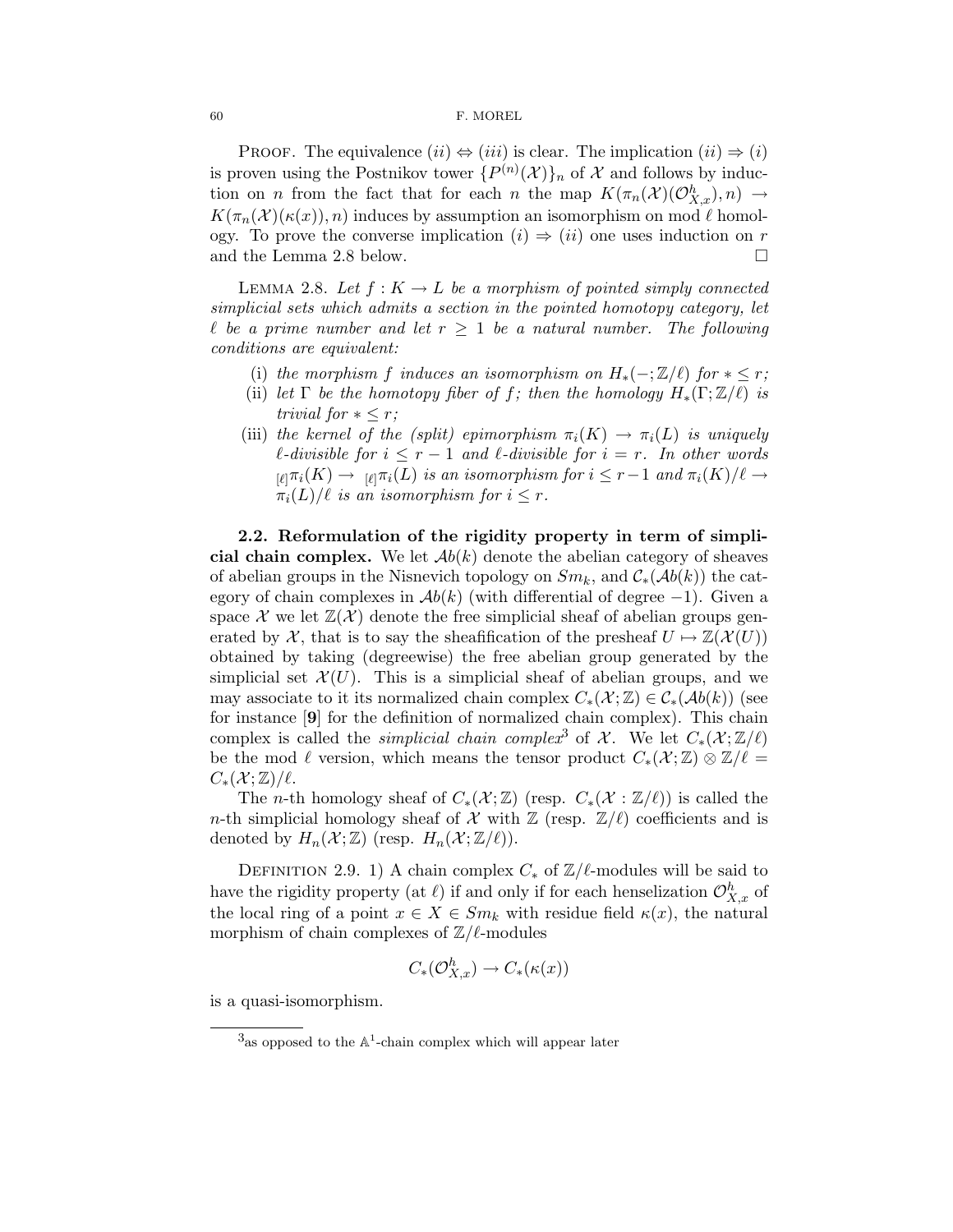2) A chain complex  $C_*$  of abelian groups will be said to have the rigidity property (at  $\ell$ ) if and only if for each henselization  $\mathcal{O}_{X,x}^h$  of the local ring<br>of a point  $x \in X \in S_m$ , with residue field  $\kappa(x)$  the natural morphism of of a point  $x \in X \in Sm_k$  with residue field  $\kappa(x)$ , the natural morphism of chain complexes of  $\mathbb{Z}/\ell$ -modules

$$
C_*(\mathcal{O}_{X,\mathcal{X}}^h)\otimes^L \mathbb{Z}/\ell \to C_*(\kappa(x))\otimes^L \mathbb{Z}/\ell
$$

is a quasi-isomorphism (in other words if  $C_*\otimes^L \mathbb{Z}/\ell$  has the rigidity property).

EXAMPLE 2.10. 1) A complex of sheaves with transfers in the sense of Voevodsky  $[67]$  whith  $\mathbb{A}^1$ -invariant homology sheaves has the rigidity property at  $\ell$  by [63].

2) Let M be a sheaf of  $\mathbb{Z}/\ell$ -modules. Then the complex M (placed in degree 0) has the rigidity property at  $\ell$  if and only if for each henselization  $\mathcal{O}_{X,x}^h$  of the local ring of a point  $x \in X \in Sm_k$  with residue field  $\kappa(x)$ , the natural epimorphism of  $\mathbb{Z}/\ell$ -modules  $M(\mathcal{O}_{X,x}^h) \to M(\kappa(x))$  is an isomorphism isomorphism.

3) Let M be a sheaf of abelian groups. Then the complex M (placed in degree 0) has the rigidity property at  $\ell$  if and only if the sheaves  $M/\ell$ and  $\ell$  ( $\ell$ ] (kernel of the multiplication by  $\ell$ ) have the rigidity property. Of course as these two sheaves are sheaves of  $\mathbb{Z}/\ell$ -modules, we may use the characterization given in the preceding point.  $\Box$ 

LEMMA 2.11. *1)* Let  $X$  be a space. The following conditions are equiva*lent:*

- (i) the space  $X$  has the rigidity property at  $\ell$ ;
- (ii) the chain complex  $C_*(\mathcal{X}; \mathbb{Z}/\ell)$  has the rigidity property at  $\ell$ .

2) Let  $C_*$  be a chain complex of sheaves of  $\mathbb{Z}/\ell$ -modules and let  $KC_*$  be *its corresponding Eilenberg-MacLane space. If*  $H_*(C_*)=0$  *for*  $* < 0$ *, the following conditions are equivalent:*

- (i) the space  $KC_*$  has the rigidity property at  $\ell$ ;
- (ii) *the chain complex* C<sup>∗</sup> *has the rigidity property.*

*3) Let* C<sup>∗</sup> *be a chain complex of sheaves of abelian groups and let* KC<sup>∗</sup> *be its corresponding Eilenberg-MacLane space.* If  $H_*(C_*)=0$  *for*  $* \leq 0$ *, the following conditions are equivalent:*

- (i) the space  $KC_*$  has the rigidity property at  $\ell$ ;
- (ii) *the chain complex* C<sup>∗</sup> *has the rigidity property.*

PROOF. The point 1) is clear. The point 2) follows from the following classical fact: a morphism  $A_{\bullet} \to B_{\bullet}$  between two simplicial  $\mathbb{Z}/\ell$ -modules is a simplicial weak equivalence if and only if it induces a isomorphism in the mod  $\ell$  homology of the underlying simplicial sets. The third point follows easily from this, taking into account the connectivity assumption.  $\Box$ 

REMARK 2.12. Observe that one can't remove the assumption  $H_*(C_*)$  = 0 for  $* \leq 0$  in the last point, as for instance the chain complex  $\mathbb{G}_m$  itself has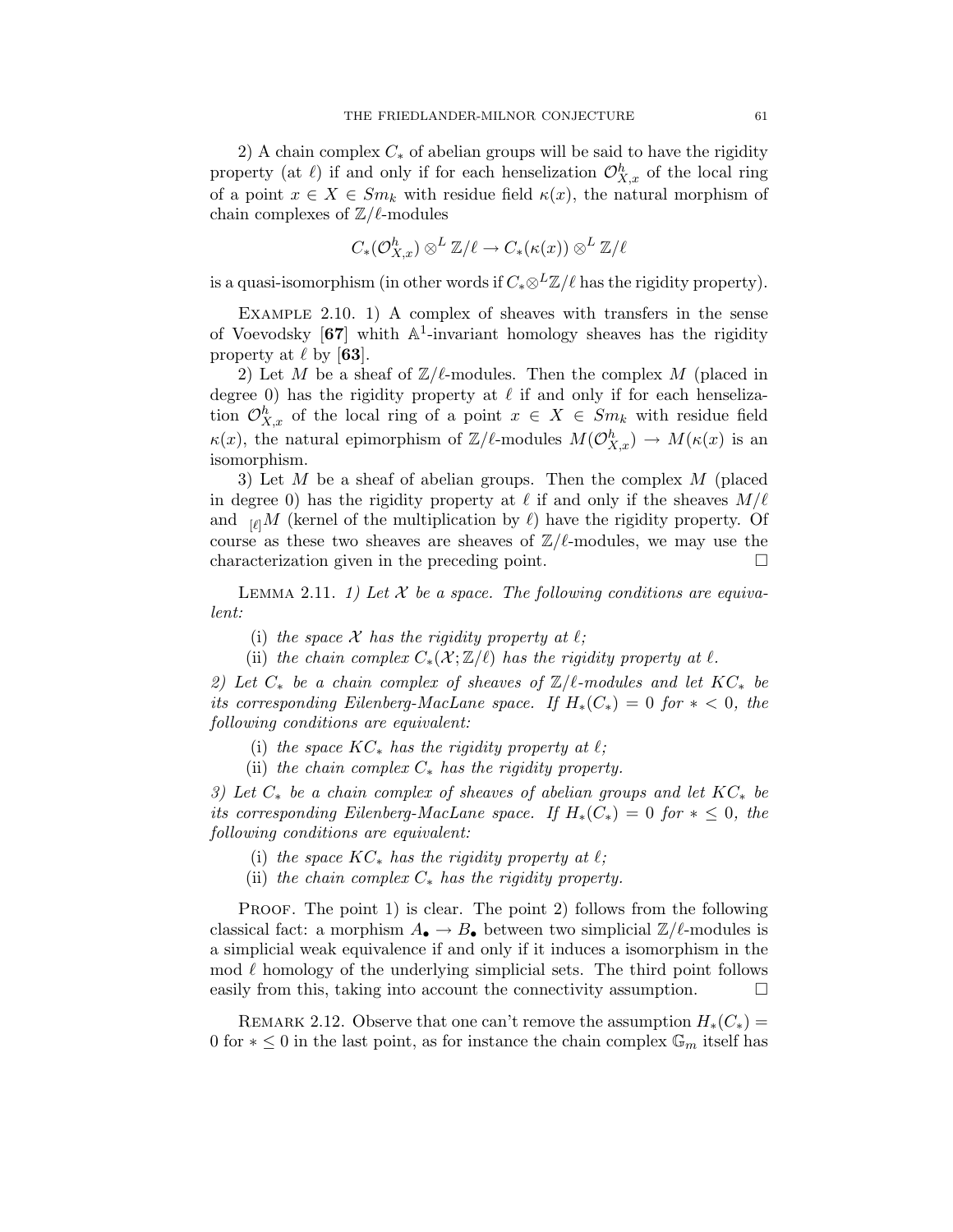the rigidity property at  $\ell$  (compute  $H_*(\mathbb{G}_m \otimes^L \mathbb{Z}/\ell)$  and check it!) but the space  $\mathbb{G}_m$  doesn't have the rigidity property at  $\ell$ .

We may now prove:

Theorem 2.13. *Assume* k *is algebraically closed and let* X *be a space* which has the rigidity property at  $\ell$ . Then the canonical morphism of com*plexes of sheaves*

$$
C_*(\mathcal{X}(k);\mathbb{Z}/\ell)\to C_*(\mathcal{X};\mathbb{Z}/\ell)
$$

*is a quasi-isomorphism in the ´etale topology (where the left hand side means the associated complex of constant sheaves). Equivalently, for any*  $n \in \mathbb{N}$ , *the sheaf*  $H_n(\mathcal{X}; \mathbb{Z}/\ell)$  *is constant in the étale topology.*<br>Finally the natural ring homomorphism (see heles)

*Finally the natural ring homomorphism (see below for the precise definition):*

(2.1) 
$$
H_{et}^*(\mathcal{X}; \mathbb{Z}/\ell) \to H^*(\mathcal{X}(k); \mathbb{Z}/\ell)
$$

*is an isomorphism.*

PROOF. The first statement follows from the definition of the rigidity property at  $\ell$ , Lemma 2.11 above and Lemma 2.15 below, just by using the property of Definition 2.9 for henselization of closed points of smooth k-schemes.

The last assertion follows from this and the fact that if we let  $\mathbb{Z}/\ell_{et}(k)$  and  $h(x)$ denote the abelian category of sheaves of  $\mathbb{Z}/\ell$ -modules [23], and  $D(\mathbb{Z}/\ell_{et}(k))$ <br>its denived actorous than for any grass.  $\mathbb{Z}$  by the year definition of átale its derived category, then for any space  $\mathcal{X}$ , by the very definition of étale cohomology, one has a canonical isomorphism

$$
Hom_{D(\mathbb{Z}/\ell_{et}(k))}(C_*(\mathcal{X};\mathbb{Z}/\ell)_{et};\mathbb{Z}/\ell[*]) \cong H^*_{et}(\mathcal{X};\mathbb{Z}/\ell)
$$

where  $C_*(\mathcal{X}; \mathbb{Z}/\ell)_{et}$  is the simplicial mod  $\ell$  chain complex of  $\mathcal{X}$  in the étale<br>topology in other words the shoof fication of  $C(\mathcal{X}; \mathbb{Z}/\ell)$  in the étale topol topology, in other words the sheafification of  $C_*(\mathcal{X}; \mathbb{Z}/\ell)$  in the étale topology. The canonical (iso)morphism mentioned in the statement of the Theorem is thus the composition:

$$
H_{et}^*(\mathcal{X}; \mathbb{Z}/\ell) = Hom_{D(\mathbb{Z}/\ell_{et}(k))}(C_*(\mathcal{X}; \mathbb{Z}/\ell)_{et}; \mathbb{Z}/\ell[*])
$$
  
\n
$$
\cong Hom_{D(\mathbb{Z}/\ell_{et}(k))}(C_*(\mathcal{X}(k); \mathbb{Z}/\ell)_{et}; \mathbb{Z}/\ell[*])
$$
  
\n
$$
= H_{et}^*(\mathcal{X}(k); \mathbb{Z}/\ell) = H^*(\mathcal{X}(k); \mathbb{Z}/\ell)
$$

induced by the ( $\text{étale}$ ) quasi-isomorphism  $(2.1)$ . The last identification  $H_{et}^*(\mathcal{X}(k); \mathbb{Z}/\ell) = H^*(\mathcal{X}(k); \mathbb{Z}/\ell)$  follows from the fact that any constant sheaf of  $\mathbb{Z}/\ell$ -modules in the étale topology is projective (as k is algebraically sheaf of  $\mathbb{Z}/\ell$ -modules in the étale topology is projective (as k is algebraically closed).

Remark 2.14. There is no obvious sheaf theoretic reformulation of the weak or strong rigidity property. For instance observe that the sheaf  $\underline{\mathbf{K}}_n^M$ ,<br> $n > 1$  say has the strong rigidity property. In particular the associated  $n \geq 1$  say, has the strong rigidity property. In particular the associated sheaf to  $\underline{\mathbf{K}}_n^M/\ell$  in the étale topology is indeed trivial (easy to check, any<br>unit is an  $\ell$  power locally in the étale topory). However the strong rigidity unit is an  $\ell$ -power locally in the étale toplogy). However the strong rigidity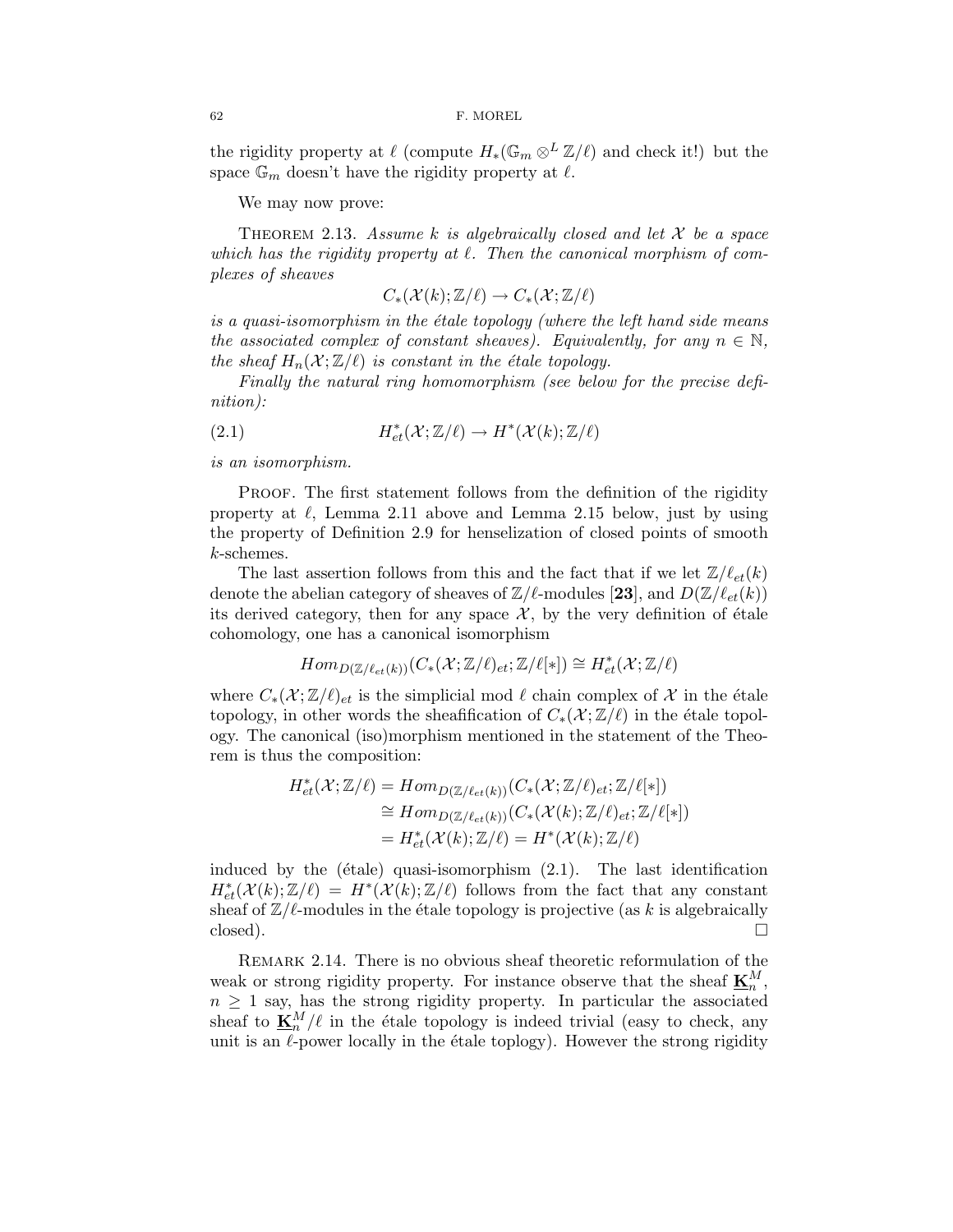property tells us much more: for any henselization  $\mathcal{O}_{X,x}^h$  of a point x in a<br>smooth k-scheme X the morphism smooth  $k$ -scheme  $X$  the morphism

$$
\underline{\mathbf{K}}_n^M/\ell(\mathcal{O}_{X,x}^h) \to \underline{\mathbf{K}}_n^M/\ell(\kappa(x))
$$

is an isomorphism.

We will only care on the rigidity property in this work as it is sufficient to prove Theorem 3.

LEMMA 2.15. Let M be a sheaf of abelian group in the étale topology on  $Sm_k$ , k algebraically closed. Assume that for each henselization  $\mathcal{O}_{X,x}^h$  of the local ring of a closed point  $x \in X \subseteq Sm$ . (with residue field automatically k) *local ring of a closed point*  $x \in X \in Sm_k$  *(with residue field automatically k), the morphism*  $M(\mathcal{O}_{X,x}^h) \to M(k)$  *is an isomorphism. Then* M *is a constant* check in the *étale* topology, that is to sou the morphism  $M(k) \to M$  is an *sheaf in the étale topology, that is to say the morphism*  $M(k)_{et} \rightarrow M$  *is an isomorphism.*

PROOF. The morphism  $M(k)_{et} \to M$  is an injective morphism because for X irreducible smooth over k, the morphism  $M(k)_{et} \to M(X)$  can be identified with the morphism  $M(k) \to M(X)$  induced by the structural morphism  $X \to Spec(k)$ . Thus we may replace M by the cokernel of this morphism and assume that  $M(k) = 0$ . We thus have to prove that  $M = 0$ . Take  $\alpha \in M(X)$ . For each closed point  $x \in X(k)$ ,  $\alpha_x = 0 \in M(\mathcal{O}_{X,x}^h)$ <br>(because  $M(k) = 0$ ). This means that there is an étale merghism  $V \times Y$ (because  $M(k) = 0$ ). This means that there is an étale morphism  $V_x \to X$ whose image contains x such that  $\alpha|V_x = 0$ . But the family  $\{V_x \to X\}_x$  is a covering family of X in the étale topology, so that  $\alpha = 0$ .

REMARK 2.16. 1) Let X be a pointed simply connected space. Let  $\mathcal{X} \rightarrow$  $\mathcal{X}[\frac{1}{\ell}]$  be the universal morphism obtained by inverting  $\ell$  in the homotopy<br>sheaves of  $\mathcal X$  (this is constructed as in [58]). The homotopy fiber  $\mathcal X_{\ell}$  to of sheaves of  $\mathcal{X}$  (this is constructed as in [58]). The homotopy fiber  $\mathcal{X}_{\ell-tor}$  of the morphism  $\mathcal{X} \to \mathcal{X}[\frac{1}{\ell}]$  is a space whose homotopy sheaves are  $\ell$ -torsion.<br>If  $\mathcal{X}$  satisfies has the rigidity property at  $\ell$  it is easy to check that  $\mathcal{X}_{\ell \to \infty}$ If X satisfies has the rigidity property at  $\ell$ , it is easy to check that  $\mathcal{X}_{\ell-tor}$ <br>also has the rigidity property at  $\ell$ . Moreover if  $k$  is algebraically aloned also has the rigidity property at  $\ell$ . Moreover if k is algebraically closed, then  $\mathcal{X}_{\ell-tor}(k) \to \mathcal{X}$  is a simplicial weak equivalence in the étale topology. In other words,  $\mathcal{X}_{\ell-tor}$  becomes constant in the étale topology.

2) One may deduce from the Theorem that if a space  $\mathcal X$  has the rigidity property at  $\ell$ , the obvious morphism  $\mathcal{X}(k) \to \mathcal{X}$  induces an equivalence of pro- $\ell$  spaces  $\mathcal{X}(k)\hat{\ell} \to \hat{\mathcal{X}}_{\ell,et}$  after taking the étale homotopy type functor  $\mathbf{S}$  12 upon the loft hand side means the pro  $\ell$  completion of the simplicial  $[3, 13]$ , where the left hand side means the pro- $\ell$ -completion of the simplicial set  $\mathcal{X}(k)$ .  $\Box$ 

Taking Theorem 2.13 into account, we have reduced the proof of Theorem 1.2 and thus of Theorem 3 to the following:

Theorem 2.17. *For any perfect field* k *and any split semi-simple* k*-group* G*, the space*

 $BSing_{\bullet}^{{\mathbb A}^1}(G)$ 

*has the rigidity property.*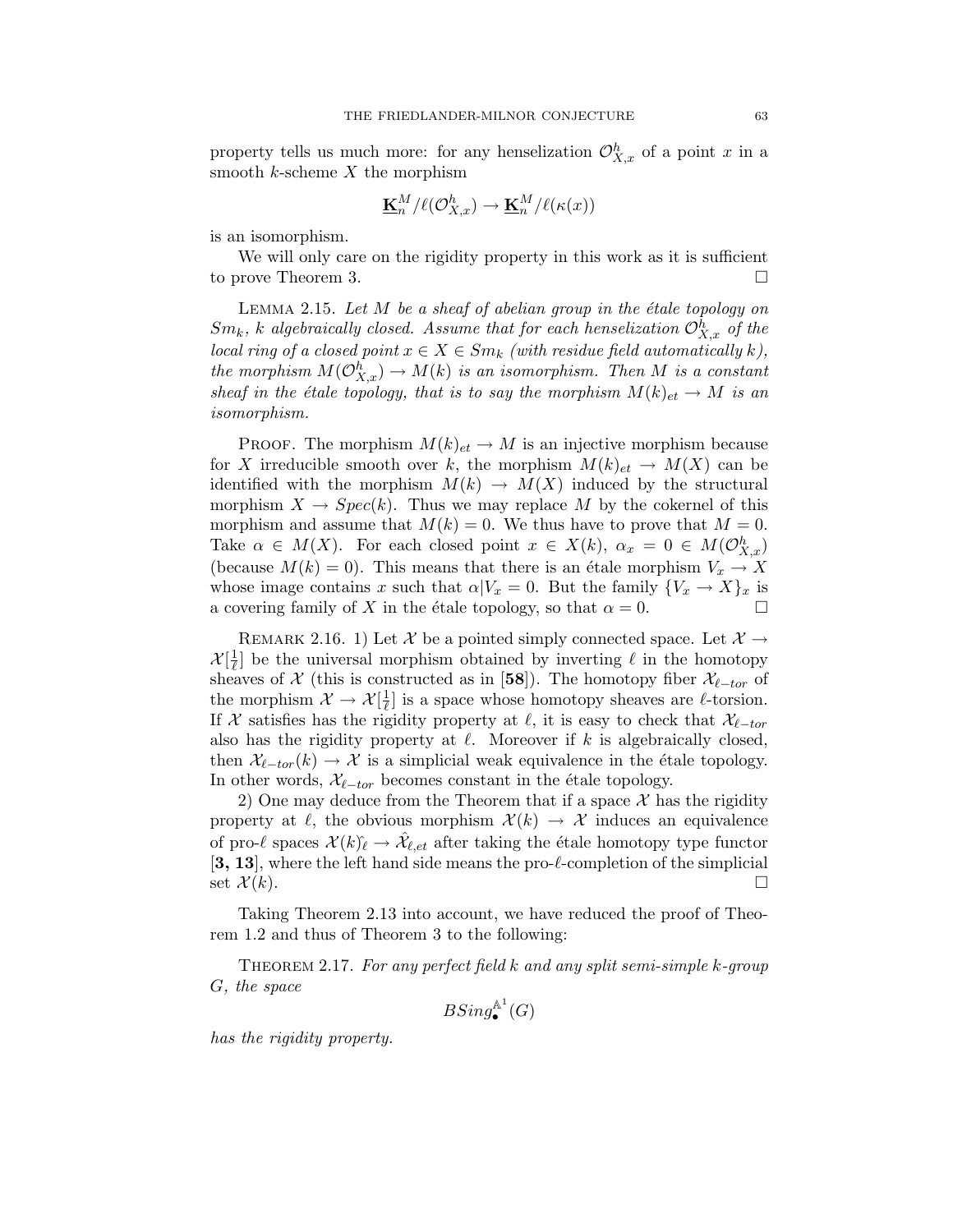REMARK 2.18. As we already mentioned, in fact, we may prove the strong rigidity property. See  $[42][43]$ .

Now to start proving Theorem 2.17, we need at last to let the  $\mathbb{A}^1$ -chain complex come in the game.

## **3.** The rigidity property and the  $A^1$ -chain complex

**3.1.** A1**-chain complexes and the** A1**-lower central series.** We want now to connect the rigidity property of a space  $\mathcal{X}$ , or equivalently (see the previous section) of its simplicial chain complex  $C_*(\mathcal{X})$ , to the rigidity property of its  $\mathbb{A}^1$ -chain complex  $C_*^{\mathbb{A}^1}(\mathcal{X})$ . The latter is still a mysterious object, obtained from  $C_*(\mathcal{X})$  by applying a rather abstract functor  $L_{\mathbb{A}^1}^{ab}$  of  $\mathbb{A}^1$ -localization of chain complexes. But on the other hand it appears also to be more flexible. First it is clear that the morphism

$$
C^{{\mathbb A}^1}_*(BG) \to C^{{\mathbb A}^1}_*(BSing^{{\mathbb A}^1}_\bullet(G))
$$

is a quasi-isomorphism. At this point there is no difference between the two spaces involved. One of the crucial steps in our approach is to be able to observe that  $C_*^{\mathbb{A}^1}(G)$ , and then  $C_*^{\mathbb{A}^1}(BSing_{\bullet}^{\mathbb{A}^1}(G))$ , lies in the thick subcategory of chain complexes generated by the  $C_*^{\mathbb{A}^1}((\mathbb{G}_m)^{\wedge n})$ 's, as it follows from the Bruhat decomposition. This wouldn't be possible if we would stay at the level of simplicial chain complexes.

We start by giving some recollections on  $\mathbb{A}^1$ -chain complexes from [38, **41**. We let  $D(\mathcal{A}b(k))$  be the derived category of  $\mathcal{A}b(k)$ , that is to say the category obtained from  $\mathcal{C}_*(\mathcal{A}b(k))$  by inverting the quasi-isomorphisms. This category is the homotopy category of a model category structure [**49**] on  $\mathcal{C}_*(\mathcal{A}b(k))$  with weak equivalences the quasi-isomorphisms and cofibrations the monomorphisms<sup>4</sup>. In the case of the category of abelian sheaves in the Nisnevich topology, which has a set of generators of finite cohomological dimension, this is well known, see [**41**, Section 3.2].

We let  $D^{A^1-loc}(\mathcal{A}b(k)) \subset D(\mathcal{A}b(k))$  the full subcategory consisting of A1-local chain complexes as defined in [**41**, Section 3.2 p. 94]. From *loc. cit.* this inclusion admits a left adjoint called the  $A<sup>1</sup>$ -localization functor

$$
L_{\mathbb{A}^1}^{ab}:D(\mathcal{A}b(k))\subset D_{\mathbb{A}^1}(\mathcal{A}b(k))
$$

which induces an equivalence of categories  $D_{\mathbb{A}^1}(\mathcal{A}b(k)) \cong D^{\mathbb{A}^1 - loc}(\mathcal{A}b(k)),$ where  $D_{\mathbb{A}^1}(\mathcal{A}b(k))$  is the  $\mathbb{A}^1$ -derived category.

The main result of  $[38]$  is that the functor  $L_{\mathbb{A}^1}^{ab}$  preserves connectivity of chain complexes. As a consequence, we proved in *loc. cit.* that if  $\mathcal{A}b_{\mathbb{A}^1}(k) \subset$  $Ab(k)$  denote the full subcategory of strictly  $\mathbb{A}^1$ -invariant sheaves, a chain

<sup>&</sup>lt;sup>4</sup>The existence of this model category structure on the category of complexes in a Grothendieck abelian category is due independently to several authors, amongst them A. Joyal, and the author, but so far unpublished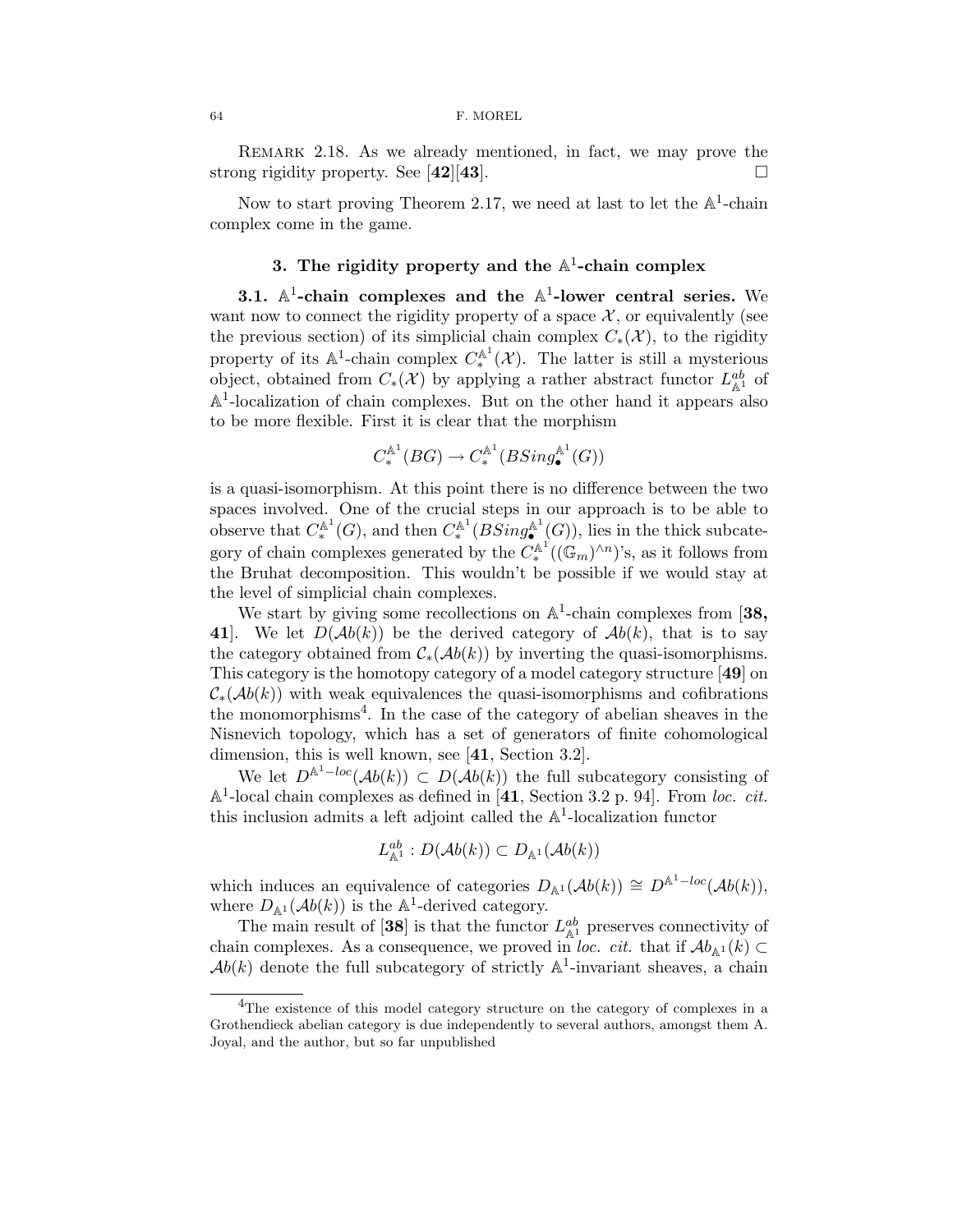complex  $C_*$  is A<sup>1</sup>-local if and only if its homology sheaves  $H_*(C_*)$  are in  $Ab_{\mathbb{A}^1}(k).$ 

REMARK 3.1. If  $C_* \in C_*(\mathcal{A}b(k))$  has trivial homology sheaves in degrees  $\leq 0$ , it is proven<sup>5</sup> in [41, Corollary 3.24 p. 100] that the morphism of spaces induced by the  $\mathbb{A}^1$ -localization functor  $KC_* \to KL_{\mathbb{A}^1}^{ab}C_*$  is an  $\mathbb{A}^1$ weak equivalence to an  $\mathbb{A}^1$ -local space. Thus in that case the canonical morphism

$$
L_{\mathbb{A}^1}KC_* \to KL_{\mathbb{A}^1}^{ab}C_*
$$

is a simplicial weak equivalence.

However in general (if  $H_0C_* \neq 0$ ) this is not true, and for this reason we used different notations for the  $\mathbb{A}^1$ -localization functor for spaces and for complexes. However in each of the situations we will meet the previous result will imply that we may identify those using the previous simplicial weak-equivalence. We will use frequently this identification.  $\Box$ 

Let X be a space and let  $C_*(\mathcal{X}; \mathbb{Z})$  be its normalized chain complex, see Section 2.2. The  $\mathbb{A}^1$ -localization  $L^{ab}_{\mathbb{A}^1}(C_*(\mathcal{X};\mathbb{Z}))$  is denoted by  $C_*^{\mathbb{A}^1}(\mathcal{X};\mathbb{Z})$ , or sometimes simply  $C_*^{\mathbb{A}^1}(\mathcal{X})$ , and is called the  $\mathbb{A}^1$ -*chain complex* of  $\mathcal{X}$ .

From the previous results, it follows that the homology sheaves  $H_i^{\mathbb{A}^1}$  $(\mathcal{X};\mathbb{Z})$  of  $C_*^{\mathbb{A}^1}(\mathcal{X};\mathbb{Z})$  are strictly  $\mathbb{A}^1$ -invariant sheaves and vanish for  $i < 0$ . This are called the  $\mathbb{A}^1$ -homology sheaves of the space X.

REMARK 3.2. Even if  $\mathcal X$  is an A<sup>1</sup>-local space, the chain complex  $C_*(\mathcal X;\mathbb Z)$  no reason to be A<sup>1</sup>-local! See Remark 3.11 below. has no reason to be  $\mathbb{A}^1$ -local! See Remark 3.11 below.

When  $\mathcal X$  is pointed, one may consider the reduced  $\mathbb A^1$ -chain complex  $\tilde{C}_{*}^{\mathbb{A}^1}(\mathcal{X};\mathbb{Z})$ , as well the reduced  $\mathbb{A}^1$ -homology sheaves  $\tilde{H}_{*}^{\mathbb{A}^1}(\mathcal{X};\mathbb{Z})$ , by removing the factor  $\mathbb{Z}$  in  $C^{\mathbb{A}^1}_*(\mathcal{X};\mathbb{Z})$  corresponding to the base point. We may also consider as in the simplicial case the  $\mathbb{A}^1$ -chain complexes and homology sheaves with  $\mathbb{Z}/\ell$ -coefficients:  $C^{\mathbb{A}^1}_*(\mathcal{X}; \mathbb{Z}/\ell)$  and  $H^{\mathbb{A}^1}_*(\mathcal{X}; \mathbb{Z}/\ell)$ .

Now we introduce one of the main new technical tool: the  $\mathbb{A}^1$ -lower central series. Let us start by recalling the classical one.

**The lower central series for sheaves of groups.** We assume the reader familiar with the usual lower central series for groups, which can be found for instance in [9]. Let G be a sheaf of groups (on  $(Sm_k)_{Nis}$ ). Its "naive" lower central series  $\ldots \Gamma_r G \subset \Gamma_{r-1} G \subset \Gamma_1 G = G$  is defined by sheafification of the usual one on  $G$ . It is the smallest descending filtration  $\cdots \subset \Gamma_{r+1} \subset \Gamma_r \subset \cdots \subset G$  of G by normal subgroups such that  $[G, \Gamma_r] \subset$  $\Gamma_{r+1}$ .

It is well known (*cf* loc. cit.) that there is a structure of graded Lie algebra on the associated graded (sheaf of) abelian group(s)  $Gr_*(G)$  =  $\bigoplus_{r} \Gamma_r(G)/\Gamma_{r+1}(G)$ , that  $Gr_1(G) = G_{ab}$  the abelianization of G, and that the induced morphism

$$
L_*(G_{ab}) \twoheadrightarrow Gr_*(G)
$$

<sup>&</sup>lt;sup>5</sup>This is at this place that we need for the moment that  $char(k) \neq 2$ .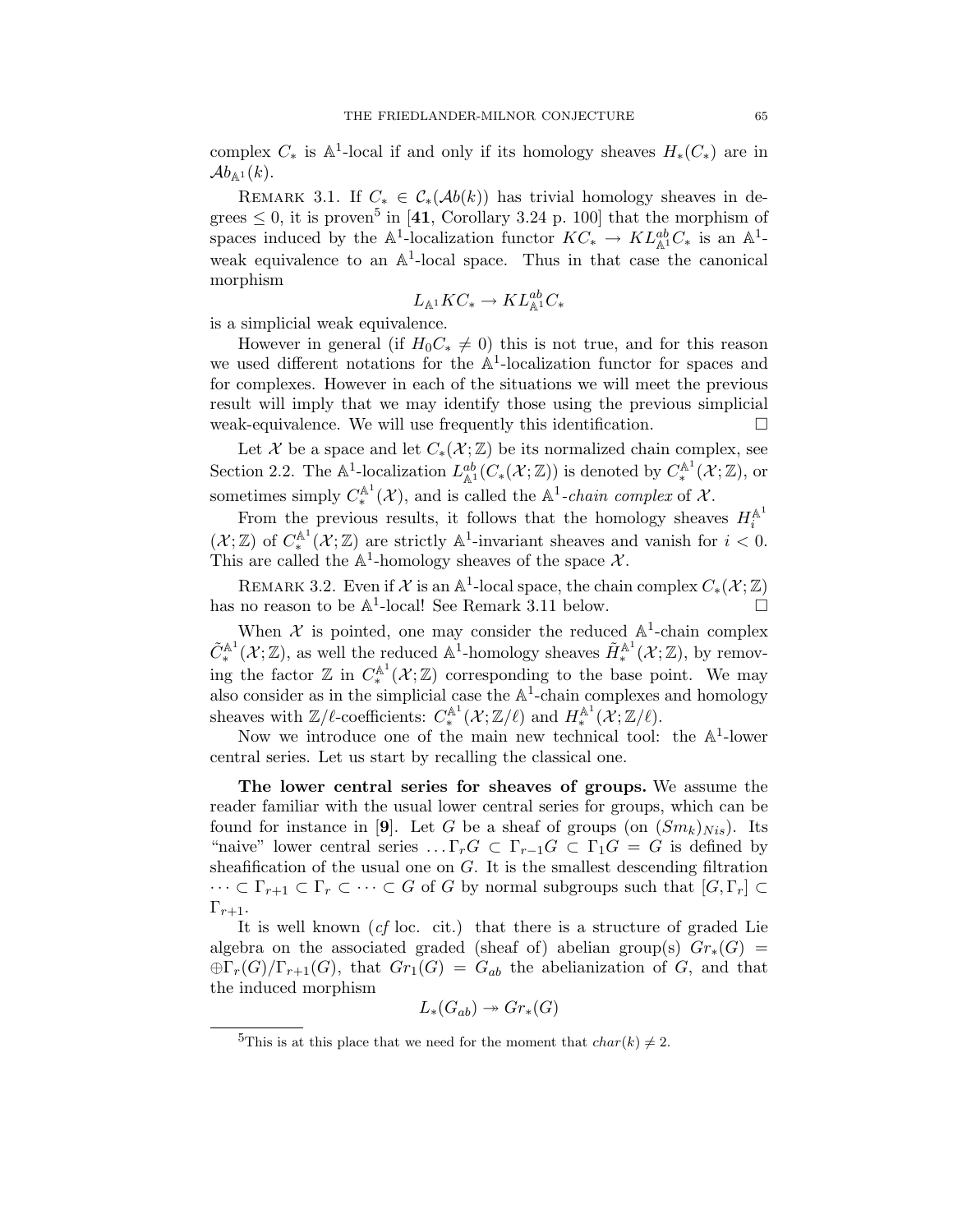from the free graded Lie algebra  $L_*(G_{ab})$  is an epimorphism, and an isomorphism for G stalkwise free, see Theorem 7.5 of [**9**].

**The Kan construction**  $G(\mathcal{X})$ . Let X be a reduced pointed space, meaning that  $\mathcal{X}_0$  is equal to the point. One denotes by  $G(\mathcal{X})$  the sheafification of the Kan G construction [**9**, Definition 3.15 p. 133] on the presheaf  $U \mapsto G(\mathcal{X}(U))$ . It is a simplicial sheaf of groups, stalkwise free.

Standard homotopical algebra provides a canonical isomorphism in the pointed simplicial homotopy category of spaces between  $R\Omega(\mathcal{X})$  and  $G(\mathcal{X})$ .

Using the main results of [**8**] we get:

THEOREM 3.3. Let  $X$  be a simplicially 1-connected reduced pointed space. *Then for each*  $r \geq 1$  *the morphism* 

$$
G(\mathcal{X}) \to G(\mathcal{X})/\Gamma_r(G(\mathcal{X}))
$$

*is at least*  $\{1 + log_2(r)\}\$  *simplicially connected.* 

The fiber of the morphism  $G(\mathcal{X})/\Gamma_r(G(\mathcal{X})) \to G(\mathcal{X})/\Gamma_{r-1}(G(\mathcal{X}))$  is of course isomorphism as a simplicial sheaf of groups to  $\Gamma_{r-1}(G(\mathcal{X}))/\Gamma_r(G(\mathcal{X})).$ From what we recall above,  $G(\mathcal{X})$  being stalkwise free, this simplicial abelian group is isomorphic to the simplicial sheaf of abelian groups

$$
F_r := L_{r-1}(G(\mathcal{X})_{ab})
$$

obtained by degreewise applying the free Lie algebra functor in degree  $r - 1$ to the simplicial abelian group  $G(\mathcal{X})_{ab}$ . This simplicial sheaf of abelian groups  $F_r$  is also (approximatively)  $\{1 + log_2(r)\}\$  simplicially connected.

**The** A1**-lower central series**. We may now deduce from the unstable  $\mathbb{A}^1$ -connectivity result of [41] the following:

THEOREM 3.4. Let  $X$  be a 1-connected  $A^1$ -local reduced pointed space. *Then for each*  $r \geq 1$  *the morphism* 

$$
G(\mathcal{X}) \cong L_{\mathbb{A}^1}(G(\mathcal{X})) \to L_{\mathbb{A}^1}(G(\mathcal{X})/\Gamma_r(G(\mathcal{X})))
$$

*is*  $\{1 + log_2(r)\}\text{-connected.}$ 

PROOF. From [41] the exact sequence of simplicial sheaf of groups  $\Gamma_r(G(\mathcal{X})) \to G(\mathcal{X}) \to G(\mathcal{X})/\Gamma_r(G(\mathcal{X}))$  is automatically an A<sup>1</sup>-fibration sequence. Now from *loc. cit.* the space  $\Gamma_r(G(\mathcal{X}))$  being simplicially  $\{1 + \log_2(r)\}\$  connected. is  $\{1 + \log_2(r)\}$   $\mathbb{A}^1$ -connected.  $log_2(r)$  connected, is  $\{1 + log_2(r)\}\;$  A<sup>1</sup>-connected.

For a reduced Kan simplicial set K recall [**9**, p. 125] that its "path complex" PK is the simplicial set with  $\mathcal{P}K_n := K_{n+1}$  and  $d_i := d_i + 1$ ,  $s_i := s_{i+1}$ . The morphism  $d_0$  induces a Kan fibration  $\mathcal{P}K \to K$  with fiber  $\Omega K$  the loop space of K. This construction generalizes to reduced simplicial sheaf of sets.

If X is a pointed space, we let  $\mathbb{Z}(\mathcal{X})$  be the free sheaf of abelian groups generated by X modulo the relation  $* = 0$  (base point equals 0). In other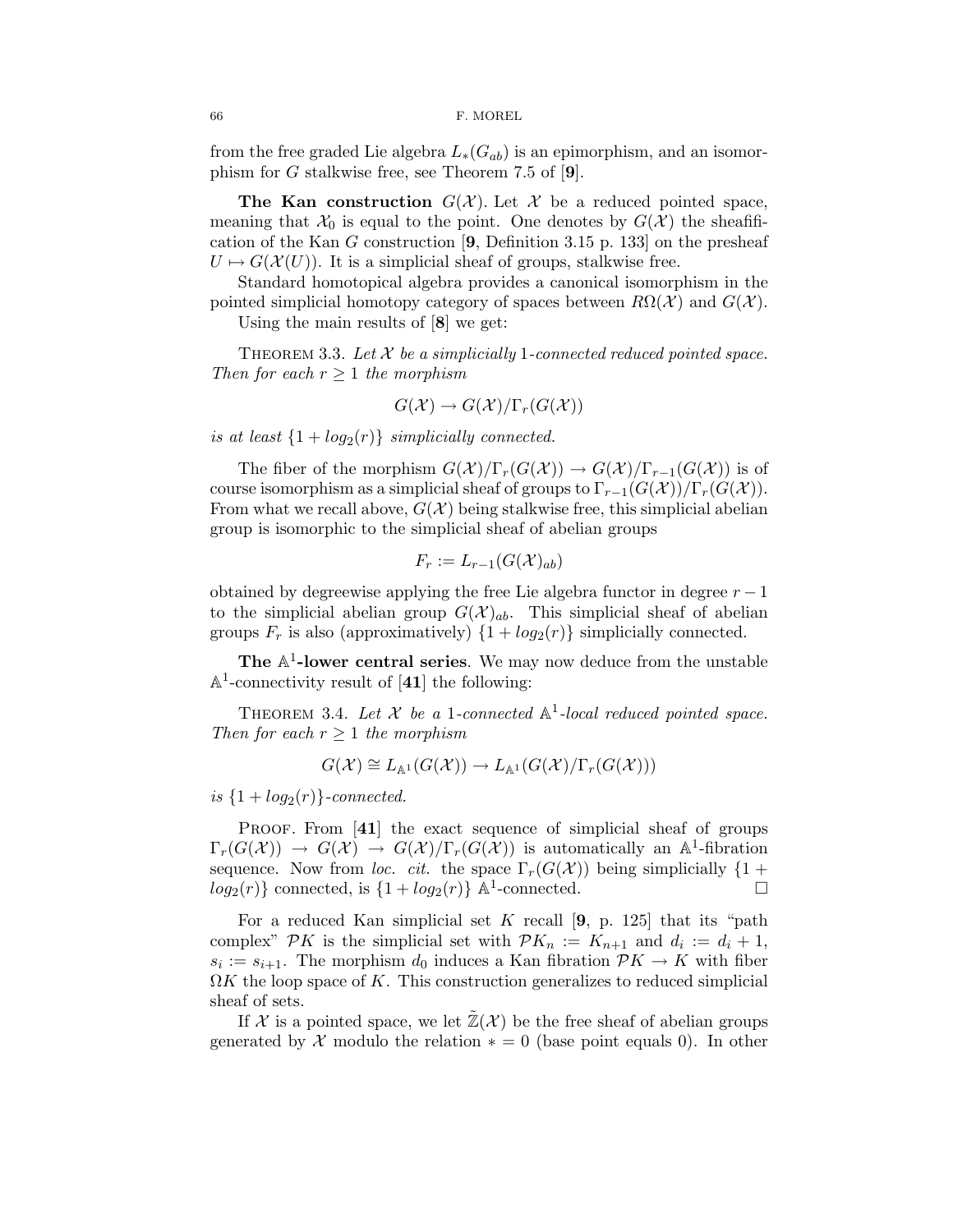words we have a canonical direct sum decomposition in the category of simplicial sheaves of abelian groups of the form:

$$
\mathbb{Z}(\mathcal{X})=\mathbb{Z}\oplus\tilde{\mathbb{Z}}(\mathcal{X})
$$

The associated normalized chain complex to the simplicial sheaf of abelian groups  $\mathbb{Z}(\mathcal{X})$  is called the reduced chain complex of X and is denoted by  $C_*(\mathcal{X})$  of X. The Dold-Kan correspondance gives an isomorphism of simplicial sheaves of abelian groups (see [**9**])

$$
\mathbb{Z}(\mathcal{X}) \cong K(\tilde{C}_{*}(\mathcal{X}))
$$

An easy inspection in the previous definitions gives the following standard fact:

Lemma 3.5. *There exists canonical isomorphisms of simplicial sheaves of abelian groups*

$$
G(\mathcal{X})_{ab} \cong \Omega(\tilde{\mathbb{Z}}(\mathcal{X})) \cong \Omega K(\tilde{C}_{*}(\mathcal{X})) \cong K(\tilde{C}_{*}(\mathcal{X})[-1])
$$

It follows that the space  $F_s$  considered above is in fact (up to canonical isomorphism)  $F_s = L_{s-1}(K(C_*(\mathcal{X})[-1]))$ , a functor of the reduced simplicial chain complex  $\tilde{C}_*(\mathcal{X})$ . Let us denote by  $F_s^{\mathbb{A}^1}$  the  $\mathbb{A}^1$ -localization of  $F_s$ . We will use the simplicial fibration sequences

(3.1) 
$$
F_s^{\mathbb{A}^1} \to L_{\mathbb{A}^1}(G(\mathcal{X})/\Gamma_s(G(\mathcal{X}))) \to L_{\mathbb{A}^1}(G(\mathcal{X})/\Gamma_{s-1}(G(\mathcal{X})))
$$

It is (up to simplicial weak equivalence) a principal fibration sequence with connected structural group

(3.2) 
$$
F_s^{\mathbb{A}^1} \cong L_{\mathbb{A}^1}(L_{s-1}(K(\tilde{C}_*(\mathcal{X})[-1])))
$$

An  $\mathbb{A}^1$ -quasi-isomorphism  $C_* \to D_*$  is a morphism of chain complexes which induces an isomorphism in the  $\mathbb{A}^1$ -derived category  $D_{\mathbb{A}^1}(\mathcal{A}b(k))$  or, equivalently, which induces a quasi-isomorphism after applying the  $\mathbb{A}^1$ localization functor  $L_{\mathbb{A}^1}^{ab}$ . For instance  $C_* \to L_{\mathbb{A}^1}^{ab}(C_*)$  is an  $\mathbb{A}^1$ -quasi isomorphism. The following result may be proven along the "classical" lines (see [**11**]) for instance.

THEOREM 3.6. Let  $s \geq 1$  be an integer and let  $\phi : C_* \to D_*$  be a *morphism of chain complexes both concentrated in positive degrees (i.e. with*  $H_i(C_*)=0$  *for*  $i \leq 0$ *. If the morphism*  $\phi$  *is an*  $\mathbb{A}^1$ -quasi-isomorphism, that *is to say, then for any*  $s \geq 1$  *the morphism of spaces* 

$$
L_s(\phi): L_s(KC_*) \to L_s(KD_*)
$$

*is an*  $\mathbb{A}^1$ -equivalence (of spaces).

For this reason the chain complexes (or spaces) of the form  $L_{\mathbb{A}^1}$  $(L_s(KC_*))$  are called the total derived functors of the (non-additive) functor  $L_s$ .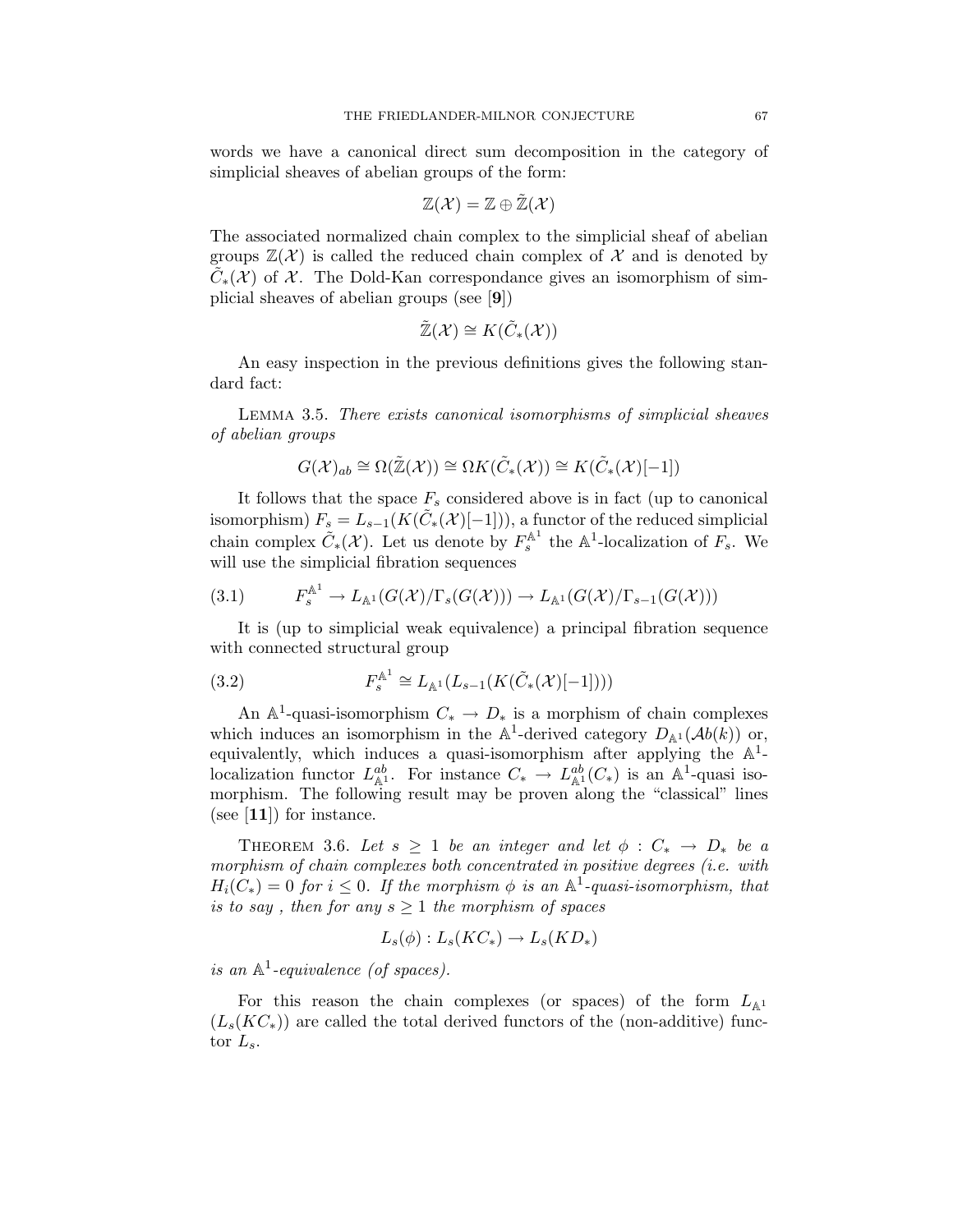Thus it follows that the above space  $F_s^{\mathbb{A}^1} \cong L_{\mathbb{A}^1}(L_{s-1}(K(\tilde{C}_*(\mathcal{X})[-1]))$ <br>mplicially weakly equivalent to is simplicially weakly equivalent to

$$
F_s^{\mathbb{A}^1} \cong L_{\mathbb{A}^1}(L_{s-1}(K(\tilde{C}_*^{\mathbb{A}^1}(\mathcal{X})[-1])))
$$

The right hand side is called the total  $\mathbb{A}^1$ -derived functor of  $L_{s-1}$  on  $\tilde{C}^{\mathbb{A}^1}_*$  $(\mathcal{X})[-1]$ , see below for some properties of these.

Together with what we have done before, we may summarize the previous results as follows. Let  $\mathcal X$  be a 1-connected  $\mathbb A^1$ -local reduced pointed space. For each  $s \geq 1$  set

$$
W_s(\mathcal{X}) := B(L_{\mathbb{A}^1}(G(\mathcal{X})/\Gamma_s(G(\mathcal{X})))) \cong L_{\mathbb{A}^1}(B(G(\mathcal{X})/\Gamma_s(G(\mathcal{X}))))
$$

and  $\gamma_s(\mathcal{X}) := L_{\mathbb{A}^1} B\Gamma_s(G(\mathcal{X})))$  the homotopy fiber of the canonical morphism  $\mathcal{X} \to W_s(\mathcal{X})$  (in the simplicial homotopy category).

THEOREM 3.7. Let  $X$  be a 1-connected  $A^1$ -local reduced pointed space. *Then for any*  $s \geq 1$  *the*  $\mathbb{A}^1$ *-local space*  $\gamma_s(\mathcal{X})$  *is*  $\{1 + \log_2(s)\}$ *-connected and in particular the morphism*

$$
\mathcal{X}\to W_s(\mathcal{X})
$$

*is*  $\{1 + log_2(s)\}$ - $\mathbb{A}^1$ -connected.

*Moreover the morphism*  $W_s \to W_{s-1}$  *a principal fibration with group* 

$$
BF_s^{\mathbb{A}^1} \cong BL_{\mathbb{A}^1}(L_{s-1}(K(\tilde{C}_{*}(X)[-1]))) \cong BL_{\mathbb{A}^1}(L_{s-1}(K(\tilde{C}_{*}^{\mathbb{A}^1}(\mathcal{X})[-1])))
$$

Clearly it follows:

COROLLARY 3.8. Let  $X$  be a 1-connected  $A^1$ -local pointed space. If for *each*  $s \geq 1$  *the space*  $BL_{\mathbb{A}^1}(L_{s-1}(K(\tilde{C}_{\ast}^{\mathbb{A}^1}(\mathcal{X})[-1]))$  *has the rigidity property,*<br>*then*  $\mathcal{Y}$  has the rigidity property. *then* X *has the rigidity property.*

The rigidity property of the space  $BL_{\mathbb{A}^1}(L_{s-1}(K(\tilde{C}_{*}^{\mathbb{A}^1}(\mathcal{X})[-1])))$  is a property concerning only the chain complex  $\tilde{C}_{*}^{\mathbb{A}^1}(\mathcal{X})$ . We thus have reduced the rigidity property for such 1-connected  $\mathbb{A}^1$ -local pointed spaces X to a property involving only the reduced  $\mathbb{A}^1$ -chain complex  $\tilde{C}^{\mathbb{A}^1}_*(\mathcal{X})$ . In the next section we make this observation quite precise.

## **3.2.** A1**-homological characterization of the rigidity property.**

 $\mathbb{A}^1$ -Derived functor of the free Lie algebra functor. Our aim here is to prove the following Theorem, mentioned has Theorem 10 in the introduction:

THEOREM 3.9. Let  $X$  be a pointed simply-connected  $A^1$ -local space over *the base field*  $k$ ,  $\ell$  *be a prime different from char(k). If the*  $\mathbb{A}^1$ -*chain com* $p$ lexes  $C_*^{\mathbb{A}^1}(\mathcal{X}^n;\mathbb{Z}/\ell), n \geq 1$ , have the rigidity property at  $\ell$ , then the space  $X$  satisfies the rigidity property at  $\ell$ .

To explain the fineness of the previous Theorem 3.9 let us make some observations.

$$
^{68}
$$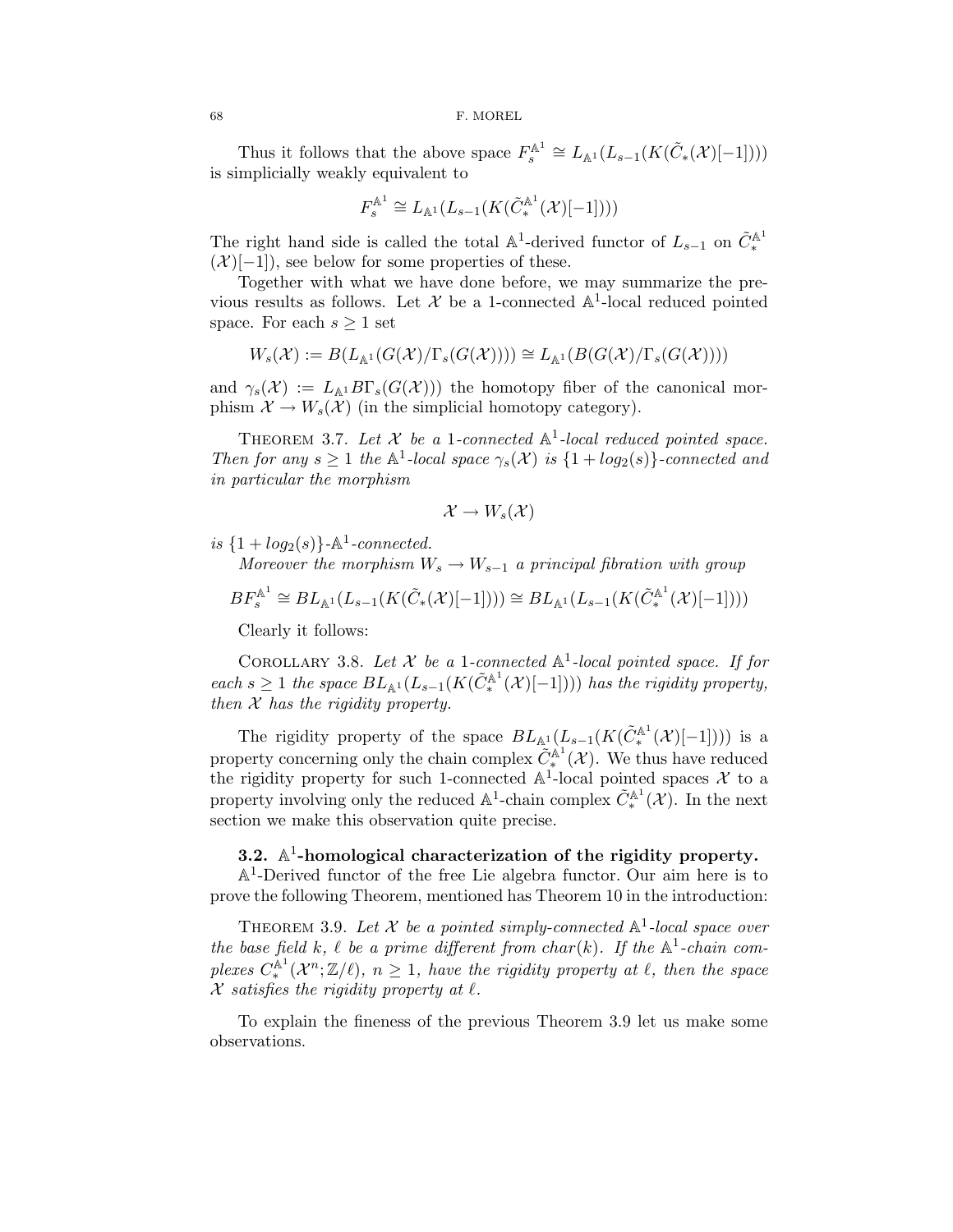REMARK 3.10. We already observed that there exists an  $\mathbb{A}^1$ -localization functor  $L_{\mathbb{A}^1}$  on spaces which commutes to finite products, thus takes simplicial sheaves of  $\mathbb{Z}/\ell$ -modules to simplicial sheaves of  $\mathbb{Z}/\ell$ -modules. This follows from [**44**] Theorem 1.66 p. 69 and Lemma 3.20 p. 93.

Given a chain complex of sheaves of abelian groups  $C_*$  concentrated in non negative degrees, the associated morphism of normalized chain complexes  $C_* \to (L_{\mathbb{A}^1}(KC_*))_*^N$  is an A<sup>1</sup>-quasi-isomorphism, but in general  $(L_{\mathbb{A}^1}(KC_*))_*^N$  is not an  $\mathbb{A}^1$ -local complex in the sense of [41].

It is a non-trivial result [41, Corollary 3.24] that for a complex  $C_* \in$  $\mathcal{C}_{\ast}^{\geq 0}(k)$  which is 0-connected, the morphism

$$
KC_* \to K(L_{\mathbb{A}^1}^{ab}C_*)
$$

is an  $\mathbb{A}^1$ -equivalence of spaces, which implies that the chain  $(L_{\mathbb{A}^1}(KC_*))_*^N$  is in that case canonically isomorphic to  $L_{\mathbb{A}^1}^{ab}(C_*)$  in  $D(\mathcal{A}b(k))$ . Quickly said, we have a simplicial weak-equivalence

$$
L_{\mathbb{A}^1}(KC_*) \cong K(L_{\mathbb{A}^1}^{ab}C_*)
$$

This is false in general if  $C_*$  is not assumed to be 0-connected. For instance take  $C_* = \mathbb{Z}(\mathbb{G}_m)$ . Then  $\mathbb{Z}(\mathbb{G}_m) = K(\mathbb{Z}(\mathbb{G}_m)) \to K(L^{ab}_{\mathbb{A}}\mathbb{Z}(\mathbb{G}_m))$  is not an  $A^1$ -equivalence. This follows from the computations of *loc. cit.* and the fact that the sheaf (and thus the space)  $\mathbb{Z}(\mathbb{G}_m)$  is  $\mathbb{A}^1$ -invariant and thus  $\mathbb{A}^1$ -local. If the previous morphism were an  $\mathbb{A}^1$ -equivalence it would thus be a simplicial weak-equivalence (between two  $\mathbb{A}^1$ -local spaces) but from [**41**, Theorem 2.37], the sheaf  $\pi_0^{\mathbb{A}^1}$  of the space  $K(L_{\mathbb{A}^1}^{ab}\mathbb{Z}(\mathbb{G}_m))$  is the sheaf  $\underline{\mathbf{K}}_1^{MW}$  and the induced morphism in degree  $0, \mathbb{Z}(\mathbb{G}_m) \to \underline{\mathbf{K}}_1^{MW}$  is not an isomorphism isomorphism.

REMARK 3.11. Let  $\mathcal X$  be a space. The canonical morphism of chain complexes

$$
C_*(\mathcal{X}) \to C_*^{\mathbb{A}^1}(\mathcal{X})
$$

from the simplicial chain complex to the  $\mathbb{A}^1$ -local chain complex of X is not in general a quasi-isomorphism. Of course by the very definition it is an  $\mathbb{A}^1$ quasi isomorphism, as  $C_*^{\mathbb{A}^1}(\mathcal{X})$  is the  $\mathbb{A}^1$ -localization of  $C_*(\mathcal{X})$ . But even if  $\mathcal{X}$  is  $\mathbb{A}^1$ -local,  $C_*(\mathcal{X}) \to C_*^{\mathbb{A}^1}(\mathcal{X})$  is also alsmost never a quasi-isomorphism! In other words in general, the homology sheaves of  $C_*(\mathcal{X})$  will not be strictly  $\mathbb{A}^1$ -invariant even if X itself is  $\mathbb{A}^1$ -local.

For instance take X to be  $B\mathbb{G}_m$ , an  $\mathbb{A}^1$ -local space. Then  $H_1(B\mathbb{G}_m)$  =  $\mathbb{G}_m$  and the morphism  $C_*(B\mathbb{G}_m) \to C_*^{\mathbb{A}^1}(B\mathbb{G}_m)$  is an isomorphism in ho-<br>moleculum to degree 1 included  $B_{\mathcal{U}^+}(B\mathbb{C}) = \Lambda_*(\mathbb{C})$  can be shown not mology up to degree 1 included. But  $H_2(B\mathbb{G}_m) = \Lambda_2(\mathbb{G}_m)$  can be shown not to be a strictly  $\mathbb{A}^1$ -invariant sheaf; as a consequence, the previous morphism of chain complexes is not an isomorphism on  $H_2$ .

One should also notice that a product of finitely many spaces whith the rigidity property has the rigidity property, and a (derived) tensor product of finitely many chain complexes with the rigidity property has the rigidity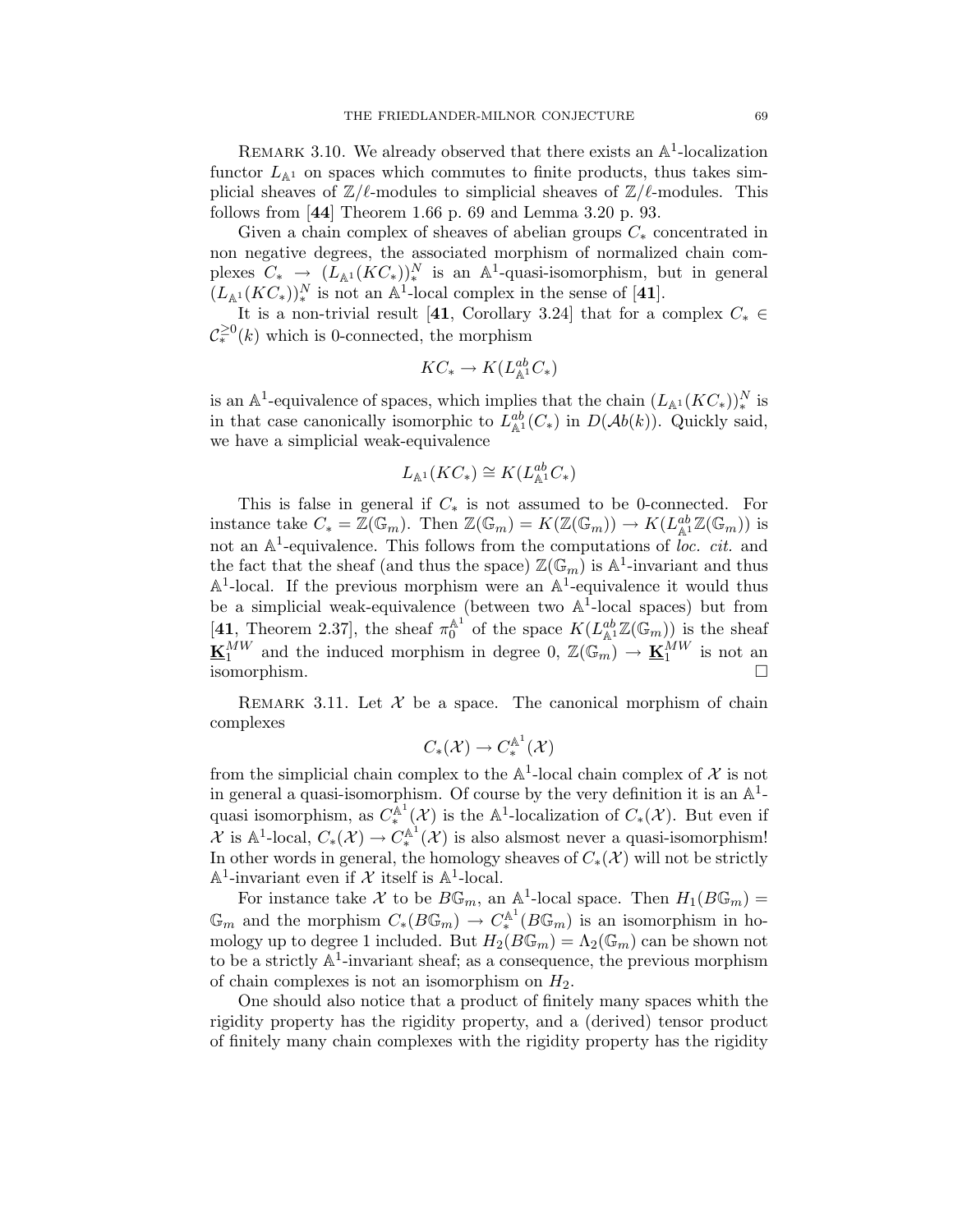property, as it follows from the Künneth formula. However, a tensor product of finitely many  $\mathbb{A}^1$ -local chain complexes will not be in general  $\mathbb{A}^1$ -local.

We end up this remark by the following questions: let  $\mathcal X$  be a space with the rigidity property is it true that its  $\mathbb{A}^1$ -localization  $L_{\mathbb{A}^1}(\mathcal{X})$  also has the rigidity property ? Let  $C_*$  be a chain complex with the rigidity property. Is it true that its  $\mathbb{A}^1$ -localization  $L_{\mathbb{A}^1}^{ab}(C_*)$  will have the rigidity property ?  $\Box$ 

Now we sketch the proof of Theorem 3.9. We first observe that to prove Theorem 3.9 it suffices to establish:

THEOREM 3.12. Let  $C_*$  be a chain complex of  $\mathbb{Z}/\ell$ -modules such that  $H_i(C_*)=0$  *for*  $i \leq 0$  *and such that for each integer*  $n \geq 1$  *the*  $\mathbb{A}^1$ *-localization*  $L^{\text{ab}}_{\mathbb{A}^1}((C_*)^{\otimes n})$  *has the rigidity property at*  $\ell$ *. Then for each*  $s \geq 1$  *the space* 

 $L_{\mathbb{A}^{1}}(L_{s}(K(C_{*}))$ 

*has the rigidity property at*  $\ell$ .

**Proof of Theorem 3.9 using Theorem 3.12**. By Corollary 3.8 it is sufficient to show that the spaces  $BL_{\mathbb{A}^1}(L_s(K(\tilde{C}_{\ast}^{\mathbb{A}^1}(\mathcal{X})[-1])))$  have the rigidity property at  $\ell$ , or equivalently that the spaces  $L_{\mathbb{A}^1}(L_s(K(\tilde{C}^{\mathbb{A}^1}_*)$  $(\mathcal{X})[-1]$ )) have the rigidity property at  $\ell$  by Remark 2.5. By Theorem 3.6, we know that

$$
L_{\mathbb{A}^1}(L_s(K(\tilde{C}_*(\mathcal{X})[-1]))) \to L_{\mathbb{A}^1}(L_s(K(\tilde{C}_*^{\mathbb{A}^1}(\mathcal{X})[-1])))
$$

is a simplicial weak equivalence, as well as

$$
L_{{\mathbb A}^1}(L_s(K(\tilde{C}_*({\mathcal X};{\mathbb Z}/\ell)[-1]))) \to L_{{\mathbb A}^1}(L_s(K(\tilde{C}_*^{{\mathbb A}^1}({\mathcal X};{\mathbb Z}/\ell)[-1])))
$$

Now we see that it suffices to check that the spaces  $L_{\mathbb{A}^1}(L_s(K(\tilde{C}^{\mathbb{A}^1}_*(\mathcal{X};\mathbb{Z}/\ell)))$  $[-1]$ ))) have the rigidity property at  $\ell$ . Now this follows from Theorem 3.12 applied to the chain complex  $C_* = \tilde{C}^{\mathbb{A}^1}_*(\mathcal{X}; \mathbb{Z}/\ell)[-1]$ ; observe that the A<sup>1</sup>-localization of the chain complexes  $(\tilde{C}_{*}^{\mathbb{A}^1}(\mathcal{X}; \mathbb{Z}/\ell)[-1]))^{\otimes n}$  is quasiisomorphic to the chain complex  $\tilde{C}_{*}^{\mathbb{A}^1}(\mathcal{X}^{\wedge n}; \mathbb{Z}/\ell)[-n]$ , which, being a summand of  $C_*^{\mathbb{A}^1}(\mathcal{X}^n;\mathbb{Z}/\ell)[-n]$ ) has the rigidity property by assumptions, which shows that  $C_*$  satisfies the assumption of Theorem 3.12.  $\Box$ 

Now to get Theorem 3.12 we use some standard technics of devissage together with the following remarks.

From [9, 51] the free Lie algebra of a direct sum  $V_1 \oplus V_2$  decomposes canonically as:

$$
\oplus_{I \in \mathcal{B}} L_*(V_I) \cong L_*(V_1 \oplus V_2)
$$

where the index set  $\beta$  is the set of basic commutators  $\beta$  in two letters. This means in particular that the above isomorphism is an isomorphism of functors. This fact allows one for instance to control the statement of Theorem 3.12 if we have a cofibration sequence of chain complexes.

Let us recall some notations for functors  $\mathcal{A}b \to \mathcal{A}b$ .  $T_n$  will denote the n-th tensor product functor  $A \mapsto A^{\otimes n}$ ,  $S_n$  will denote the n-th symmetric tensor product functor  $A \mapsto A^{\otimes n}/_{\Sigma_n}$ . We will also have to use the  $\ell$ -cyclic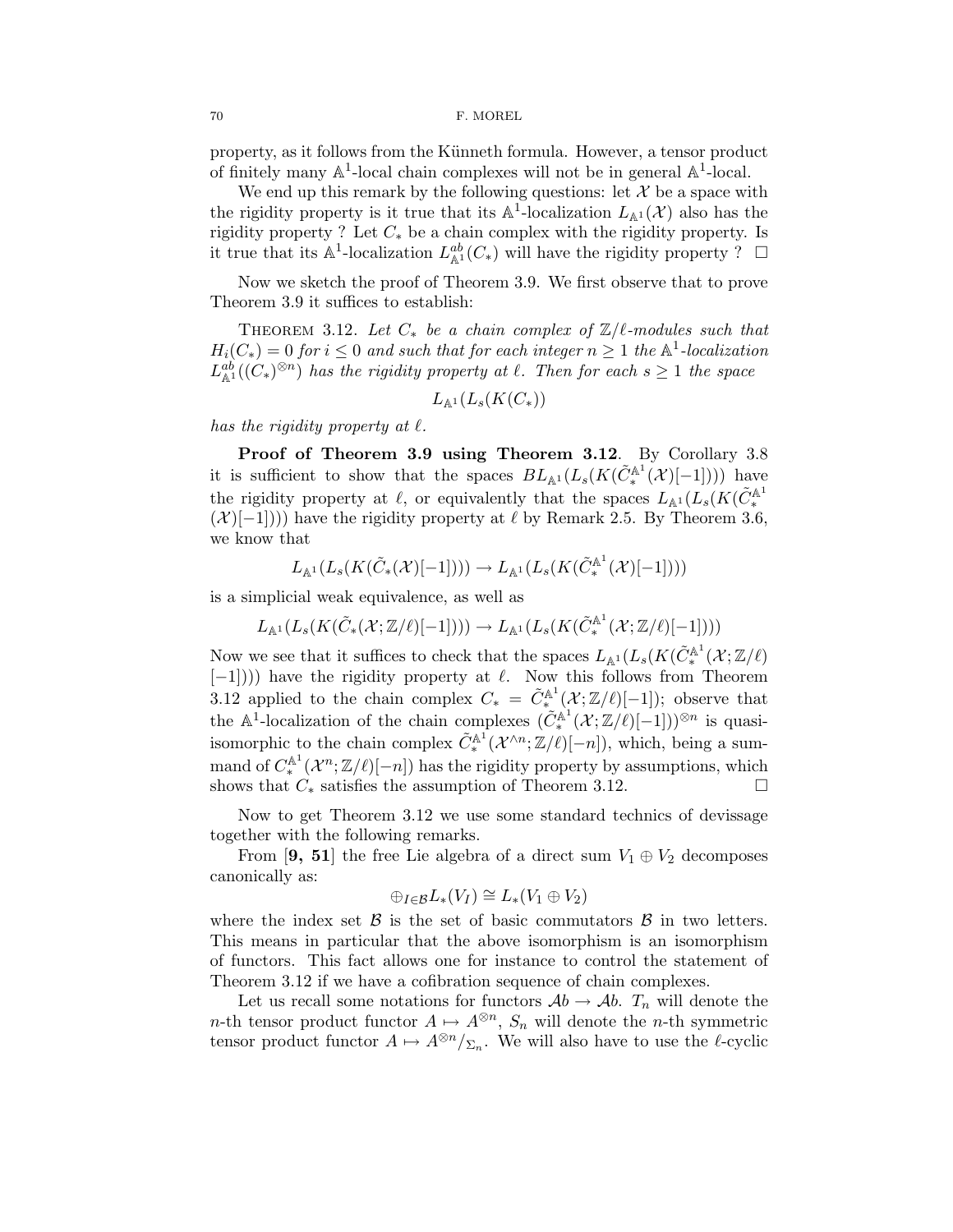product functor  $A \mapsto C_{\ell}(A) := A^{\otimes \ell}/\mathbb{Z}/\ell$  and more generally for  $H \subset S_m$ a subgroup, we denote by  $S_m^H$  the functor  $A \mapsto A^{\otimes n}/H$ . Observe that if  $[S_m : H]$  is prime to  $\ell$ , the epimorphism  $S_m^H \to S_m$  admits a section when<br>restricted (as functor) to the category of  $\mathbb{Z}/\ell$ -modules. We extend these restricted (as functor) to the category of  $\mathbb{Z}/\ell$ -modules. We extend these notations in the obvious way to sheaves of abelian groups.

The remaining idea to prove the Theorem 3.12 is the following. Let  $C_*$  be a chain complex of  $\mathbb{Z}/\ell$ -modules such that  $H_i(C_*)=0$  for  $i \leq 0$  and such that for each integer  $n > 1$  the A<sub>1</sub> legalization  $I^{ab}$  ( $(C, \mathbb{R})$ ) has the migidity propfor each integer  $n \geq 1$  the  $\mathbb{A}^1$ -localization  $L_{\mathbb{A}^1}^{ab}((C_*)^{\otimes n})$  has the rigidity property. We deduce from this that the  $\mathbb{A}^1$ -localization  $L^{ab}_{\mathbb{A}}(S_n((C_*))$  have the rigidity proporty by some standard homological algebra stap. One proceed rigidity property by some standard homological algebra step. One proceed by induction on n. Then one observe that if  $\ell$  divides n the functor  $S_n$  can<br>be expressed in term of functors  $S_n$ , with  $n' \leq n$  and the evolic functor  $C_n$ . be expressed in term of functors  $S_{n'}$  with  $n' < n$  and the cyclic functor  $C_{\ell}$ . This one is understood in terms of the cohomology of  $\mathbb{Z}/\ell$  with values in  $T_{\ell}$ .<br>Now we still have to deduce from these feet the rigidity property for the

Now we still have to deduce from these fact the rigidity property for the  $L_{\mathbb{A}}^{ab}(L_n(C_*))^s$ . The last idea is to use the Poincaré-Birkhoff-Witt Theorem.<br>Equation  $\mathcal{L}_{ab}(\mathcal{M}) = \mathcal{L}(\mathcal{M}) = \mathcal{M}$  extends to a For M a  $\mathbb{Z}/\ell$ -module, the isomorphism  $L_1(M) = T_1(M) = M$  extends to a canonical morphism  $L_*(M) \to T_*(M)$ , obtained by considering the tensor algebra as a Lie algebra. This morphism is injective and more precisely, let  $U_i(M)_* \subset T_*(M)$  be the sub- $\mathbb{Z}/\ell$ -module generated by the products of  $i$  obtained by the products of  $I_i(M)$  for each  $i \leq i$ . One thus gets an increasing filtration j-elements of  $L_*(M)$  for each  $j \leq i$ . One thus gets an increasing filtration of N-graded  $\mathbb{Z}/\ell$ -modules

$$
(3.3) \qquad L_*(M) = U_1(M)_* \subset U_2(M)_* \subset \cdots \subset U_i(M)_* \subset \cdots \subset T_*(M)
$$

The Poincaré-Birkhoff-Witt Theorem [4] asserts that the canonical morphism of commutative graded (by i) algebras  $\bigoplus_i S_i(L_*(M)) \to \bigoplus_i U_i(M)_*/$  $U_{i-1}(M)_*$  is an isomorphism.

In a given degree  $s$  this gives an increasing filtration

$$
(3.4) \quad L_s(M) = U_1(M)_s \subset U_2(M)_s \subset \cdots \subset U_{s-1}(M)_s \subset U_s(M) = T_s(M)
$$

such that the quotient  $U_i(M)_s/U_{i-1}(M)$  is canonically isomorphic to the degree i part of the symmetric algebra on the free Lie algebra over M. Using the usual formula  $S_*(M \oplus N) = S_*(M) \otimes S_*(N)$ , we see that for  $i \geq 2$ ,  $U_i(M)_s/U_{i-1}(M)_s$  is as functor equal to the finite direct sum of the functors of the form  $M \mapsto S_{j_1}(L_{t_1}(M)) \otimes \cdots \otimes S_{j_a}(L_{t_a}(M))$  with  $\Sigma j_b t_b = s$ and  $\Sigma j_b = i$ .

This permits to finish the proof of Theorem 3.12 by induction on s. More details may be found in [42].  $\Box$ 

# **4.** Reduction to the rigidity property for the  $C_*^{\mathbb{A}^1}((\mathbb{G}_m)^{\wedge n})$ 's

## **4.1.** A1**-chain complex of mixed Tate type.**

DEFINITION 4.1. A full subcategory  $\mathcal{C} \subset D_{\mathbb{A}^1}^{\geq 0}(k)$  is called a *Class of complexes* if the following properties hold:

(1)  $\mathcal C$  is stable under arbitrary direct sums (and thus contains the 0 complex);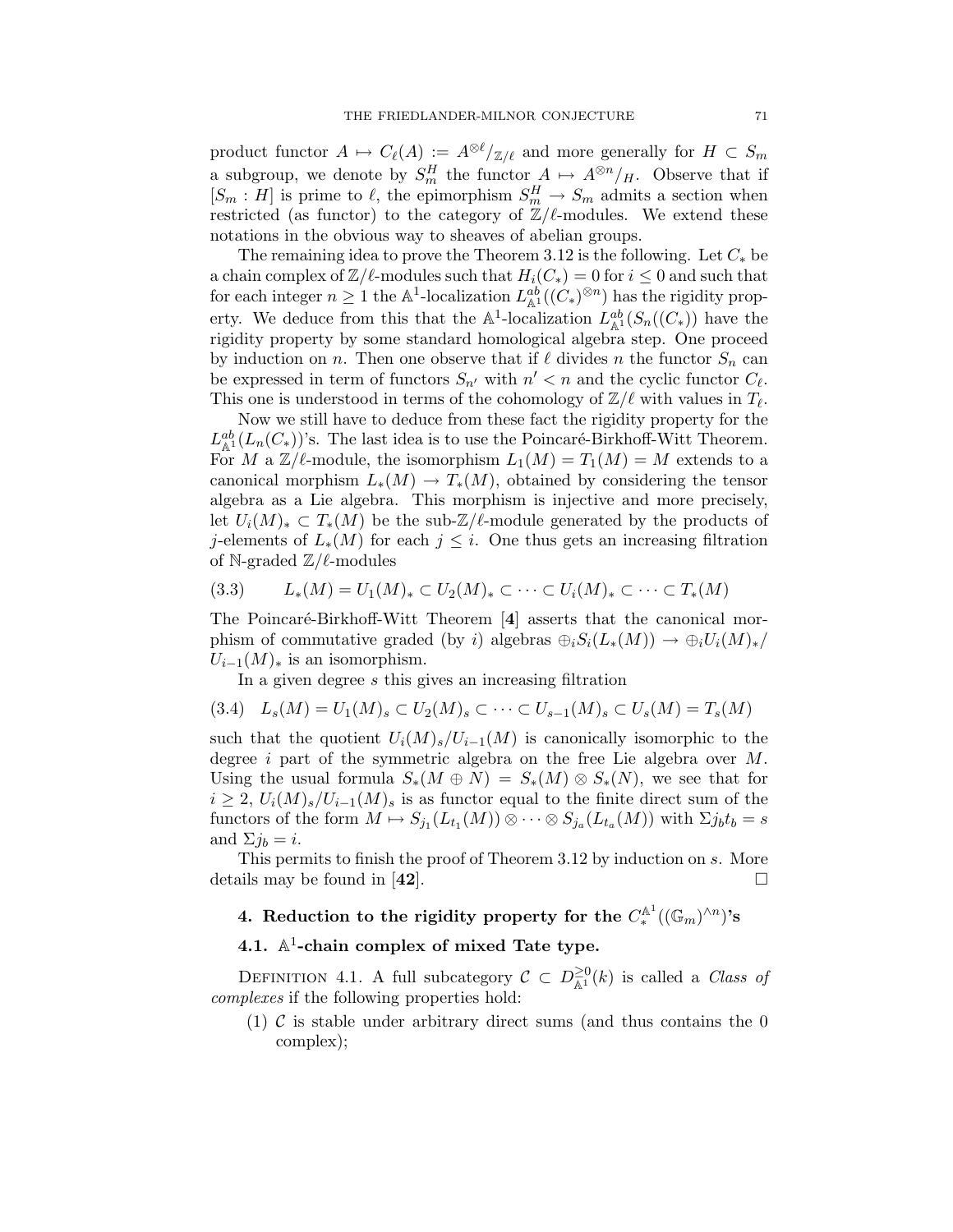(2) For any exact triangle  $A \to B \to C \to A[1]$  in  $D_{\mathbb{A}^1}^{\geq 0}(k)$ , if  $A \in \mathcal{C}$ and  $(B \in \mathcal{C})$  then  $(C \in \mathcal{C})$ .

The class  $\mathcal C$  is said to be multiplicative if moreover:

(3) For any  $A \in \mathcal{C}$  and  $(B \in \mathcal{C})$  then  $A \otimes B \in \mathcal{C}$ .

We will say that a full subcategory  $\mathcal{C} \subset D_{\mathbb{A}^1}^{\geq 0}(k)$  is a *strict Class of complexes* if the following axiom holds in place of  $(1)$ :

 $(1')$  C is stable under finite direct sums (and thus contains the 0 complex) and by direct summand.

Observe that a class is stable by telescopes and in particular by direct summand. Also classes and strict classes are stable by suspension.

EXAMPLE 4.2. If  $\mathcal{C} \subset Ab_{\mathbb{A}^1}(k)$  is a Serre class in the abelian category  $\mathcal{A}b_{\mathbb{A}^1}(k)$  in the usual sense then the full subcategory  $D^{\mathcal{C}} \subset D_{\mathbb{A}^1}^{\geq 0}(k)$  consisting of chain complex with homology objects in  $\mathcal{C}$  is a class of complexes in the previous sense.

EXAMPLE 4.3. The full subcategory  $D_{\mathbb{A}^1}(\mathcal{A}b(k)) \subset D(\mathcal{A}b(k))$  consisting of  $\mathbb{A}^1$ -local chain complexes is a class of complex. Observe however it is not multiplicative.

Example 4.4. An intersection of a family of classes is also a class of complexes.

Let  $(C_*(i))_i$  be a family of chain complexes in  $D_{\mathbb{A}^1}^{\geq 0}(k)$ . We let  $\mathcal{C}(\{C_*(i)\}_i)$  $\subset D_{\mathbb{A}^1}^{\geq 0}(k)$  be the class generated by the  $C_*(i)$ , i.e. the intersection of all classes of complexes which contains this family. We may also introduce the strict class of complexes generated by a family of complexes.

Define by induction on n an increasing family of full subcategories  $\mathcal{C}^{(0)}$  ⊂  $\mathcal{C}^{(1)} \subset \ldots \mathcal{C}^{(n)} \cdots \subset D_{\mathbb{A}^1}^{\geq 0}(k)$  as follows:  $\mathcal{C}^{(0)}$  is the full subcategory with objects the elements of the family  $(C_*(i))_i$ . The category  $\mathcal{C}^{(n)}$  has for objects the factors of the objects of  $\mathcal{C}^{(n-1)}$  and the cones of morphisms in  $\mathcal{C}^{(n-1)}$ . Clearly

$$
\bigcup_n \mathcal{C}^{(n)} = \mathcal{C}(\{C_*(i)\}_i) \subset D_{\mathbb{A}^1}^{\geq 0}(k)
$$

EXAMPLE 4.5. If  $C \subset D^{\geq 0}(\mathcal{A}b(k))$  is a class of complexes, the full subcategory  $\mathcal{C}_{\mathbb{A}^1} \subset D^{\geq 0}(\mathcal{A}b(k))$  consisting of complexes  $C_*$  whose  $\mathbb{A}^1$ -localization  $L_{\mathbb{A}^1}^{ab}(C_*)$  is in C is a class of complexes: this follows easily from the fact that  $L_{\mathbb{A}^1}^{ab}(-)$  is exact (and preserves connectivity).

EXAMPLE 4.6. The full subcategory  $\mathcal{C}^{rig,\ell,\geq0} \subset D^{\geq0}(\mathcal{A}b(k))$  consisting of  $\mathbb{A}^1$ -local chain complexes which have the rigidity property at  $\ell$  is a class of complexes. This follows from Lemma 2.4.

It follows from Example 4.5 that the full subcategory  $\mathcal{C}_{\mathbb{A}^1}^{rig,\ell,\geq 0} \subset D^{\geq 0}$  $(\mathcal{A}b(k))$  consisting of chain complexes whose  $\mathbb{A}^1$ -localization has the rigidity property at  $\ell$  is a class of complexes.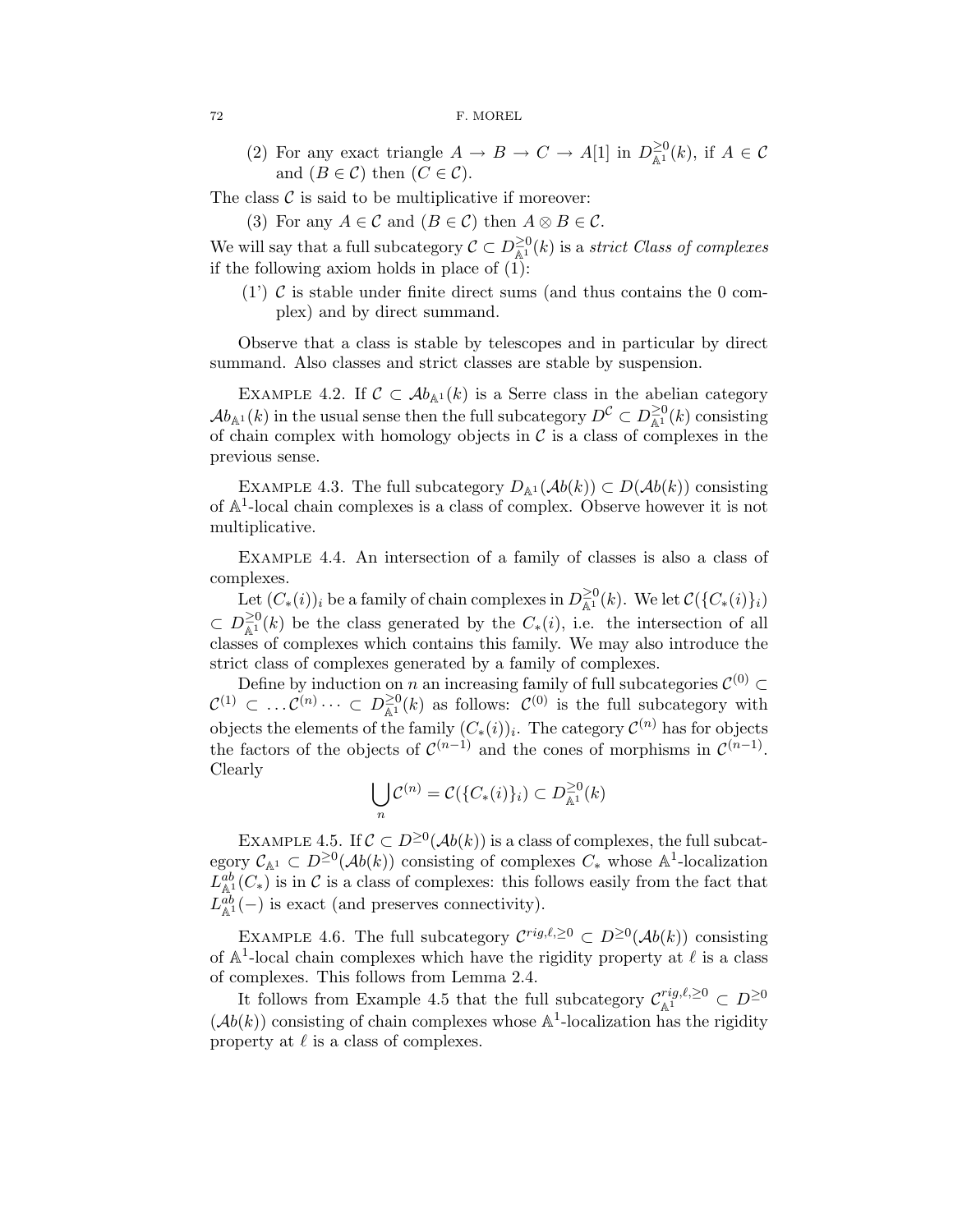The usual splitting of the sheaf  $\mathbb{Z}((\mathbb{G}_m)^n)$  as

(4.1) 
$$
\mathbb{Z}((\mathbb{G}_m)^n) \cong \bigoplus_{I \subset \{1,\ldots,n\}} \mathbb{Z}(\mathbb{G}_m^{\wedge |I|})
$$

induces a corresponding splitting of the  $\mathbb{A}^1$ -chain complex  $C_*^{\mathbb{A}^1}((\mathbb{G}_m)^n)$  as a direct sum of  $C_*^{\mathbb{A}^1}((\mathbb{G}_m)^{\wedge n})$ 's. Consequently, the class of complexes generated by the crated by the  $C_*^{\mathbb{A}^1}((\mathbb{G}_m)^{\wedge i})\}_i)$ 's is the same as the one generated by the  $C^{\mathbb{A}^1}((\mathbb{G}_m)^{\wedge i})$ .  $C_*^{{\mathbb{A}}^1}(({{\mathbb{G}}_m})^i)\}_i)$ 's.

Definition 4.7. The class of *mixed Tate complexes* is the class

$$
\mathcal{C}_{\mathbb{A}^{1}}^{Tate}(k) := \mathcal{C}(\{C_{\ast}^{\mathbb{A}^{1}}((\mathbb{G}_{m})^{\wedge i})\}_{i}) = \mathcal{C}(\{C_{\ast}^{\mathbb{A}^{1}}((\mathbb{G}_{m})^{i})\}_{i})
$$

generated by the  $A^1$ -chain complexes of all the smash-power of  $\mathbb{G}_m$ 's or equivalently by all the split tori.

The class of *strict mixed Tate complexes* is the strict class  $\mathcal{C}_{\mathbb{A}^1}^{str.-Tate}(k)$ generated by the  $\mathbb{A}^1$ -chain complexes of all the smash-power of  $\mathbb{G}_m$ 's.

Observe that  $\mathcal{C}_{\mathbb{A}^1}^{str.-Tate}(k) \subset \mathcal{C}_{\mathbb{A}^1}^{Tate}(k)$  are both multiplicative and contained in the class of  $\mathbb{A}^1$ -local chain complexes.

**4.2. Bruhat decomposition and**  $A^1$ **-chain complex of G.** In this section we deal with:

THEOREM 4.8. Let G be a split semi-simple k-group. Then the  $A^1$ -chain  $complexes C_*^{\mathbb{A}^1}(G)$  *of* G *is of strict mixed Tate type and the*  $\mathbb{A}^1$ -*chain complex*  $C_*^{\mathbb{A}^1}(BG)$  of  $BG$  is the suspension of a mixed Tate complex.

*If furthermore G is simply connected, then*  $C^{\mathbb{A}^1}_*(G)$  *is the suspension of a strict mixed Tate complex.*

Proof. The first statement follows from the Bruhat decomposition of G. Let  $T \subset G$  be a split maximal torus,  $T \subset B \subset G$  a Borel subgroup containing T. There is an increasing filtration of open subsets [**55**]

 $\emptyset = \Omega_{s+1} \subset \Omega_s \subset \Omega_{s-1} \subset \cdots \subset \Omega_0 = G$ 

and for each i an isomorphism of schemes

$$
\Omega_{i-1} - \Omega_i \cong \amalg_{w \in W|length(w) = i} \mathbb{A}^i \times B
$$

where  $length()$  is the length function on the Weyl group W of G, and s is the maximal possible length. Observe that there is only one element of length s and that the "big cell"  $\Omega_s$  is an open subscheme isomorphic to  $\mathbb{A}^s \times B$ .

By the theorem of Quillen-Suslin, and its generalization to rings of Laurent polynomials [**32**, Corollary 4.9 p. 146], the normal bundle of the closed immersion  $\Omega_{i-1} - \Omega_i \to \Omega_{i-1}$  is trivial and of rank  $s - i$  (remember that as a k-variety B is the product of T and an affine space [**55**].

Now using the homotopy purity theorem of [**44**], the quotients sheaves  $\Omega_{i-1}/\Omega_i$  are canonically isomorphic in the A<sup>1</sup>-homotopy category to the Thom space of the trivial bundle, which means a pointed space of the form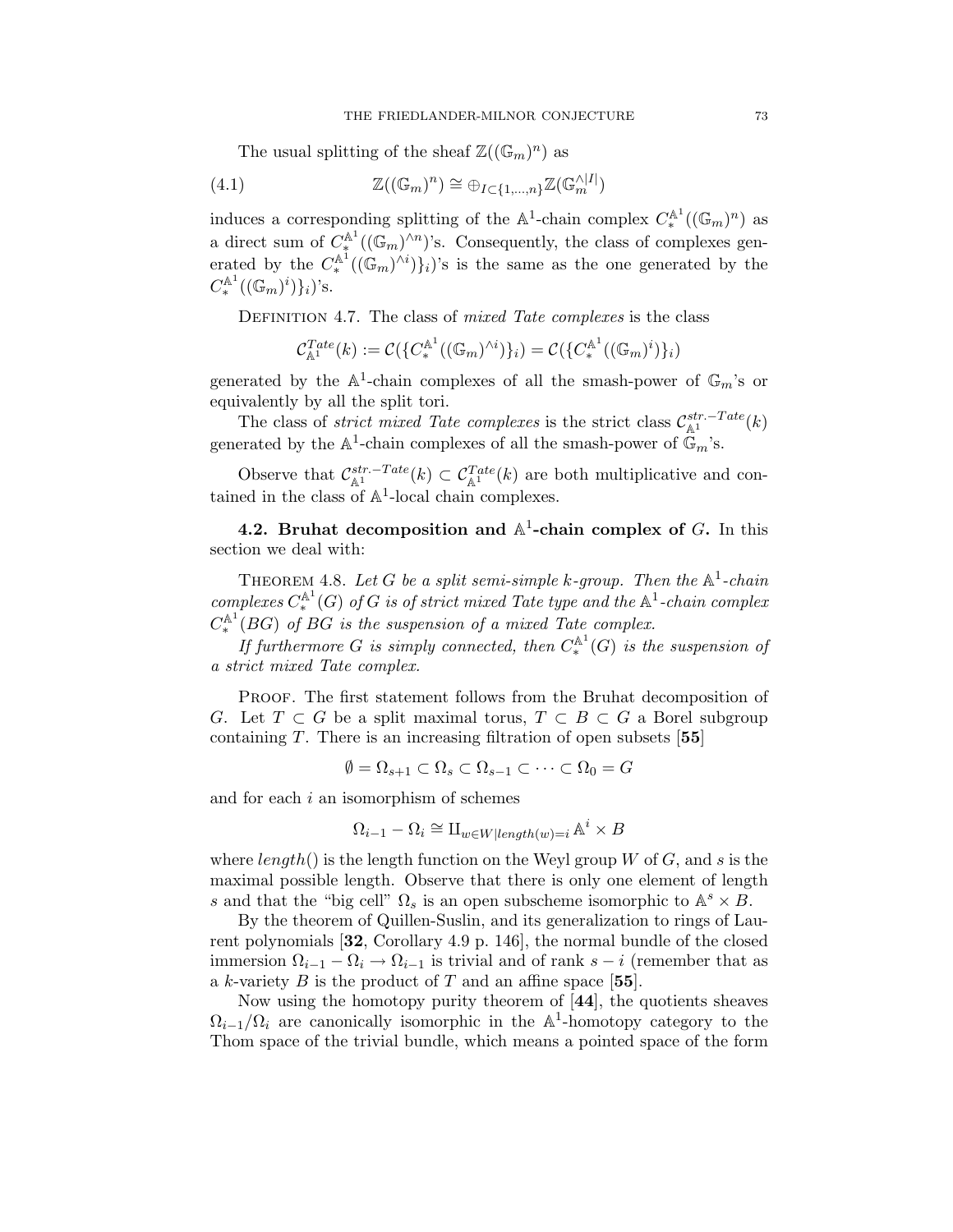$S^{s-i} \wedge (\mathbb{G}_m)^{\wedge s-i} \wedge (\mathbb{A}^i \times B_+)$ . As  $T \to B$  is an  $\mathbb{A}^1$ -homotopy equivalence, it follows that the quotient sheaves  $\Omega_{i-1}/\Omega_i$  are indeed isomorphic in the pointed A<sup>1</sup>-homotopy category to  $S^{s-i} \wedge (\mathbb{G}_m)^{s-i} \wedge (T_+).$ 

It follows at once that the  $A^1$ -chain complex G is of mixed Tate type. The statement concerning  $C_*^{\mathbb{A}^1}(BG)$  follows from this, the fact that the class of mixed Tate complexes is multiplicative, by considering the usual skeletal filtration of  $BG$ ,  $* = F^0(BG) \subset F^1(BG) = S^1 \wedge G \subset \cdots \subset F^s(BG) \subset$ ... BG, whose quotients are  $F^s(BG)/F^{s-1}(BG) \cong S^i \wedge G^{\wedge i}$ .

To prove the last statement, we observe by the Bruhat decomposition that the cone C of  $T \subset G$  (do no confound with the homogeneous variety  $G/T$ ) is always the suspension of a strict mixed Tate type.

Now we saw in Theorem 1.5 that if G is simply connected it is  $\mathbb{A}^1$ connected. It follows from the results in [41] that the morphism  $T \to G$ is then trivial in the pointed  $\mathbb{A}^1$ -homotopy category. Thus the cone C is isomorphic to the wedge  $G \vee \Sigma(T)$  which proves the last property.  $\Box$ 

REMARK 4.9. Observe that because  $BG \to BSing_{\bullet}^{\mathbb{A}^1}(G)$  is an  $\mathbb{A}^1$ -weak equivalence, it follows that the morphism of chain complexes

$$
C^{{\mathbb A}^1}_*(BG) \to C^{{\mathbb A}^1}_*(BSing^{{\mathbb A}^1}_\bullet(G))
$$

is a quasi-isomorphism.

It follows from all what we have been doing so far, that for  $G$  a split semisimple and simply connected algebraic k-group, to check that the pointed  $\mathbb{A}^1$ -local simply connected space

$$
BSing_{\bullet}^{{\mathbb A}^1}(G)
$$

has the rigidity property at  $\ell$  it suffices to prove that for each  $n \geq 1$ , the chain complex  $C_*^{{\mathbb{A}}^1}((\mathbb{G}_m)^{\wedge n}; \mathbb{Z}/\ell)$  has the rigidity property. This follows from Remark 4.6, Theorem 3.9 and Theorem 4.8.

Thus Theorem 3 for G is a consequence of the following Theorem, which by the way, doesn't depend on G. It is proven in Section 5 below.

THEOREM 4.10. *Assume* k *is a prime field*<sup>6</sup>. For any  $n \geq 0$  the chain *complex*

$$
L_{\mathbb{A}^1}^{ab}\mathbb{Z}((\mathbb{G}_m)^{\wedge n})=C_*^{\mathbb{A}^1}(\mathbb{G}_m^{\wedge n})
$$

*has the rigidity property.*

Remark 4.11. We already mentioned that in fact we can prove the strong rigidity property for these complexes. See [**43**].

 $\Box$ 

<sup>&</sup>lt;sup>6</sup>of characteristic  $\neq 2$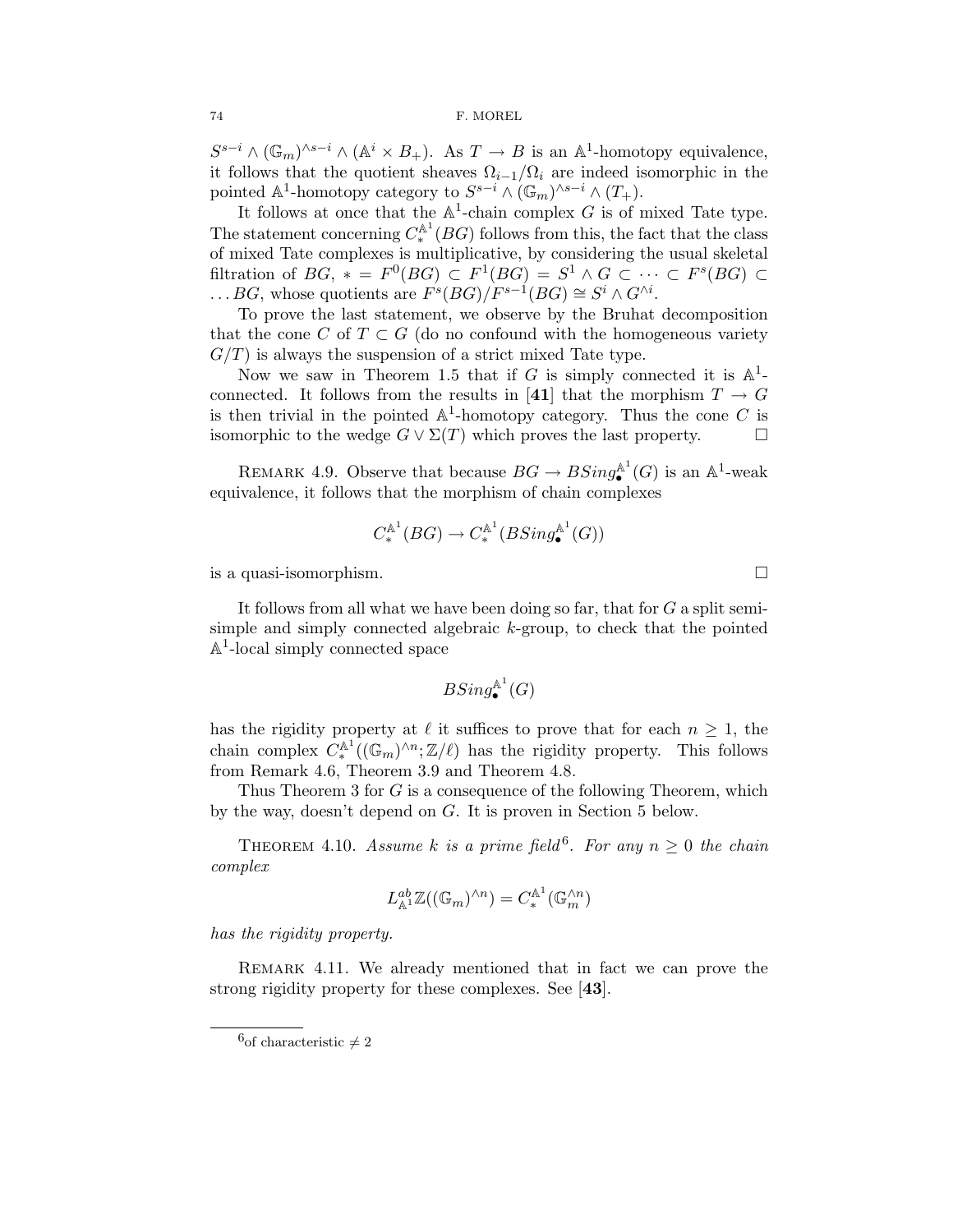Some further questions concerning the  $C_*^{\mathbb{A}^1}((\mathbb{G}_m)^{\wedge n})$ 's. We now mention some concrete consequences of the Theorem 4.10.

COROLLARY 4.12. For each  $n \geq 1$  the chain complex  $C_{*}^{\mathbb{A}^1}((\mathbb{G}_m)^{\wedge n}; \mathbb{Z}/\ell)$ *is locally constant in the ´etale topology and thus the canonical morphism between* A1*-local complexes*

$$
C^{\mathbb{A}^1}_*((\mathbb{G}_m)^{\wedge n}; \mathbb{Z}/\ell) \to \mathbb{Z}/\ell(n)[n]
$$

*is an isomorphism in the étale topology, where the complex*  $\mathbb{Z}/\ell(n)$  *is the*  $mod \ell$  motivic complex in weight n defined by Suslin-Voevodsky [67].

PROOF. Theorem 4.10 implies that  $C_*^{\mathbb{A}^1}((\mathbb{G}_m)^{\wedge n}; \mathbb{Z})$  and thus  $C_*^{\mathbb{A}^1}((\mathbb{G}_m)^{\wedge n}; \mathbb{Z}/\ell)$  have the rigidity property at  $\ell$ . This is also true for  $\mathbb{Z}/\ell(n)[n]$ <br>by [67 Proposition 3.3.3.p. 315]. by [**67**, Proposition 3.3.3 p. 215]. Thus both complexes are locally constant in the étale topology. Thus it suffices to prove that working over an algebraic closure F of k, and given M a constant sheaf of  $\mathbb{Z}/\ell$ -vector spaces over  $Sm_F$ , the morphisms in the derived category of étale sheaves of  $\mathbb{Z}/\ell$ -vector spaces on  $Sm_k$  to the shifts  $M[*]$  from both complexes are equal. The group of morphisms from  $C_*^{\mathbb{A}^1}((\mathbb{G}_m)^{\wedge n}; \mathbb{Z}/\ell)$  to  $M[*]$  in the étale topology over F is<br>by definition  $\tilde{H}^*(\mathbb{C}_m)_{\wedge n}$ ,  $M$ ). By  $\mathbb{F}$ , Preparaition 2.2.2.p. 315 the complex by definition  $\tilde{H}^*_{et}((\mathbb{G}_m)_F^{\wedge n}; M)$ . By [67, Proposition 3.3.3 p. 215] the complex  $\mathbb{Z}/\ell(n)[n]$  is over F isomorphic to  $(\mu_e)^{\otimes n}[n]$  in the étale topology. We see  $\mathbb{Z}/\ell(n)[n]$  is over F isomorphic to  $(\mu_{\ell})^{\otimes n}[n]$  in the étale topology. We see that we get the same answer by the usual computation of étale cohomology of  $\mathbb{G}_m^n$ .  $\Box$ <br>m.

In fact we conjecture the following. Let  $\underline{\mathbf{K}}_n^{MW}$  be the sheaf of unramified Milnor-Witt K-theory defined in [**41**]. There is a canonical epimorphism  $\underline{\mathbf{K}}_n^{MW} \to \underline{\mathbf{K}}_n^M$  and we let  $\mathbb{Z}^{\mathbb{A}^1}(n)$  be the chain complex of sheaves of abelian groups on  $S_m$ , in the Nispevich topology defined as the fiber product groups on  $Sm_k$  in the Nisnevich topology defined as the fiber product

$$
\mathbb{Z}^{\mathbb{A}^1}(n) := \mathbb{Z}(n) \times_{\mathbf{\underline{K}}_n^M[-n]} \mathbf{\underline{K}}_n^{MW}[-n]
$$

From [**41**] there exists a canonical morphism

$$
C^{\mathbb{A}^1}_*(\mathbb{G}_m^{\wedge n}) \to \mathbb{Z}^{\mathbb{A}^1}(n)[n]
$$

which induces the isomorphism  $H_0^{\mathbb{A}^1}(\mathbb{G}_m^{\wedge n}) = \underline{\mathbf{K}}_n^{MW}$  on the 0 homology sheaves.

The following conjecture is a refinement of Corollary 4.12:

Conjecture 4.13. *For any field* k*, the morphism*

$$
C^{\mathbb{A}^1}_*(\mathbb{G}_m^{\wedge n}) \to \mathbb{Z}^{\mathbb{A}^1}(n)[n]
$$

*is a quasi-isomorphism.*

Indeed the fiber of the above morphism is a complex concentrated in degree 0, equal by [41] and the Milnor conjecture to the sheaf  $I^{n+1}$  by [37]; now the sheaves  $\underline{\mathbf{I}}^n$  are zero in the étale topology for  $n \geq 1$ .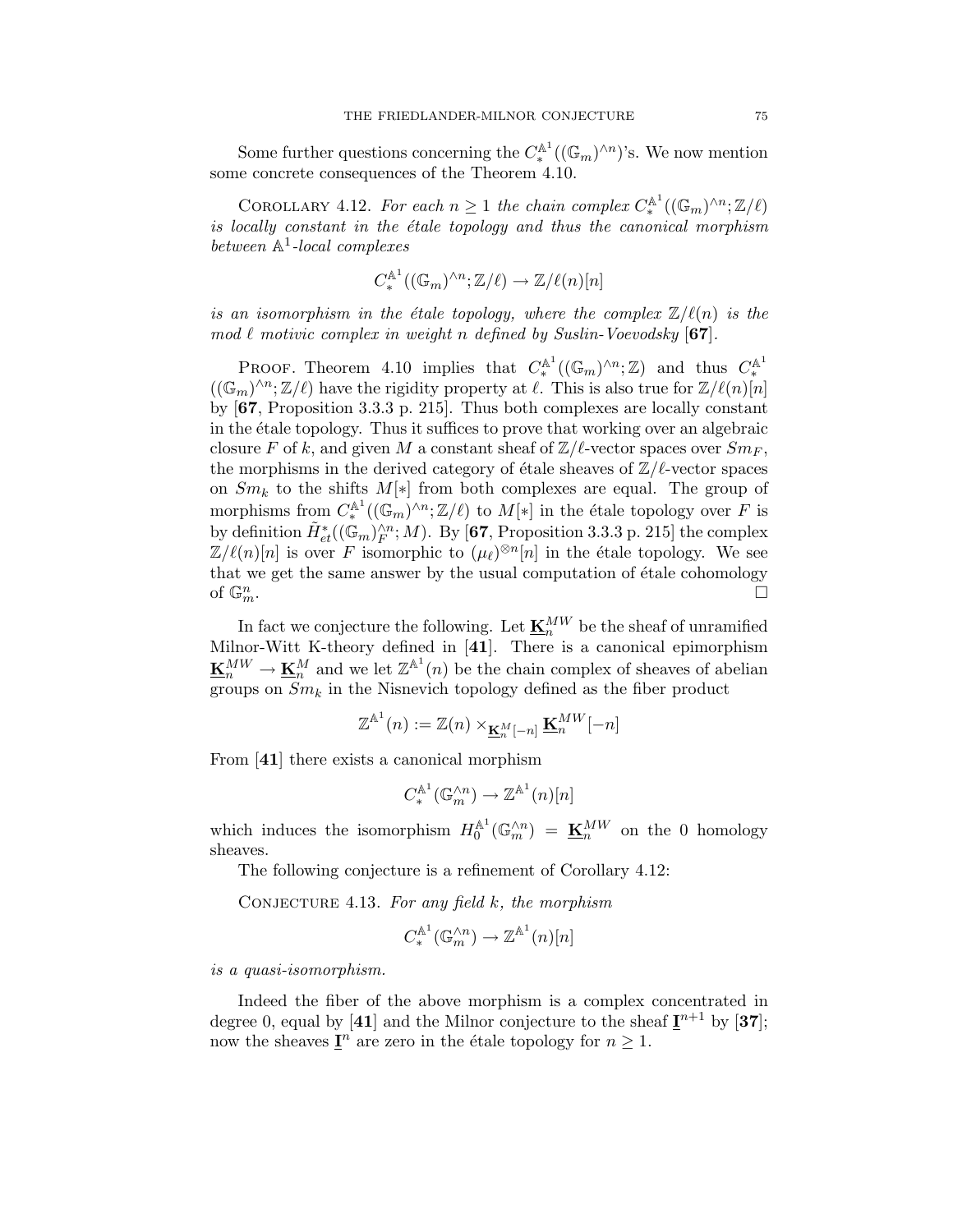# **5.** The rigidity property for the  $C_*^{\mathbb{A}^1}((\mathbb{G}_m)^{\wedge n})$ 's

In this section we prove that the chain complexes  $C_*^{\mathbb{A}^1}((\mathbb{G}_m)^{\wedge n})$  have the dity property completing thus the proof of Theorem 2 and Corollary 6 rigidity property, completing thus the proof of Theorem 3 and Corollary 6.

Our method is to endow the homology sheaves of  $C_*^{\mathbb{A}^1}((\mathbb{G}_m)^{\wedge n})$  with a natural structure of sheaf with transfers in a slightly more general (or weaker) sense as the notion of Voevodsky [**67**]. In Section 5.2 below we achieve the proof of Theorem 3 by showing that this new kind of sheaves have the rigidity property at  $\ell$  by reducing to the classical rigidity theorem from [**63**]. These structure on the homology sheaves are coming in fact from transfers morphisms at the chain complexes level:

$$
RC_*^{\mathbb{A}^1}((\mathbb{G}_m)^n)^L \to RC_*^{\mathbb{A}^1}((\mathbb{G}_m)^n)^K
$$

where  $K \subset L$  is a monogenous finite extension between finite type fields extension of k, and the notation  $RC_*^S$  denotes the derived internal functional complex. This is done in details in [**43**].

REMARK 5.1. Contrary to our first belief, the construction of the above transfer morphisms on the A<sup>1</sup>-localization of the  $\mathbb{Z}((\mathbb{G}_m)^{\wedge n})$  are not directly related to the transfers morphisms on the sheaf  $\mathbb{G}_m^n$ . It is not so clear to formalize our construction and to write down a minimal list of axioms for formalize our construction and to write down a minimal list of axioms for a sheaf  $M$  that guaranties that the homology sheaves of the chain complex  $L^{ab}_{\mathbb{A}^1}(\mathbb{Z}(\mathcal{M}))$  will have this type of structure. It seems that a good general candidate for is a sheaf of the form  $\mathbb{Z}(\mathbb{G}_m) \otimes M$  where M is any reasonable sheaf. This is still an open question.

On the converse, even if  $M$  be a strictly  $\mathbb{A}^1$ -invariant sheaf with transfers in the sense of Voevodsky then in general the chain complex  $L_{\mathbb{A}^1}^{ab}(\mathbb{Z}(\mathcal{M}))$ has not the rigidity property at  $\ell$ . In particular it has no suitable transfers structure in general. For instance take the free sheaf of abelian groups  $\mathbb{Z}(E)$ on the sheaf with transfers  $\mathcal{M} = E$  given by an elliptic curve E over k. Then the sheaf  $\mathbb{Z}(E)$  itself is a strictly  $\mathbb{A}^1$ -invariant sheaf, and is thus equal to its own  $\mathbb{A}^1$ -localization. One may check that it has not the rigidity property at  $\ell$ . . The contract of the contract of the contract of the contract of the contract of the contract of the contract of the contract of the contract of the contract of the contract of the contract of the contract of the contrac  $\Box$ 

**5.1.** The Transfers morphisms on the  $\mathbb{A}^1$ -localization of the  $\mathbb{Z}(\mathbb{G}_m^{\wedge n})$ **'s.** We consider the free pointed sheaf of abelian groups  $\mathcal{Z}(n) :=$ <br> $\mathbb{Z}(\mathbb{G}_m^{\wedge n})$  on the smash-product  $\mathbb{G}_m^{\wedge n}$  (this means that we impose the rela- $\mathbb{Z}(\mathbb{G}_m^{\wedge n})$  on the smash-product  $\mathbb{G}_m^{\wedge n}$  (this means that we impose the rela-<br>tion "base point"  $-0$ ). We define below an explicit inclusion of sheaves of tion "base point"  $= 0$ ). We define below an explicit inclusion of sheaves of abelian groups on  $Sm_k$  of the form:

$$
0 \to \mathcal{Z}(n) \subset \mathcal{Z}_{tr}(n)
$$

with two basic properties:

1) For each monogenous finite extension  $K \subset L$  of fields of finite type over  $k$ , there is a canonical transfer morphism

$$
\mathcal{Z}(n)(L) \to \mathcal{Z}_{tr}(n)(K)
$$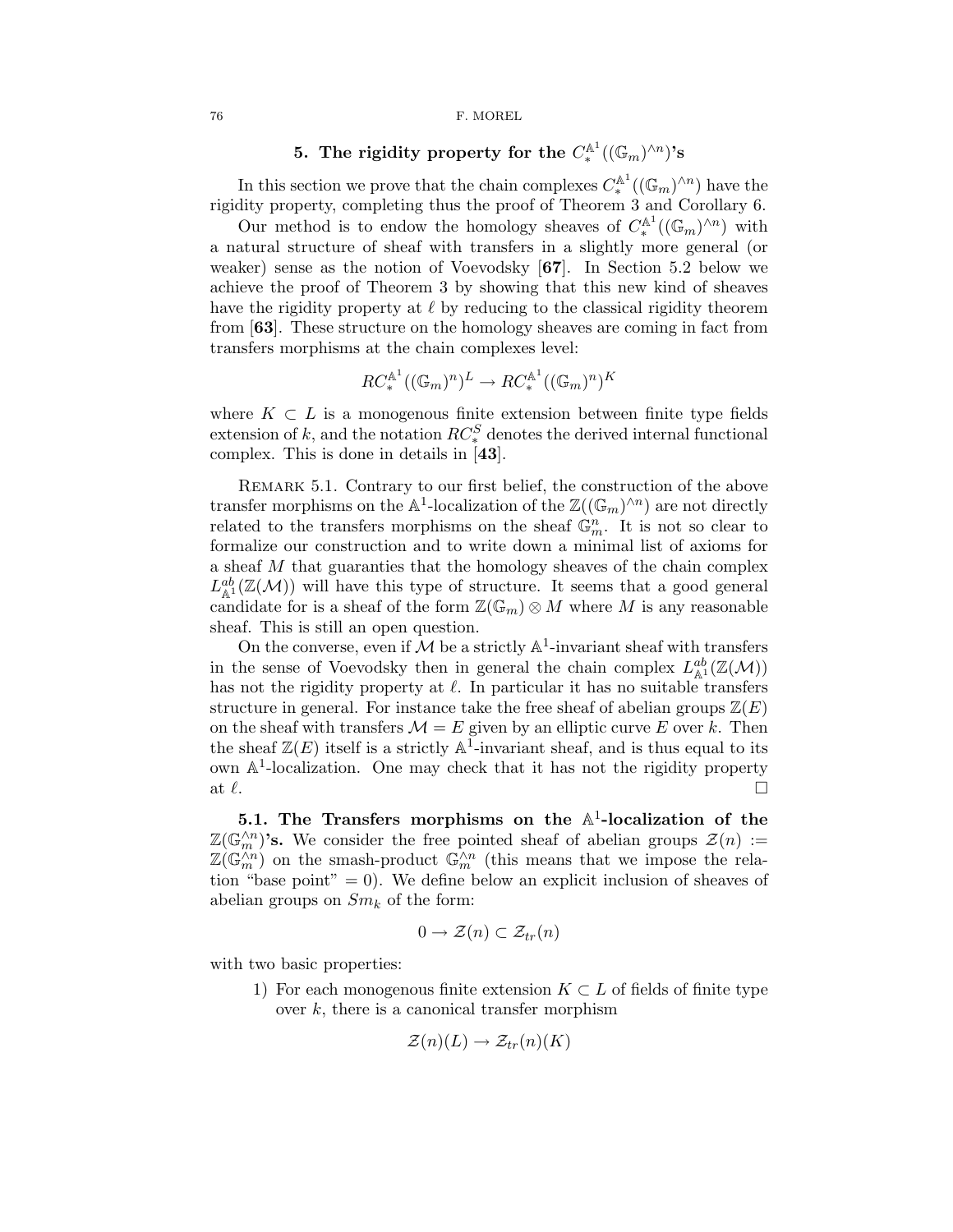with nice natural properties;  $\mathcal{Z}_{tr}(n)$  is more or less the universal sheaf with this property, it is defined as the sheaf of finite correspondences to  $\mathbb{A}^1$  with coefficients in  $\mathcal{Z}(n)$  in the spririt of [67].

2) The inclusion  $\mathcal{Z}(n) \to \mathcal{Z}_{tr}(n)$  is is an  $\mathbb{A}^1$ -equivalence, in a quite explicit way. In particular applying the  $\mathbb{A}^1$ -localization functor to  $\mathcal{Z}(n) \to \mathcal{Z}_{tr}(n)$  yields a quasi isomorphism of the form:

$$
C^{\mathbb{A}^1}_*(\mathbb{G}_m^{\wedge n}) = L^{ab}_{\mathbb{A}^1}(\mathcal{Z}(n)) \cong L^{ab}_{\mathbb{A}^1}(\hat{\mathcal{Z}}(n))
$$

The transfers morphisms from 1) and some general fact on  $\mathbb{A}^1$ -localization of derived functional complexes allow one to construct the transfers morphisms on each of the homology sheaves  $H^{\mathbb{A}^1}(\mathbb{G}_m^{\wedge n})$  of  $C^{^mathbb{A}^1}(\mathbb{G}_m^{\wedge n})$  which will endow<br>these homology sheaves with a structure of *strictly*  $^{\mathbb{A}^1}$  invariant sheaves with these homology sheaves with a structure of *strictly*  $\mathbb{A}^1$ -*invariant sheaves with generalized transfers* that we describe and use in the next Section 5.2 below, in which we also prove a rigidity theorem.

REMARK 5.2. The transfers morphisms we get are the "correct" ones. For instance the transfers we get in this way on  $H_0^{\mathbb{A}^1}((\mathbb{G}_m)^{\wedge n})$  which is the unramified sheaf of Milnor-Witt K-theory in weight n,  $\underline{\mathbf{K}}_n^{MW}$  described in [41] are the "usual" ones and are indeed comp [**41**], are the "usual" ones, and are indeed compatible with both the transfers in Milnor K-theory  $\underline{\mathbf{K}}_n^M$  and with the canonical transfers in the *n*-th power<br>of the fundamental ideal  $\mathbf{I}^n$  [1][53] through the canonical enimorphisms of the fundamental ideal  $I^n$  [1][53] through the canonical epimorphisms

$$
\begin{array}{ccc}\underline{\mathbf{K}}_{n}^{MW} & \rightarrow & \underline{\mathbf{K}}_{n}^{M}\\ \downarrow & & \square & \\ \underline{\mathbf{I}}^{n} & & \square & \end{array}
$$

In the sequel, we simply denote the sheaf  $\mathcal{Z}(n)$  by  $\mathcal Z$  when no confusion can arise on  $n$ , which is fixed everywhere from now on. The sheaf of abelian groups  $\mathcal Z$  has many good properties. It is an unramified sheaf of abelian groups in the sense of [**41**], which means that its value on a smooth irreducible k-scheme X with function field K is the intersection in  $\mathcal{Z}(K)$  of the  $\mathcal{Z}(\mathcal{O}_{X,x})$  where x runs over the set  $X^{(1)}$  of points of codimension 1 in X. It is moreover  $\mathbb{A}^1$ -invariant. However  $\mathcal Z$  is not a strictly  $\mathbb{A}^1$ -invariant sheaf though the sheaf  $\mathbb{G}_m^n$  has this property; this is the whole point of the story of course of course!

We start by observing that the sheaf  $Z$  admits a canonical structure of  $\mathbb{Z}[\mathbb{G}_m]$ -module. Here  $\mathbb{Z}[\mathbb{G}_m]$  is the free sheaf of abelian groups on the sheaf of groups  $\mathbb{G}_m$  (no condition on the base point) and as such is indeed a sheaf of commutative rings. We take the multiplication

$$
\mathbb{Z}[\mathbb{G}_m] \times \mathbb{Z}((\mathbb{G}_m)^{\wedge n}) \to \mathbb{Z}((\mathbb{G}_m)^{\wedge n})
$$

$$
(U, \{\alpha_1, \ldots, \alpha_n\}) \to \{U\alpha_1, \alpha_2, \ldots, \alpha_n\} - \{U, \alpha_2 \ldots, \alpha_n\}
$$

(the correcting term is there to garanty that the map factors through the smash product.)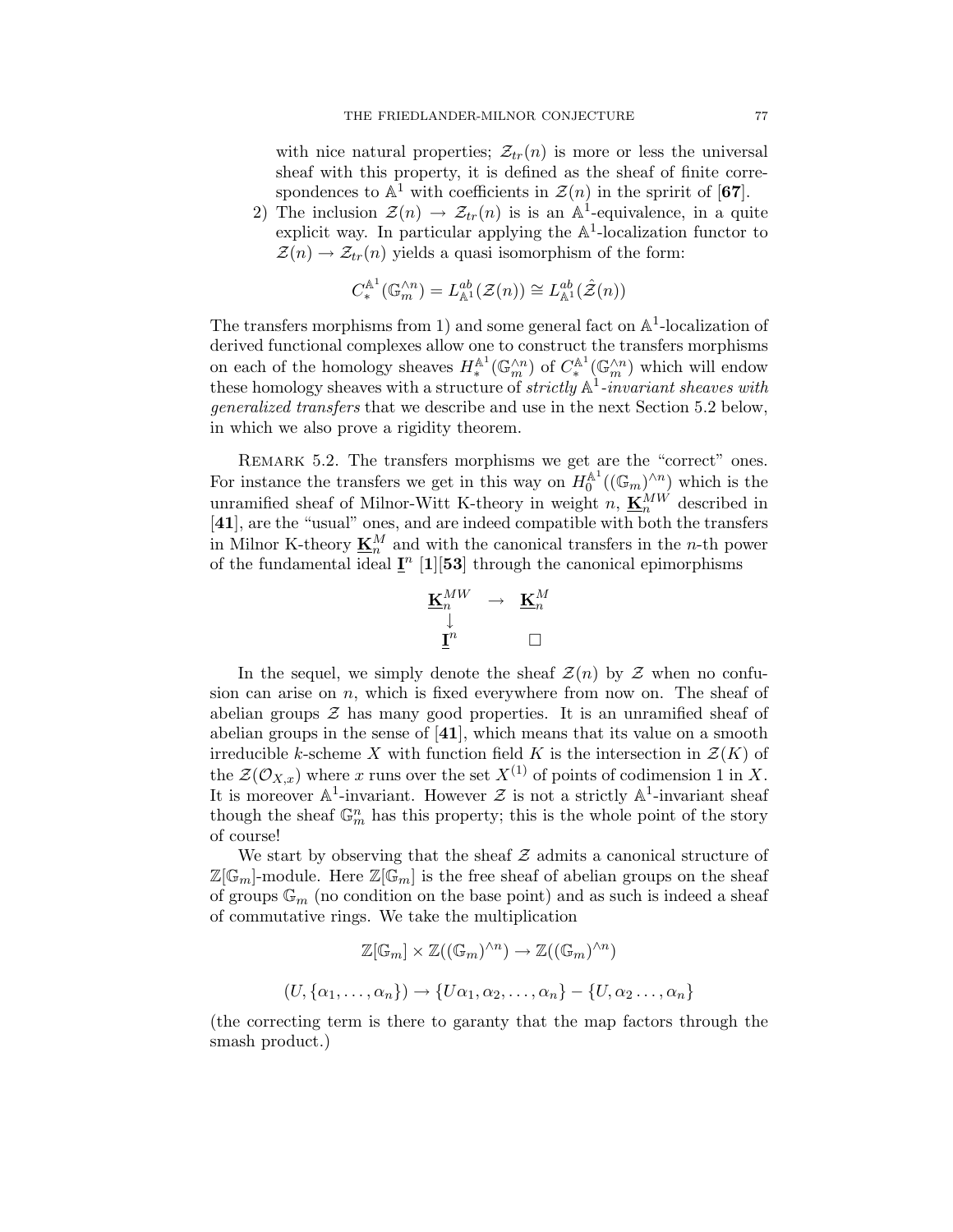For any integer  $n \in \mathbb{N}$ , we set  $[n]_{\epsilon} = \sum_{i=0}^{n-1} \{(-1)^i\}$  which we consider as an element of  $\mathbb{Z}[\mathbb{G}_m](k) = \mathbb{Z}[k^{\times}]$ . Observe that one has the easy formula

(5.1) 
$$
[n]_{\epsilon}.[m]_{\epsilon} = [nm]_{\epsilon}
$$

The above  $\mathbb{Z}[\mathbb{G}_m]$ -structure will *a priori* play a little role in the constructions below, only through the action of the  $[n]_{\epsilon}$ . However, to check the property of the transfers morphims it will be essential. See Section 5.2 below.

If X is a smooth k-scheme we let  $C(X; A<sup>1</sup>)$  be the set of points  $y \in A<sup>1</sup> \times X$ such that the closure  $\overline{y}$  (an irreducible closed integral subscheme in  $\mathbb{A}^1 \times X$ ) is finite over X and dominate an irreducible component of  $X$  (see [67]). We now define the sheaf  $\mathcal{Z}_{tr}$ . Its values on a smooth k-scheme X is the abelian group:

$$
\mathcal{Z}_{tr}(X):=\oplus_{y\in\mathcal{C}(X,\mathbb{A}^1)}\mathcal{Z}(\overline{y})
$$

One of the hidden points of this definition is that we may actually define  $\mathcal{Z}(\bar{y})$ , which means that  $\mathcal Z$  as a presheaf can be extended to singular kschemes of the type  $\overline{y}$ .

Observe also that if X is irreducible with function field  $K$  one has a canonical inclusion  $\mathcal{Z}_{tr}(X) \subset \mathcal{Z}_{tr}(K)$ . This follows from the fact that  $Y \times_X$  $Spec(K) \to Y$  induces an injection  $\mathcal{Z}(Y) \subset \mathcal{Z}(Y \times_X Spec(K)).$ 

Now we turn this definition into a presheaf on  $Sm_k$  as follows. Let  $f: X' \to X$  be a morphism in  $Sm_k$ . We want to define  $\mathcal{Z}_{tr}(f): \mathcal{Z}_{tr}(X) \to$  $\mathcal{Z}(X')$ . Clearly if  $X = X_1 \amalg X_2$  the group  $\mathcal{Z}_{tr}(X)$  splits accordingly as  $\mathcal{Z}_{tr}(X_1) \oplus \mathcal{Z}_{tr}(X_2)$ . To define  $\mathcal{Z}_{tr}(f)$  we may thus accume that  $X'$  and X.  $\mathcal{Z}_{tr}(X_1) \oplus \mathcal{Z}_{tr}(X_2)$ . To define  $\mathcal{Z}_{tr}(f)$  we may thus assume that X' and X are irreducible.

Assume first that f is dominant. Let K be the function field of X and L that of X'. As  $\mathcal{Z}_{tr}(X) \subset \mathcal{Z}_{tr}(K)$  and  $\mathcal{Z}_{tr}(X') \subset \mathcal{Z}_{tr}(L)$  we need first<br>to define the mernhism  $\mathcal{Z}_{tr}(K) \to \mathcal{Z}_{tr}(L)$  induced by the field extension to define the morphism  $\mathcal{Z}_{tr}(K) \to \mathcal{Z}_{tr}(L)$  induced by the field extension  $\phi: K \subset L$ .

Given  $y \in \mathcal{C}(Spec(K);\mathbb{A}^1) = (\mathbb{A}^1_K)^{(1)}$ , we denote by  $\{z|y\}$  the finite of closed points in  $\mathbb{A}^1$  which map to *u* through the induced morphism set of closed points in  $\mathbb{A}_{L}^{1}$  which map to y through the induced morphism  $\mathbb{A}^{1} \rightarrow \mathbb{A}^{1}$  and we write  $z|y|$  to mean  $z \in \{z|y|$ . In other words, the set of  $\mathbb{A}^1_L \to \mathbb{A}^1_K$  and we write  $z|y$  to mean  $z \in \{z|y\}$ . In other words, the set of such z is exactly the set of points in the closed subscheme  $Spec(\kappa(u) \otimes_E F)$ such z is exactly the set of points in the closed subscheme  $Spec(\kappa(y) \otimes_E F)$ of  $\mathbb{A}_F^1$ . For each  $z|y$  we let  $\lambda(z|y) \in \mathbb{N}$  denote the lenght of  $z$  in  $\kappa(y) \otimes_E F$ .<br>Then we take for morphism  $\mathcal{Z}_L(K) \to \mathcal{Z}_L(L)$  the direct sum indexed by Then we take for morphism  $\mathcal{Z}_{tr}(K) \to \mathcal{Z}_{tr}(L)$  the direct sum indexed by the y's of the following homomorphism whose source is the factor  $\mathcal{Z}(\kappa(y))$ of  $\mathcal{Z}_{tr}(K)$  and the target the summand  $\oplus_{z|y}\mathcal{Z}(\kappa(z))$  of  $\mathcal{Z}_{tr}(L)$ :

$$
\sum_{z|y} [\lambda(z|y)]_{\epsilon} \cdot \mathcal{Z}(\phi_z) : \mathcal{Z}(\kappa(y)) \to \oplus_{z|y} \mathcal{Z}(\kappa(z))
$$

Here  $\phi_z$  is the induced fields extension  $\kappa(y) \subset \kappa(z)$  and  $\mathcal{Z}(\phi_z) : \mathcal{Z}(\kappa(y)) \to$  $\mathcal{Z}(\kappa(z))$  the induced group homomorphism.

One checks that this construction induces a functor  $(\tilde{Sm}_k)^{op} \to \mathcal{A}b$  from smooth k-schemes and dominant morphisms to that of abelian groups. It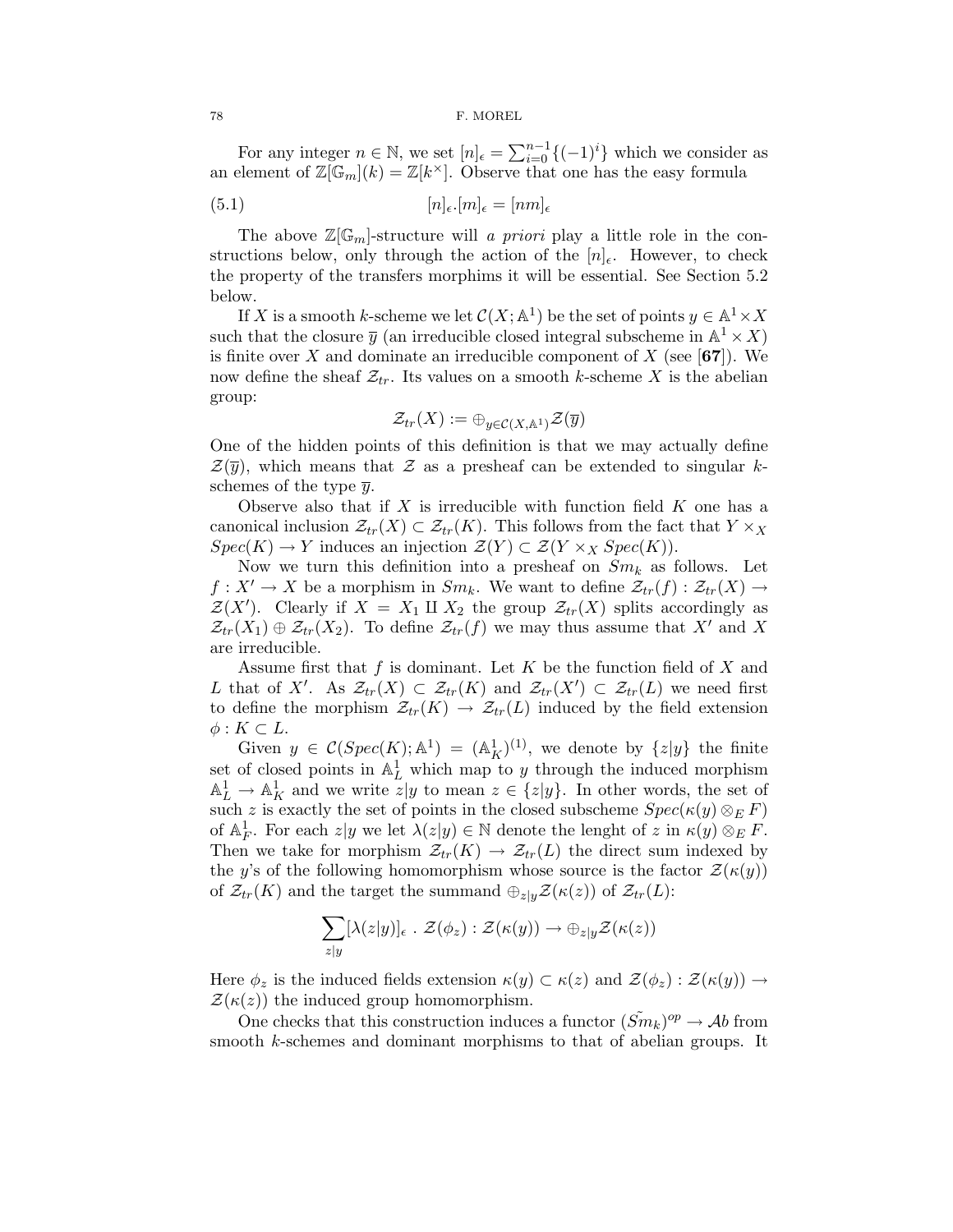remains to extends this to a functor  $(Sm_k)^{op} \to Ab$  and for this we first define restriction morphisms

$$
\mathcal{Z}_{tr}(X) \to \mathcal{Z}_{tr}(Z)
$$

for any closed immersion  $Z \subset X$  in  $Sm_k$  everywhere of codimension 1.

One may reduce to  $X$  being the localization of the generic point of  $Z$ , that is to say  $X = Spec(A)$  where A is a geometric discrete valuation ring with residue field  $\kappa$  the function field of Z. In that case given  $y \in C(X, \mathbb{A}^1)$ we let  $\mu_y$  be the length of the finite *κ*-scheme  $\overline{y} \times_X Spec(\kappa)$ . Let also  $t(y) \in$  $\mathcal{C}(Spec(\kappa), \mathbb{A}^1)$  the image of y in  $\mathbb{A}^1_{\kappa}$ . We take for morphism

$$
\mathcal{Z}_{tr}(X) = \mathcal{Z}_{tr}(Spec(A)) \rightarrow \mathcal{Z}_{tr}(Spec(\kappa)) = \mathcal{Z}_{tr}(Z)
$$

the direct sum over the  $y$ 's of the morphisms of the form:

$$
[\mu]_{\epsilon} : \mathcal{Z}(\overline{y}) \to \mathcal{Z}(\kappa(t(y)))
$$

induced by the restriction morphisms on  $Z$ . One may check:

THEOREM 5.3. *The previous construction extends uniquely to a presheaf* of  $\mathbb{Z}[\mathbb{G}_m]$ -modules  $\mathcal{Z}_{tr}$  on  $Sm_k$ . This presheaf is a sheaf in the Nisnevich *topology. Moreover the natural transformation*  $\mathcal{Z} \rightarrow \mathcal{Z}_{tr}$  *which corresponds to the zero section*  $0 \in \mathcal{C}(-, \mathbb{A}^1)$  *is a monomorphism of sheaves* (of  $\mathbb{Z}[\mathbb{G}_m]$ *modules).*

Now we prove that the inclusion  $\mathcal{Z} \to \mathcal{Z}_{tr}$  is an  $\mathbb{A}^1$ -equivalence. The proof is completely explicit and proceeds in several steps (basically 3). First we observe that  $\mathcal{Z}_{tr}$  contains a canonical subsheaf which we denote by  $c(-; A<sup>1</sup>)\tilde{\otimes}Z$  whose values on the henselization A of a point in a smooth k-scheme is equal to

$$
c(Spec(A); \mathbb{A}^1) \otimes \mathcal{Z}(A) = \bigoplus_{y \in \mathcal{C}(Spec(A), \mathbb{A}^1)} \mathcal{Z}(A)
$$

It is straithforward to check that these form a subsheaf of  $\mathcal{Z}_{tr}$ . The notation  $c(-; \mathbb{A}^1) \tilde{\otimes} \mathcal{Z}$  means that the sheaf is not exactly the tensor product, as the restriction morphisms use the multiplication by the  $[n]_{\epsilon}$ 's at some point.

Now the obvious  $\mathbb{A}^1$ -homotopy on  $c(-, \mathbb{A}^1)$  "multilplication by the scalar" which gives an  $A^1$ -deformation of  $c(-, A^1)$  onto the constant sheaf Z extends to induce an  $\mathbb{A}^1$ -deformation of  $c(-; \mathbb{A}^1) \tilde{\otimes} \mathcal{Z}$  onto  $\mathcal{Z}$ . Thus, using the factorization  $\mathcal{Z} \subset c(-; \mathbb{A}^1) \tilde{\otimes} \mathcal{Z} \subset \mathcal{Z}_{tr}$  of the inclusion  $\mathcal{Z} \subset \mathcal{Z}_{tr}$ , we see that it suffices to prove that the last inclusion  $c(-; \mathbb{A}^1) \tilde{\otimes} \mathcal{Z} \subset \mathcal{Z}_{tr}$  is an  $\mathbb{A}^1$ equivalence, or in other words that the cokernel  $\overline{z}_{tr}$  of the latter inclusion is  $\mathbb{A}^1$ -equivalent to 0.

To prove that  $\overline{\mathcal{Z}}_{tr}$  is  $\mathbb{A}^1$ -trivial we will embedd it into an other sheaf of abelian groups  $\overline{z}$  and we will show that both  $\overline{z}_{tr}$  and the cokernel  $\hat{z} :=$  $\mathcal{Z}/\mathcal{Z}_{tr}$  admit an explicit  $\mathbb{A}^1$ -homotopy to zero.

Now the cokernel  $\overline{z}_{tr}$  has the following values on the henselization A of a point in a smooth k-scheme

$$
\overline{\mathcal{Z}}_{tr}(A)=\oplus_{y\in \mathcal{C}(Spec(A), {\mathbb A}^1)}(\mathcal{Z}(\overline{y})/\mathcal{Z}(A))
$$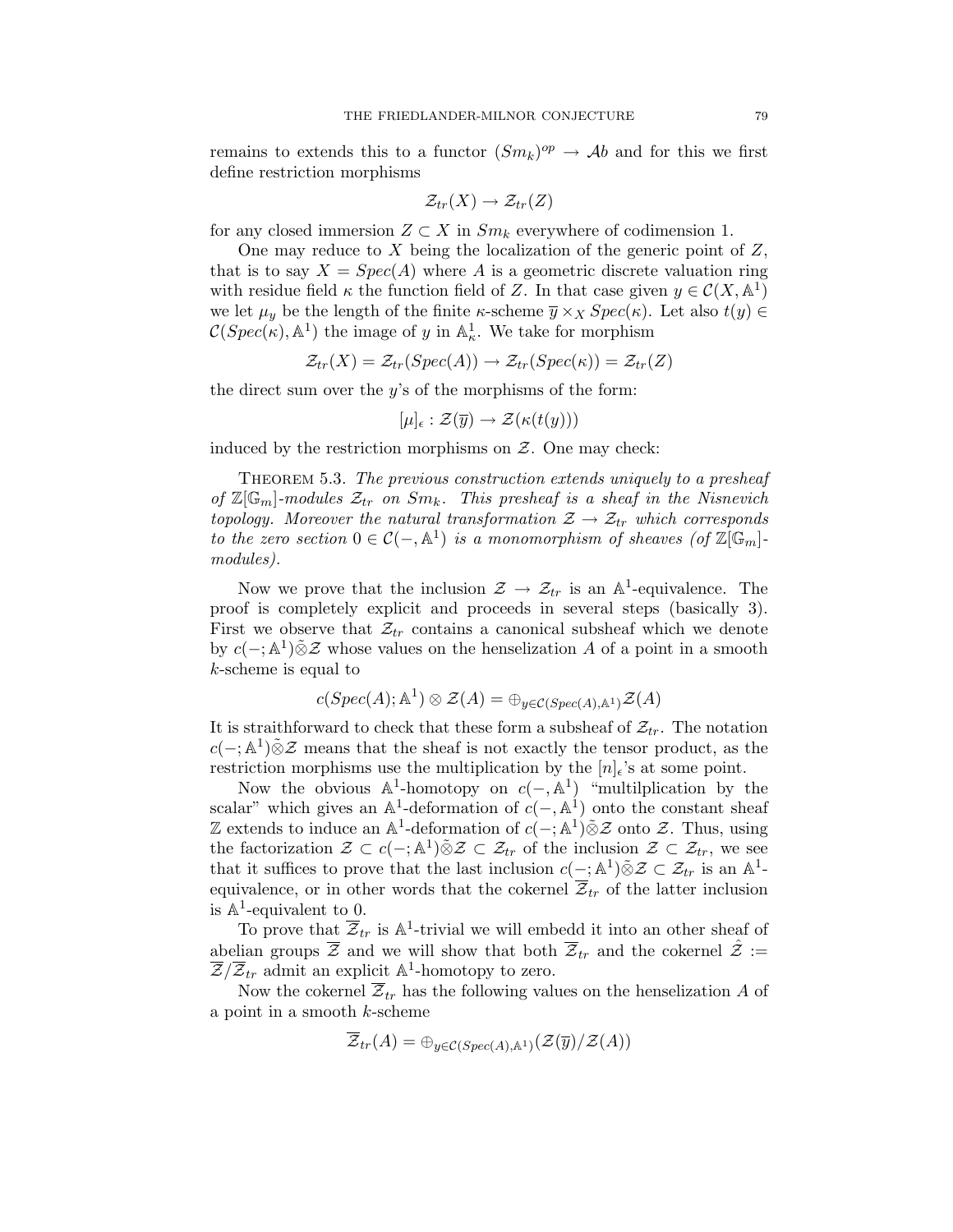where  $\mathcal{Z}(\overline{y})/\mathcal{Z}(A)$  is the cokernel of the injective morphism

 $\mathcal{Z}(A) \subset \mathcal{Z}(\overline{y})$ 

The sheaf  $\overline{Z}$  will have values on  $Spec(A)$  the group

$$
\overline{\mathcal{Z}}(A)=\oplus_{x\in (\mathbb{A}_F^1)^{(1)}}(\mathcal{Z}(A[x])/\mathcal{Z}(A))
$$

where F is the fraction field of A, and for each closed point x of  $\mathbb{A}^1_F$  we let  $A[x] \subset \kappa(x)$  be the sub-A-algebra of the residue field  $\kappa(x)$  of x generated by  $A[x] \subset \kappa(x)$  be the sub-A-algebra of the residue field  $\kappa(x)$  of x generated by x itself, viewed as a function  $Spec(\kappa(x)) \to \mathbb{A}_F^1$ . We will write in the sequel  $\mathcal{Z}_{\alpha}(A[x])$  for  $\mathcal{Z}(A[x])/\mathcal{Z}(A)$  $\mathcal{Z}_0(A[x])$  for  $\mathcal{Z}(A[x])/\mathcal{Z}(A)$ .

Observe that though  $\kappa(x)$  is a finite extension of F, in general x is not integral over A and  $A[x]$  is not a finite type A-module. The x which have this property are exactly the one integral over A which corresponds exactly to the  $y \in \mathcal{C}(Spec(A), \mathbb{A}^1)$  and gives the inclusion

$$
\overline{\mathcal{Z}}_{tr} \subset \overline{\mathcal{Z}}
$$

The only problem to construct  $\overline{Z}$  as a sheaf is to define the reduction morphisms

 $\overline{\mathcal{Z}}(A) \rightarrow \overline{\mathcal{Z}}(B)$ 

where  $A \rightarrow B$  is the morphism corresponding to a closed essentially smooth k-scubscheme  $Spec(B) \subset Spec(A)$ . The basic idea is simple. Take an x as above. The kernel of the epimorphism  $A[X] \rightarrow A[x], X \mapsto x$  is of course generated by a primitive Polynomial  $P_0 = a_n X^n + a_{n-1} X^{n-1} + \cdots + a_0 \in A[X]$ such that  $\frac{1}{a_n}P_0 \in F[X]$  is the minimal polynomial P of x over F. Given<br>an epimorphism  $A \rightarrow B$  as above one wants to define the reduction moran epimorphism  $A \rightarrow B$  as above, one wants to define the reduction morphism on the summand  $\mathcal{Z}_0(A[x])$  by using the epimorphism from the algebra  $A[X]/(P_0) \cong A[x]$  onto  $B[X]/(\overline{P}_0)$ , where  $\overline{P}_0 \in B[X]$  is the reduction of  $P_0$ . We proceed as follows. If  $\overline{P}_0 \neq 0 \in B[X]$ , as B is also a UFD, one may write

$$
\overline{P}_0 = c \Pi_i Q_i^{n_i}
$$

for some primitive irreducible polynomials  $Q_i$  of  $B[X]$ , and  $c \in B - \{0\}$ .<br>We write  $x_i$  for the closed point in  $\mathbb{A}^1$ , corresponding to  $O$ , where K is the We write  $x_i$  for the closed point in  $\mathbb{A}^1_K$  corresponding to  $Q_i$ , where K is the fraction field of B. For each *i* we have a canonical enimorphism of A-algebras fraction field of B. For each i we have a canonical epimorphism of  $A$ -algebras

$$
A[x] \twoheadrightarrow B[x_i]
$$

We then define the reduction morphism on the summand  $\mathcal{Z}_0(A[x])$  as the sum

$$
\Sigma_i[n_i]_{\epsilon} \mathcal{Z}_0(A[x] \twoheadrightarrow B[x_i]): \mathcal{Z}_0(A[x]) \rightarrow \bigoplus_i \mathcal{Z}_0(B[x_i])
$$

If  $P_0 = 0 \in B[X]$ , we just take 0 for the reduction morphism on the summand  $\mathcal{Z}_0(A[x])$ .

Lemma 5.4. *The previous definition can be extended in a unique way to a sheaf of abelian groups in the Nisnevich topology*  $(Sm_k)^{op} \ni X \mapsto \mathcal{Z}(X)$ .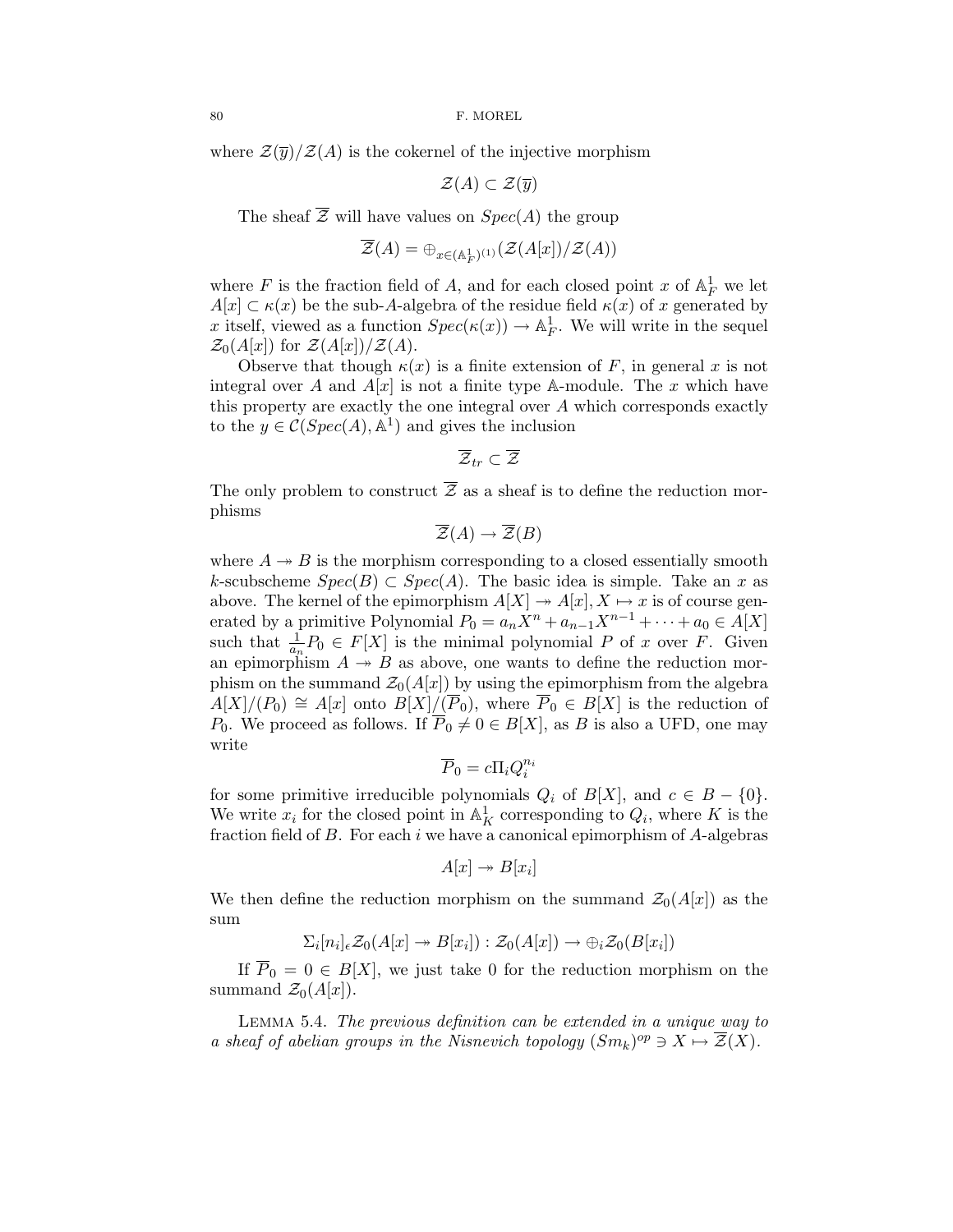The proof is straightwforward. This construction works only because we work with the sum of the  $\mathcal{Z}_0(A[x])$ . There is no way to define a sheaf structure whose values on A would be  $\bigoplus_{x \in (\mathbb{A}_F^1)^{(1)}} \mathcal{Z}(A[x])$ . The main obstruction<br>is when the reduction of B in  $P[Y]$  variables (see above) are descrit linew is when the reduction of  $P_0$  in  $B[X]$  vanishes (see above) one doesn't know where to send  $\mathcal{Z}(A[x])$ . Killing the  $\mathcal{Z}(A)$ 's everywhere kills precisely this obstruction; for the details see [43].  $\Box$ 

Now it remains to explicit on both  $\overline{\mathcal{Z}}$  and the quotient  $\hat{\mathcal{Z}} = \overline{\mathcal{Z}}/\overline{\mathcal{Z}}_{tr}$  an  $\mathbb{A}^1$ homotopy to zero. For the first one we proceed as follows. For  $F$  a field extension of k, we have the obvious action of F on  $\mathcal{Z}(F) = \bigoplus_{x \in (\mathbb{A}_F^1)^{(1)}} \mathcal{Z}_0(\kappa(x))$ which let 0 acts by the zero morphism and which let  $f \in F^{\times}$  acts by permuting the x's by  $x \mapsto \frac{x}{f}$ .

Lemma 5.5. *The previous construction extends uniquely to a morphism of sheaves*  $A^1 \times \overline{Z} \rightarrow \overline{Z}$  *which defines an*  $A^1$ -homotopy between the Identity *morphism and the zero morphism.*

PROOF. One has basically to check that given an henselization A of a point in a smooth k-scheme the multiplication by  $f : \overline{\mathcal{Z}}(F) \to \overline{\mathcal{Z}}(F)$ preserves  $\overline{\mathcal{Z}}(A)$  and induces  $f : \overline{\mathcal{Z}}(A) \to \overline{\mathcal{Z}}(A)$  and that moreover given an epimorphism  $A \rightarrow B$  as above, that the obvious diagram

$$
\overline{\mathcal{Z}}(A) \stackrel{f}{\rightarrow} \overline{\mathcal{Z}}(A) \downarrow \qquad \qquad \downarrow \overline{\mathcal{Z}}(B) \stackrel{f}{\rightarrow} \overline{\mathcal{Z}}(B)
$$

commutes. To check this one may reduce to the case  $Spec(B) \subset Spec(A)$ is of codimension one, and then by localization also to the case  $B$  is a field. This now can be hand checked: if  $f$  is a unit it is clear, if not we may reduce to the case where f is an irreducible element of  $A$ , that is to say when f generates the maximal ideal of  $A$ . But then given a point  $x$ , in the sequence  $f<sup>i</sup>$  *x* of points (related by the multiplication by f), there exists one and only one  $i \in \mathbb{Z}$  such that  $f^i \cdot x \in \kappa(x)$  is integral over A and  $f^{i-1} \cdot x$  is not. In that case each summand  $\mathcal{Z}_0(A[f^j.x])$ ,  $j \neq i$ , will reduce to 0 in  $\mathcal{Z}_0(B)$  (as the point  $f^j.x$  specializes to 0 for  $j>i$  and to  $\infty$  for  $j). This implies clearly$ the claim as both composition morphisms in the diagram are then zero.  $\Box$ 

We know claim that the sheaf  $\hat{Z}$  is aslo  $\mathbb{A}^1$ -contractible by an explicit  $\mathbb{A}^1$ -homotopy to 0. More precisely for A the henselization of a point in a smooth k-scheme, with field of fractions F and residue field  $\kappa$ , we have

$$
\hat{\mathcal{Z}}(A) = \bigoplus_{x \in (\mathbb{A}_F^1)^{(1)} | x_\infty \neq \emptyset} \mathcal{Z}_0(A(x))
$$

where we mean  $x_{\infty} \neq \emptyset$  if and only if  $\overline{P}_0$  is constant in  $\kappa[X]$  (observe that this holds exactly when the closure  $\overline{x} \subset \mathbb{P}^1_A$  of the point x meets the section<br>at infinity  $Snec(A) \subset \mathbb{P}^1_A$ at infinity  $Spec(A) \subset \mathbb{P}^1_A$ ).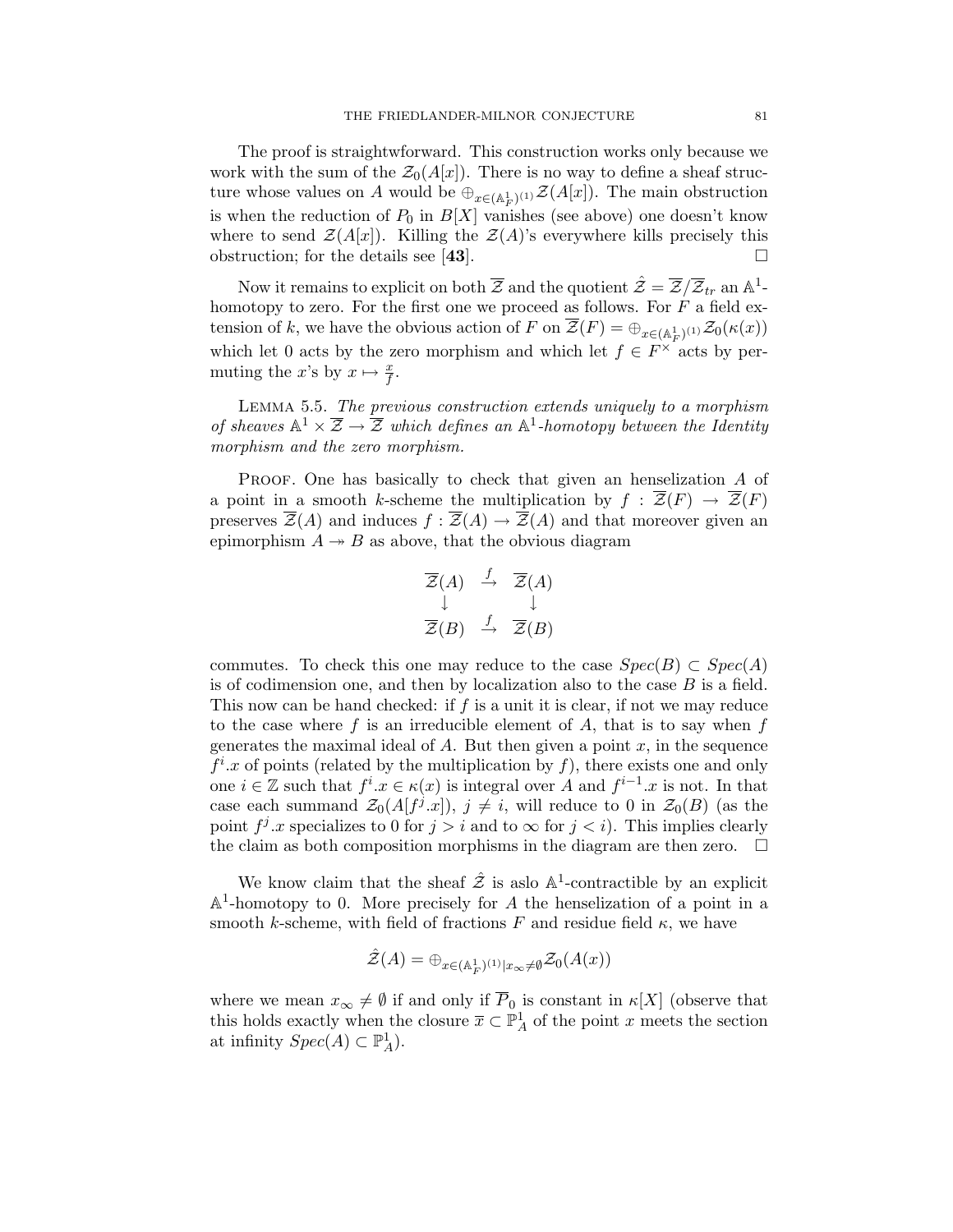We take the action of A on  $\mathcal{Z}(A)$  which let 0 acts by the zero morphism and which let  $f \in A - \{0\}$  acts by mapping (again) x to  $\frac{x}{f}$ . This defines an  $\mathbb{A}^1$ -homotopy of the identity of  $\hat{\mathcal{Z}}$  to 0 and proves the claim.

REMARK 5.6. Contrary to the appearances, this homotopy, though very close to the previous one, is not compatible with the one on  $\overline{z}$ , and the epimorphism  $\overline{\mathcal{Z}} \to \hat{\mathcal{Z}}$  doesn't preserve the  $\mathbb{A}^1$ -homotopy. In fact most probably, there is no  $\mathbb{A}^1$ -homotopy of the identity morphism of  $\overline{\mathcal{Z}}_{tr}$  to 0.  $\Box$ 

**5.2.** Transfers structures on the  $H_*^{\mathbb{A}^1}((\mathbb{G}_m)^n)^s$  and rigidity. We write down evolviding the structures that we get an the hamology now write down explicitely the structures that we get on the homology sheaves  $H_*^{\mathbb{A}^1}((\mathbb{G}_m)^n)$ 's by the construction of the previous section.

First, the  $\mathbb{Z}[\mathbb{G}_m]$ -module structure can be seen to induce a structure of bGW-modules on these. Recall that **GW** denotes the sheaf of unramified Grothendieck-Witt groups on  $Sm_k$  [41]. This is the strictly  $\mathbb{A}^1$ -invariant sheaf of unramified Milnor-Witt K-theory  $\underline{\mathbf{K}}_0^{MW}$  in weight 0 constructed in [**41**]. This is a sheaf of commutative rings and its sections on a field  $F \in \mathcal{F}_k$  is the ring of non-degenerated symmetric bilinear forms over F defined and studied in [36]. We denote as usual by  $\langle a \rangle \in GW(F)$  the form of rank 1 associated to a unit  $a \in F^{\times}$ . There is an induced rank homomorphism  $\mathbf{GW} \to \mathbb{Z}$ . If M is a sheaf of  $\mathbf{GW}\text{-modules}$  and  $a \in F^\times$  a unit,  $\langle a \rangle : M(F) \to M(F), \mu \mapsto \langle a \rangle \mu$  is thus the multiplication by the class  $\langle a \rangle \in GW(F)$ .

For any integer  $n \in \mathbb{N}$ , we set

$$
[n]_{\epsilon} = \sum_{i=0}^{n-1} < (-1)^i > \in GW(\kappa)
$$

If  $n = 2m$  is even then  $[n]_{\epsilon} = m.h$  with  $h = 1 + \langle -1 \rangle$  being the hyperbolic plane. If  $n = 2m + 1$  is odd, then  $[n]_{\epsilon} = 1 + m.h$ .

We will need the following notion<sup>7</sup> in the next definition. Given a field K of characteristic p and a unitary irreducible polynomial  $P \in K[X]$  we may write canonically P as  $P_0(X^{p^m})$  where  $P_0$  is a unitary irreducible separable polynomial and  $m \in \mathbb{N}$  an integer. This corresponds to the canonical factorization of  $K \subset L = k[X]/P$  as  $K \subset L_{sep} \subset L$  where  $K \subset L_{sep}$  is separable and  $L_{sep} \subset L$  purely inseparable. m is thus the smallest integer with  $x^{p^m} \in L_{sep}$  and  $[L: L_{sep}] = p^m$ .  $P_0$  is the minimal polynomial of  $x^{p^m}$  over K. We will denote by  $P'_0$  the derivative of  $P_0$ ; thus  $P'_0 \neq 0$ .

If  $char(K) = 0$  then we just take  $P = P_0$  and  $m = 0$ . Observe that if one has a root x of P in an extension  $K \subset L$  then  $P'_0(x) \in L^\times$  in any characteristic.

DEFINITION 5.7. Let  $M$  be a sheaf of  $GW$ -modules. A structure of *generalized transfers* on M consists of the following Datum:

<sup>&</sup>lt;sup>7</sup>The reader who doesn't want to care about inseparability problem in finite characteristic might ignore these and asume everywhere that the fields (or rings) are perfect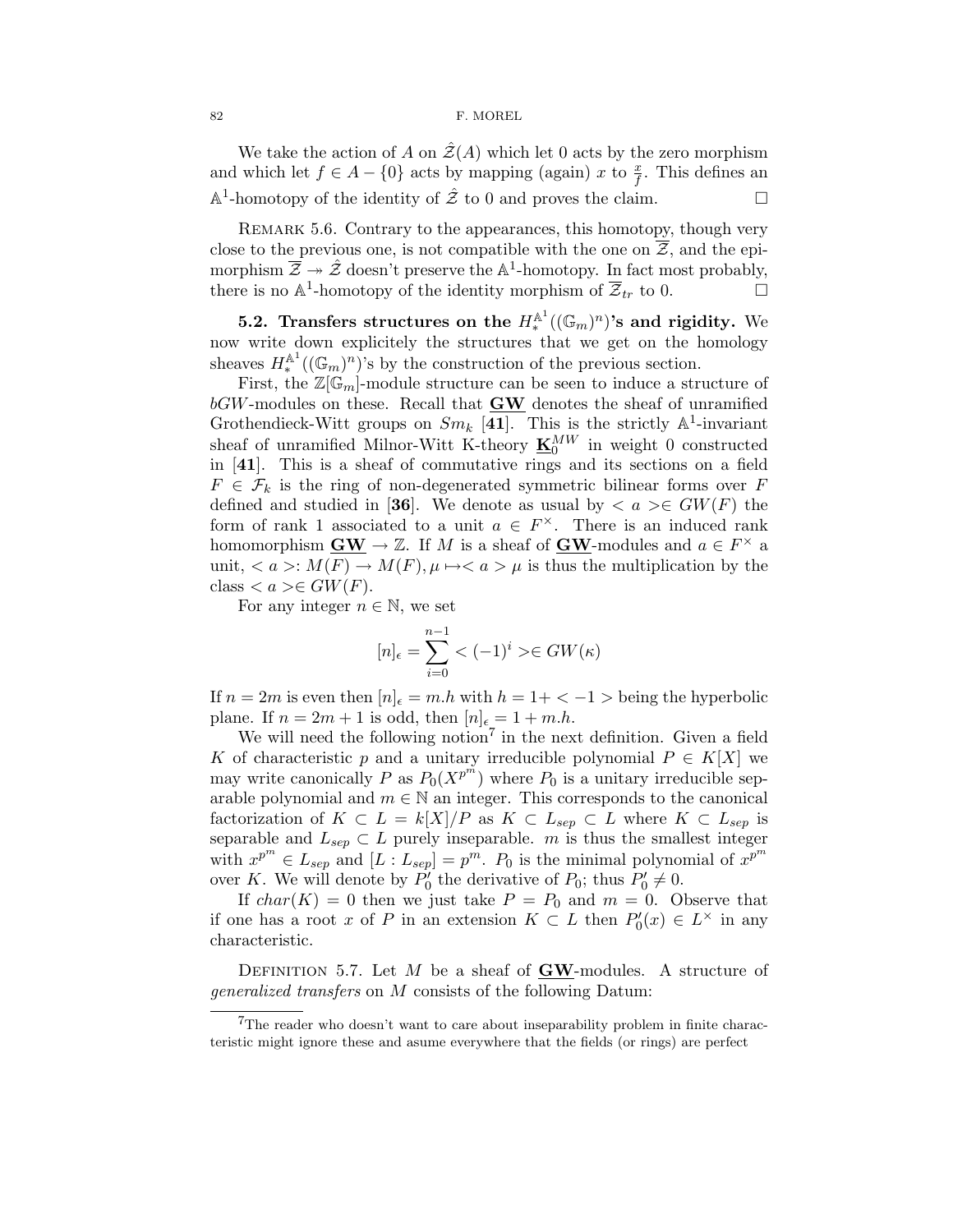(D) For each finite extension  $\phi : K \subset L$  in  $\mathcal{F}_k$  a morphism:

$$
Tr(\phi) = Tr_K^L : M(L) \to M(K)
$$

called the transfer morphism from L to K.

This Datum should satisfy the following 4 axioms:

**(A0) Functoriality**.  $Tr_K^K = Id_{M(K)} : M(K) \to M(K)$  and for any<br>is orthogons  $K \subset F \subset I$  in  $\mathcal{F}_k$  then are healily  $Tr_K^F \circ Tr_k^L = Tr_k^L$ . finite extensions  $K \subset F \subset L$  in  $\mathcal{F}_k$  then one has  $Tr_K^F \circ Tr_F^L = Tr_K^L$ :<br> $M(L) \to M(K)$  $M(L) \to M(K)$ .

**(A1) Projection Formulas**. Let  $\phi : K \subset L$  in  $\mathcal{F}_k$  be a finite extension. For  $a \in K^{\times}$  and  $\mu \in M(L)$  one has  $Tr_K^L(< \phi(a) > \mu) = Tr\_K^L\(\mu\) \in M\(K\)$ . In the same way, if  $a \in L^{\times}$  and  $\mu \in M(F)$  then one has  $Tr_K^L(< a > \phi(a)) = Tr_L^L(< a > \mu \in M(K)$  where  $Tr_L^L(< a > \mu \in G(W(K))$  is the  $a > .\phi(\mu) = Tr_K^L(\)$ .  $\mu \in M(K)$ , where  $Tr_K^L(\) \in GW\(K\)$  is the usual transfer from  $\langle a \rangle$ usual transfer from  $\langle a \rangle$ .

**(A2)** Let  $\phi : K \subset L$  be a finite extension in  $\mathcal{F}_k$  and  $\psi : K \subset E$  be an extension in  $\mathcal{F}_k$ . Let R be the tensor product  $E \otimes_K L$ , a finite E-algebra. For  $x \in Spec(R)$  let  $\phi_x : E \subset \kappa(x)$  and  $\psi_x : L \subset \kappa(x)$  be the corresponding extensions in  $\mathcal{F}_k$ , with  $\phi_x : E \subset \kappa(x)$  finite. Let  $\lambda_x$  be the length of the local ring  $R_x$ . Then

$$
M(\psi) \circ Tr_K^L = \sum_{x \in Spec(R)} [\lambda_x]_{\epsilon} Tr_E^{\kappa(x)} \circ M(\psi_x)
$$

**(A3)** Let  $\phi$  : K ⊂ L be a finite extension in  $\mathcal{F}_k$ , let  $A \subset K$  be a geometric discrete valuation ring of K with residue field  $\kappa$ . We assume that the integral closure  $B$  of  $A$  in  $L$  is also a discrete valuation ring with residue field  $\lambda$ . Let  $\kappa \subset \lambda$  be the induced residue fields extension and let  $e \in \mathbb{N}$  be the ramification index. We let  $s_B : M(B) \to M(\lambda)$  and  $s_A : M(A) \to M(\kappa)$ be the restriction maps.

**(A3)(1)** If  $e = 1$  that is to say  $[\lambda : \kappa] = [L : K]$ , then  $Tr_K^L$  maps  $R \subset M(L)$  into  $M(A) \subset M(K)$ . Denote by  $Tr^B \cdot M(R) \to M(A)$  the  $M(B) \subset M(L)$  into  $M(A) \subset M(K)$ . Denote by  $Tr_A^B : M(B) \to M(A)$  the induced morphism. Then moreover the following diagram commutes induced morphism. Then moreover the following diagram commutes

$$
\begin{array}{ccc}M(B)&\stackrel{s_B}{\to}&M(\lambda))\\Tr_A^B\downarrow&&\downarrow Tr_\kappa^\lambda\\ M(A)&\stackrel{s_A}{\to}&M(\kappa)\\ \end{array}
$$

 $(A3)(2)$  If  $Spec(B) \rightarrow Spec(A)$  is monogenous, let  $x \in B$  be a generator of B over A and let P be its minimal polynomial. Let  $Q \in \kappa[X]$  be the minimal polynomial of the image  $\bar{x}$  of x in  $\lambda$ ; observe that  $\bar{x}$  is a generator of  $\lambda$  over  $\kappa$  and that the mod  $\kappa$  reduction  $\overline{P}$  of P is equal to  $Q^e$ . Then the composition  $M(L) \stackrel{*P'_{0}(x)>}{\longrightarrow} M(L) \stackrel{Tr_{K}^{L}}{\longrightarrow} M(K)*$  maps  $M(B)$  in  $M(A)$ . Let  $\tau_A^B(x) : M(B) \to M(A)$  be the induced morphism and denote  $\tau_{\kappa}^{\lambda}(\overline{x})$  the composition  $M(\lambda) \stackrel{< Q_0'(x)>}{\longrightarrow} M(\lambda) \stackrel{Tr_K^L}{\longrightarrow} M(\kappa)$ . Then moreover the following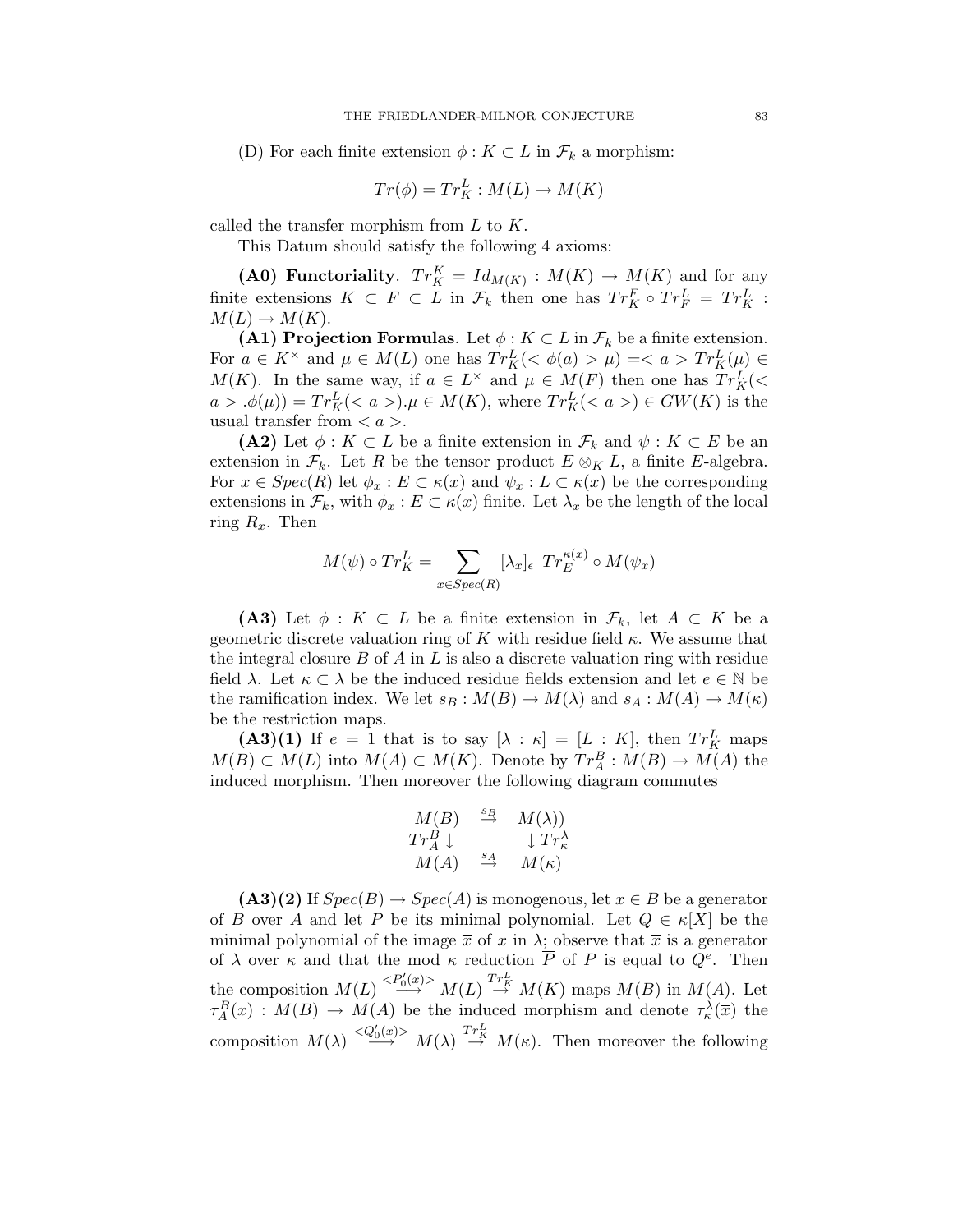diagram commutes

$$
\begin{array}{c}M(B)\stackrel{s_B}{\to} & M(\lambda)\\ \tau_A^B(x)\downarrow & \downarrow [e]_\epsilon\ \tau_\kappa^\lambda(\overline{x})\\ M(A)\stackrel{s_A}{\to} & M(\kappa) \end{array}
$$

EXAMPLE 5.8. For a given integer  $n \in \mathbb{Z}$  the sheaves  $\underline{\mathbf{K}}_{n}^{MW}$  may be<br>not being such a structure in a canonical way. The transfers mornhisms shown to have such a structure, in a canonical way. The transfers morphisms are compatible with the one in Milnor  $K$ -theory through the projection  $\underline{\mathbf{K}}_n^{MW} \to \underline{\mathbf{K}}_n^M$  and to the canonical transfers in  $\underline{\mathbf{I}}^n$  (see [53]) through the projection  $\underline{\mathbf{K}}_n^{MW} \to \underline{\mathbf{I}}^n$ .

REMARK 5.9. An  $\mathbb{A}^1$ -invariant sheaf with transfers M in the sense of Voevodsky defines such a structure of generalized transfers, in which the **GW**-module structure in Data (D2) is taken to be the trivial one, that is to say **GW** acts through the rank  $\mathbf{GW} \to \mathbb{Z}$ , and in which the Data (D1) comes by evaluating the transfers on the fields. We will see below in Theorem 5.16 that the converse holds.  $\Box$ 

REMARK 5.10. For any  $\mathbb{P}^1$  (or T) spectrum E the homotopy sheaves  $\pi_n^{\mathbb{A}^1}(E)$  do have this structure. In fact a more careful (and non trivial) analysis shows that for any strictly  $A^1$ -invariant sheaf M the sheaf  $M_{-1}$ admits a canonical structure of generalized transfers. It is still an open question to kow if the converse holds. Is it true that any strictly  $\mathbb{A}^1$ -invariant sheaf with generalized transfers is of the form  $M_{-1}$ ?  $\Box$ 

REMARK 5.11. From Axiom  $(A3)(1)$  it follows that in particular any finite étale morphism  $Y \to X$  between smooth k-schemes the morphism  $Tr_K^L: M(L) \to M(K)$  induces a canonical transfer morphism  $M(B) \to M(A)$  $M(A).$ 

Note that the two parts of Axiom **(A3)** are not independant. For instance  $(A3)(2)$  in the case  $e = 1$  implies  $(A3)(1)$  for a monogenous extension  $A \subset B$ . An other particular case of Axiom  $(A3)(2)$  is when  $Spec(B) \to Spec(A)$  is totally ramified that is to say  $e = [L : K]$  and  $\kappa \subset \lambda$ is an isomorphism.

In characteristic 0 the two previous cases  $(e = 1 \text{ and } e = [L : K])$ are sufficient to characterize the generalized transfer structure. In finite characteristic it is a bit more tricky.

For a more conceptual approach on these Axioms involving modules of Kähler differential forms see [41, 43]. We gave the previous list of axioms, which doesn't seem "conceptual" because it is exactly the way we are going to check the properties by hands on the  $\mathbb{A}^1$ -complexes of tori in [43]. It would be interesting to have a more conceptual proof of these facts.  $\Box$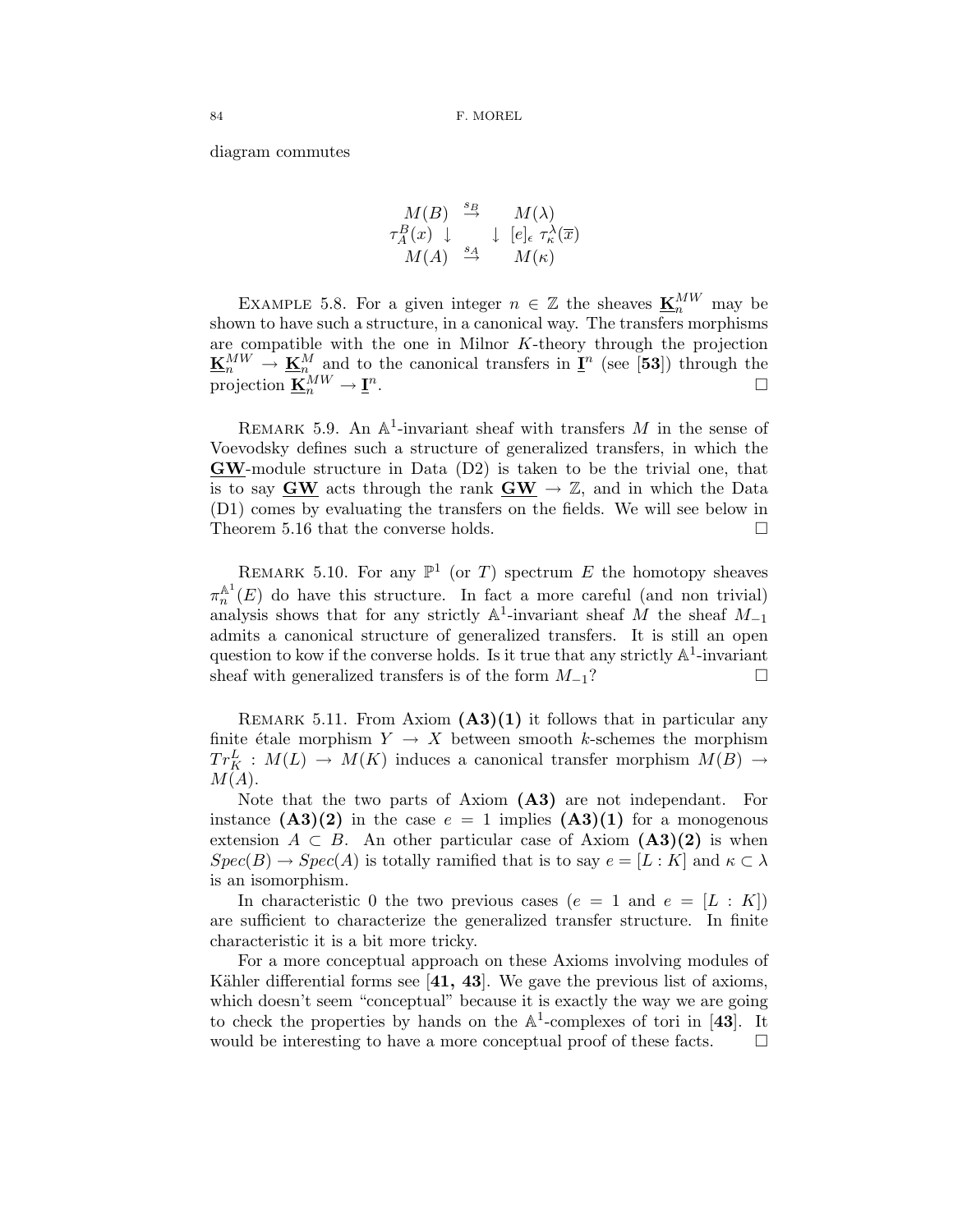Here is for us the most interesting example:

THEOREM 5.12. Let *n* be an integer. Let *k* be a perfect field. The  $\mathbb{Z}[\mathbb{G}_m]$ *module structure and the transfers morphisms induced on the sheaves*

$$
H_*^{\mathbb{A}^1}((\mathbb{G}_m)^{\wedge n}) = H_*(L_*^{\mathbb{A}^1}(\mathbb{Z}((\mathbb{G}_m)^{\wedge n})
$$

*by the constructions of the previous section define a structure of strictly* A1*-invariant sheaves with generalized transfers in the previous sense.*

The proof is straightforward though quite lenghty [**43**]. -

**The rigidity Theorem.** We now state and prove a rigidity theorem for strictly  $A^1$ -invariant sheaves with generalized transfers. The proof reduces to the "classical" rigidity Theorem of [**63**].

THEOREM 5.13. Let M be a strictly  $\mathbb{A}^1$ -invariant sheaf of abelian groups with generalized transfers. Then  $M$  satisfies the rigidity property at  $\ell$ .

PROOF OF THEOREM 3. From Theorem 5.12 and the previous Theorem, applied to the field  $k$  being a prime field, we get Theorem 4.10 which we already know implies Theorem 3 as well.  $\Box$ 

Let us mention a stronger form of Theorem 5.13 which is not really needed as far as the Friedlander-Milnor conjecture is concerned:

THEOREM 5.14. *Assume that if*  $\ell = 2$  *then any field*  $F \in \mathcal{F}_k$  *is of finite virtual cohomological* 2*-dimension. Let* M *be a strictly* A1*-invariant sheaf of abelian groups with generalized transfers. Then* M *satisfies the strong rigidity property at*  $\ell$ *.* 

For the case  $\ell \neq 2$ , in fact the proof of 5.13 follows directly from the classical rigidity theorem [**63**] and the following observation (observe that to prove Theorem 5.13 we may always assume that −1 is a square):

LEMMA 5.15. *Assume*  $-1$  *is a square in* k. Let M be a strictly  $\mathbb{A}^1$ *invariant sheaf of*  $\mathbb{Z}[\frac{1}{2}]$ -modules with generalized transfers. Then the  $\underline{GW}$ *module structure is trivial and thus* M *is in fact a sheaf with transfers in the sense of Voevodsky by Theorem 5.16 below.*

PROOF. By Theorem 5.16 it suffices to prove that the **GW**-module structure is trivial. But as  $-1$  is a square,  $1+ < -1 > = 2$  is 0 in  $I(k)$ . The sheaf  $I$  is thus a sheaf of  $\mathbb{Z}/2$ -modules, which automatically acts trivially on a  $\mathbb{Z}[\frac{1}{2}]$ -module. Thus the  $\overline{GW}$ -module structure is indeed trivial.  $\Box$ 

The following establishes a converse to Remark 5.9.

THEOREM 5.16. Let M be a strictly  $\mathbb{A}^1$ -invariant sheaf of abelian groups *with a structure of generalized transfers. Assume that the structure of* **GW***modules is trivial in the previous sense. Then there exists a unique structure of sheaf with transfers on* M *in the sense of Voevodsky which induces the structure of generalized transfers.*

 $\Box$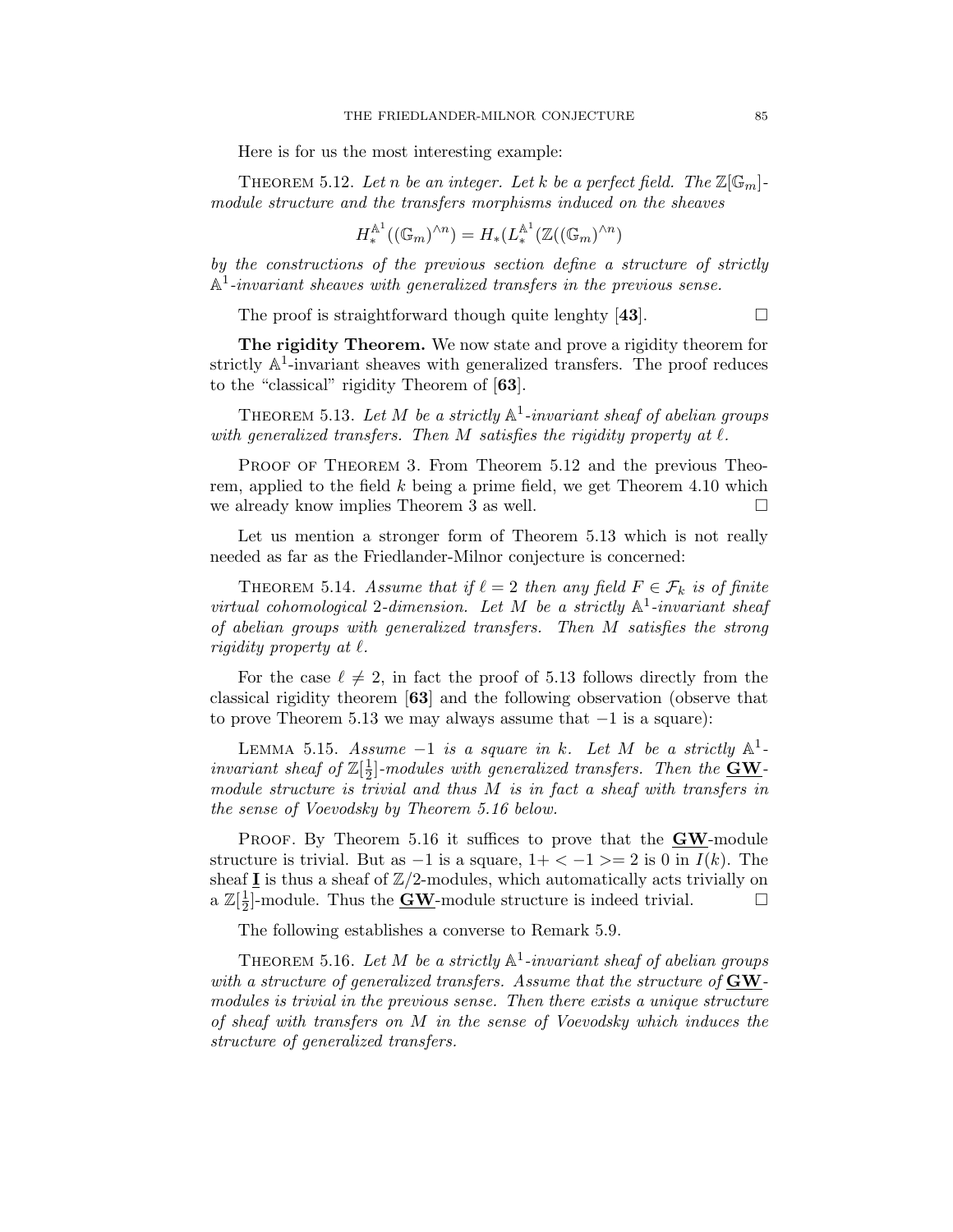To treat the case  $\ell = 2$  (as well as the more general Theorem 5.14) we will have to work a bit more. More precisely we observe:

THEOREM 5.17. [43] *Let*  $M$  *be a strictly*  $\mathbb{A}^1$ -invariant sheaf  $M$  with *generalized transfers. There exists a unique sub-sheaf*  $IM \subset M$  *which has the following properties:*

- 1) *the group of sections*  $\mathcal{I}M(F)$  *on a field*  $F \in \mathcal{F}_k$  *is the sub-GW(F)module generated by the images*  $Tr_K^L(I(L).M(L))$  *of the*  $I(L).M(L)$ <br>*through the transfer morphism*  $Tr_K^L: M(L) \to M(K)$  *where* L *runs*<br>*over each finite extensions* of K: *over each finite extensions of* K*;*
- 2)  $IM$  *is strictly*  $\mathbb{A}^1$ -*invariant*;

*Moreover,* IM *is stable both by the structure of* **GW***-module and the structure of generalized transfers.*

REMARK 5.18. In general, it is not true that for a field  $TM(F)$  is just  $I(F)$ . This is true in the case of the sheaves of the form  $I<sup>n</sup>$  for instance by one of the results of [1].  $\Box$ 

From what we have seen up to now we get:

COROLLARY 5.19. Let M be a strictly  $A^1$ -invariant sheaf M with gen*eralized transfers. Then the quotient sheaf*

 $M/\mathcal{I}M$ 

*is in a canonical way a sheaf with transfers in the sense of Voevodsky, and as a consequence has the strong rigidity property.*

**PROOF.** By the previous Theorem  $M/IM$  is a strictly  $\mathbb{A}^1$ -invariant sheaf with generalized transfers in which the **GW**-module structure is trivial. The result follows now from Theorem  $5.16$ .  $\Box$ 

PROOF OF THEOREM 5.13. Let M be a strictly  $\mathbb{A}^1$ -invariant sheaf M with generalized transfers. We may assume that  $\ell = 2$  and that M is a sheaf of  $\mathbb{Z}/2$ -modules (by Lemma 5.15). Let A be the (strict) henselization of a geometric point  $x$  in a smooth  $k$ -scheme  $X$ .

We claim that the filtration  $\ldots \mathcal{I}^nM(A) \subset \mathcal{I}^{n-1}M(A) \ldots$  is finite. This follows from the previous Theorem, the affirmation by Voevodsky of the Milnor conjectures which implies (see [**2**, Lemma 2.1]) that for a field F of finite type over its prime field,  $I^{n+1}(F)=2I^n(F)$  for n large enough.

Thus to prove that the rigidty property it suffices to check that each of the morphism  $I^{n}M/I^{n+1}M(A) \to I^{n}M/I^{n+1}M(\kappa)$  is an isomorphism, where  $\kappa$  is residue field. But this follows from the previous corollary and the classical rigidity property [**63**]. -

## **A** A1**-coverings and Friedlander conjecture in degree** 2

In this section we give a proof of the Friedlander conjecture in degree 2.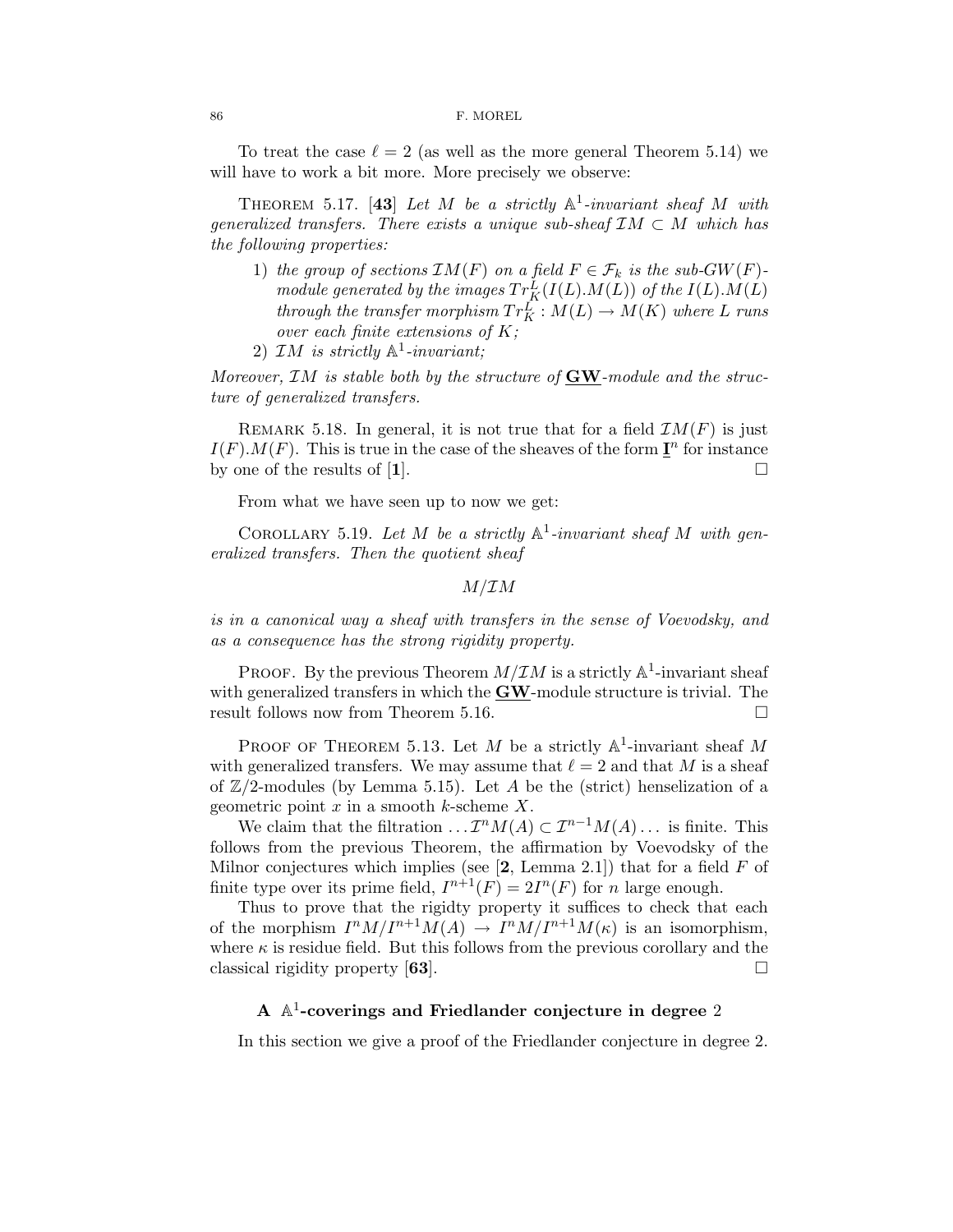**A.1.** A1**-coverings and central extensions of algebraic groups.** Recall that  $G$  denotes a split semi-simple  $k$ -group. We want to study a bit the sheaf  $\pi_0^{\mathbb{A}^1}(G)$  defined in [44]. It is clearly a sheaf of groups in the Nisnevich topology.

If moreover  $G$  is assumed to be simply connected then for each field extension  $F/k$  the group  $G(F)$  is generated by the images of the homomorphisms  $\mathbb{G}_a \to G$  over F, where  $\mathbb{G}_a$  is the additive group see [65, §1.1.2]. Consequently G is weakly 0-connected and thus  $\mathbb{A}^1$ -connected by [38, Lemma 6.1.3], which means that:

Lemma A.1. *Let* G *be a split simply connected semi-simple* k*-group, then*

$$
\pi_0^{{\mathbb A}^1}(G) = *
$$

Now we will use this result to study the  $\pi_0^{\mathbb{A}^1}(G)$  for G an arbitrary split semi-simple k-group. Let  $T \subset G$  be a split maximal Torus. Let  $\tilde{G} \to G$  be the universal covering in the sense of algebraic groups theory. Let  $C \subset G$ be the kernel; it is a finite central abelian group and the morphism a Galois étale covering with Galois group C. Let  $\tilde{T} \subset \tilde{G}$  be the inverse image of T. It is a split maximal torus. Let us denote by  $T / N_{is} \tilde{T}$  the quotient sheaf in the Nisnevich topology. This is an  $\mathbb{A}^1$ -invariant sheaf with transfers in the sense of Voevodsky. The étale short exact sequence  $0 \to C \to \tilde{T} \to T \to 0$  and Hilbert Theorem 90 ( $\hat{T}$  being also split) gives an isomorphism of sheaves in the Nisnevich topology

$$
T/Nis\widetilde{T}\to \mathcal{H}^1_{et}(C)
$$

where  $\mathcal{H}^1_{et}(C)$  is the associated sheaf to  $X \mapsto H^1_{et}(X;C)$ .

THEOREM A.2. *Keeping the above notations and assumptions, the mor* $phism$  of sheaves  $T \to \pi_0^{\mathbb{A}^1}(G)$  *induced by the inclusion*  $T \subset G$  *is onto and induces an isomorphism*

$$
T/Nis\widetilde{T}\cong \pi_0^{{\mathbb A}^1}(G)
$$

*Moreover this sheaf clearly vanishes in the étale topology.* 

PROOF. It follows from the following commutative diagram of smooth k-schemes

$$
\begin{array}{ccc}\nC & = & C \\
\downarrow & & \downarrow \\
\tilde{T} & \subset & \tilde{G} \\
\downarrow & & \downarrow \\
T & \subset & G\n\end{array}
$$

whose bottom square is cartesian. First it induces a isomorphism of quotient smooth k-schemes  $\tilde{G}/\tilde{T} \cong G/T$ . Now by the previous Theorem,  $\tilde{G}$  being simply connected (in the sense of algebraic group theory) is  $\mathbb{A}^1$ -connected. But the morphism  $\tilde{G} \rightarrow \tilde{G}/\tilde{T}$  is Zariski (thus Nisnevich) locally trivial and induces an isomorphism on the  $\pi_0^{\mathbb{A}^1}$ . Thus  $G/T$  is  $\mathbb{A}^1$ -connected.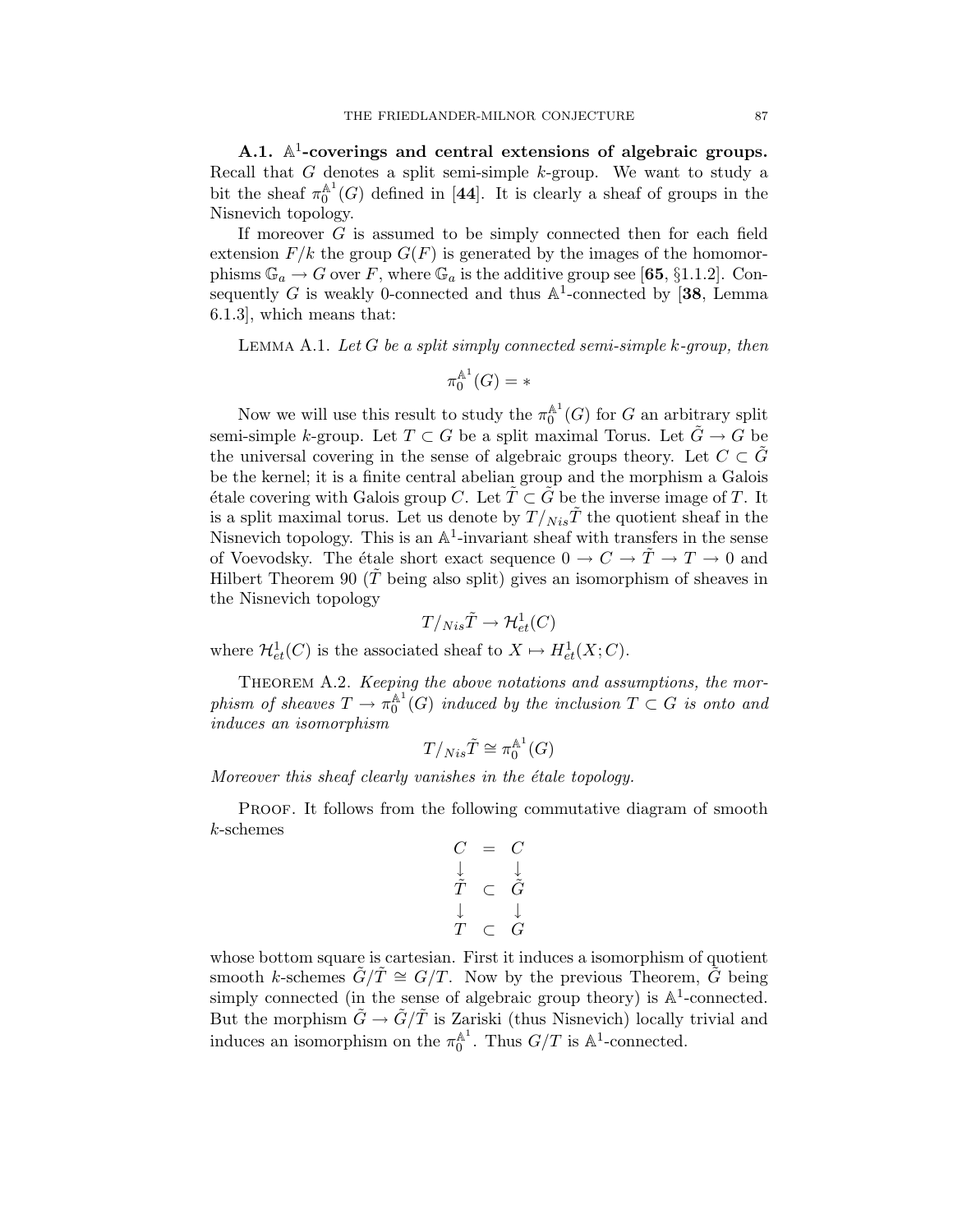As  $\tilde{G} \rightarrow \tilde{G}/\tilde{T}$  and  $G \rightarrow G/T$  are A<sup>1</sup>-coverings (being a Zariski locally trivial T-torsor, with  $T$  split) [41] we get long exact sequences of  $\mathbb{A}^1$ -homotopy sheaves.

The one for  $G \to G/T$  gives an exact sequence (in the Nisnevich topology) of the form

$$
\pi_1^{{\mathbb A}^1}(G/T) \to T \to \pi_0^{{\mathbb A}^1}(G) \to 0
$$

and the second one gives that  $\pi_1^{\mathbb{A}^1}(G/T) \cong \pi_1^{\mathbb{A}^1}(\tilde{G}/\tilde{T}) \to \tilde{T} \to \pi_0^{\mathbb{A}^1}(\tilde{G}) = 0$ is onto. This clearly implies the claim.

REMARK A.3. In the case  $G = SO_n'$  (split) for instance the quotient sheaf  $\mathbb{R}^n$   $\mathbb{R}^n$  is isomorphic to the sheaf  $\mathbb{R}^n$   $\mathbb{R}^n$  and the morphism  $SO_n'$  $T/N_{is}T'$  is isomorphic to the sheaf  $\mathbb{G}_m/(\mathbb{G}_m)^2$  and the morphism  $SO'_n \to \mathbb{G}_m^1/(SO'_n) = \mathbb{G}_m/(C_1)^2$  is the grippy porm  $\pi_0^{\mathbb{A}^1}(SO_n') = \mathbb{G}_m/(\mathbb{G}_m)^2$  is the spinor norm.

Let  $G^{(0)} \subset G$  be the kernel of  $G \to \pi_0^{\mathbb{A}^1}(G)$ .

LEMMA A.4. *The induced morphism*  $\tilde{G} \rightarrow G^{(0)}$  *is an epimorphism in the Nisnevich topology.*

PROOF. One use the short exact sequence in the étale topology  $0 \rightarrow$  $C \to \tilde{G} \to G$  to get for any smooth F-scheme X an associated long exact of cohomology groups/sets

$$
\tilde{G}(X) \to G(X) \to H^1_{et}(X;C) \to \cdots
$$

by sheafifying in the Nisnevich topology we get the exact sequence:

$$
\tilde{G} \to G \to \mathcal{H}^1_{et}(C)
$$

which easily implie the claim taking the above isomorphism  $\pi_0^{\mathbb{A}^1}(G) \cong$  $\mathcal{H}^1_{et}(C)$  into account.

By construction  $G^{(0)}$  is an  $\mathbb{A}^1$ -connected space with a base point (the neutral element). Thus it admits by  $[41]$  a universal  $\mathbb{A}^1$ -covering  $\tilde{G}^{\mathbb{A}^1}\to G^{(0)}$ which is easily seen as usual to define a central extension in the Nisnevich topology of the form

(A.1) 
$$
0 \to \pi_1^{\mathbb{A}^1}(G) \to \tilde{G}^{\mathbb{A}^1} \to G^{(0)} \to 1
$$

If  $G$  is simply connected, it follows from the previous Theorem that  $\pi_0^{\mathbb{A}^1}(G)$  = \* and that the previous extension gives a central extension in the Nisnevich topology<sup>8</sup> of the form

(A.2) 
$$
0 \to \pi_1^{\mathbb{A}^1}(G) \to \tilde{G}^{\mathbb{A}^1} \to G \to 1
$$

Now for G general (non necessarily simply connected) we see that the associated morphism of sheaves in the étale topology to  $G^{(0)} \to G$  is an isomorphism as this follows from Theorem A.2 above. Consequently the

<sup>8</sup>actually in the Zariski topology as well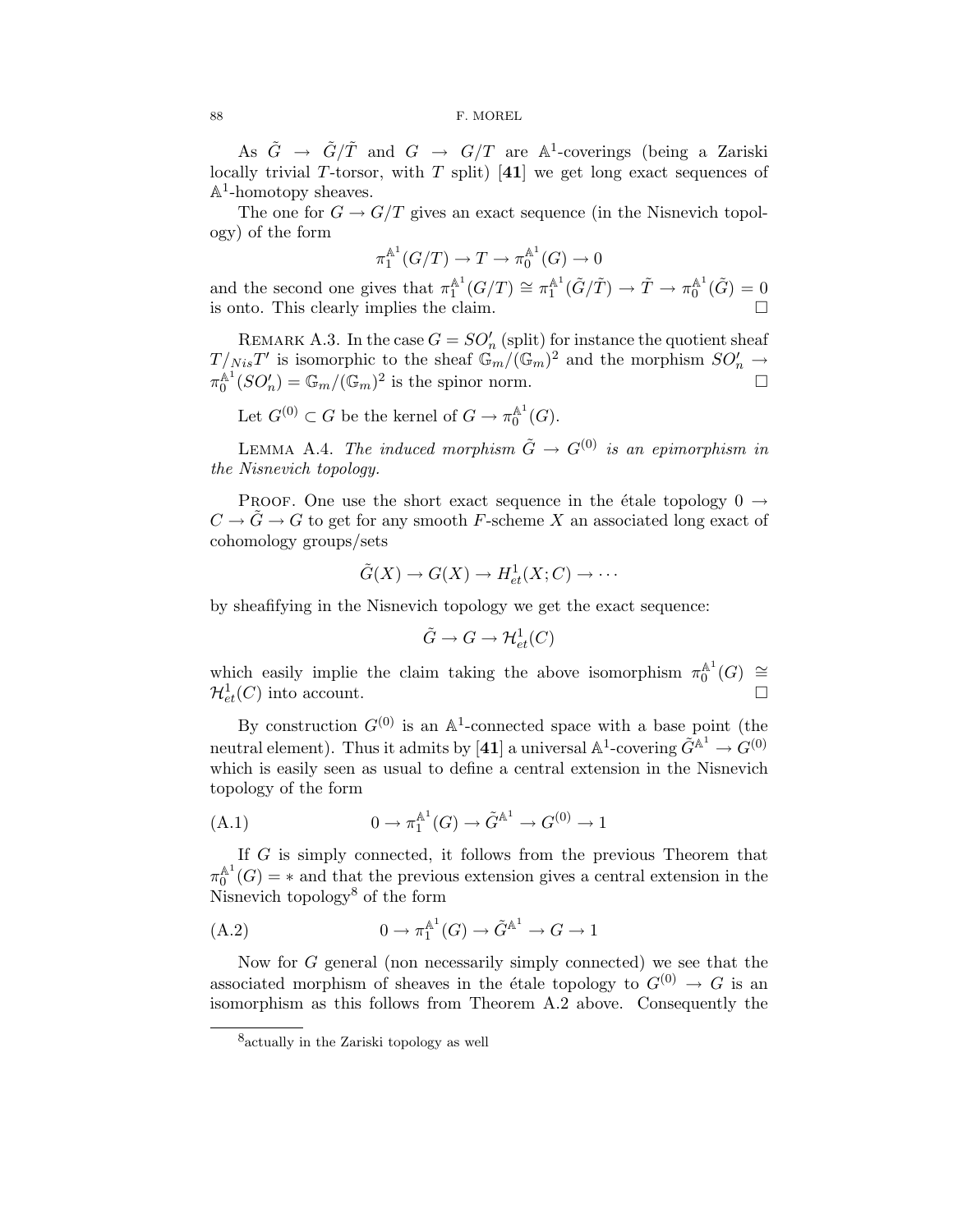associated central extension to  $(A.1)$  in the étale topology has the following form

(A.3) 
$$
0 \to \pi_1^{\mathbb{A}^1}(G)_{et} \to \tilde{G}^{\mathbb{A}^1}_{et} \to G \to 1
$$

This extension has the following universal property:

THEOREM A.5. *Given a central extension in the étale topology* 

 $0 \to M \to E \to G \to 1$ 

such that M is a locally constant étale sheaf of torsion prime to char(k), *then there exists one and only one morphism of sheaves in the étale topology*  $\pi_1^{\mathbb{A}^1}(G)_{et} \to M$  which induces the given extension from  $(A.3)$ . In other *words:*

$$
H_{et}^2(G;M) \cong Hom_{Ab(k)}(\pi_1^{\mathbb{A}^1}(G),M)
$$

*where* Ab(k) *means the category of sheaves of abelian groups in the Nisnevich topology on*  $Sm_k$ .

PROOF. Given a central extension in the étale topology  $0 \rightarrow M \rightarrow$  $E \to G \to 1$  with M as above, the morphism  $E \to \hat{G}$  is an A<sup>1</sup>-covering [41]. From the universal property of the universal  $\mathbb{A}^1$ -covering, we get a morphism  $\overline{G}^{A^1} \to E$ ; the associated morphism in the étale topology has the required property. Uniqueness is easy to establish along the same lines.  $\Box$ 

Remark A.6. The previous Theorem can be strenghened as follows: say that a sheaf of abelian groups  $M$  is the étale topology is strictly étale  $\mathbb{A}^1$ -invariant if  $X \mapsto H^i_{et}(X; M)$  is  $\mathbb{A}^1$ -invariant for any  $i \in \mathbb{N}$ . For instance any  $\mathbb{A}^1$ -invariant étale sheaf of  $\mathbb{Z}[\frac{1}{p}]$ -modules<sup>9</sup> with transfers in the sense of Voevodsky is strictly étale  $A^1$ -invariant by [68, Corollary 5.29 p.136]. Then one may prove that  $\pi_1^{\mathbb{A}^1}(G)[\frac{1}{p}]_{et}$  is srongly étale  $\mathbb{A}^1$ -invariant and that the "induced" central extension "induced" central extension

$$
0 \to \pi_1^{{\mathbb A}^1}(G)[\frac{1}{p}]_{et} \to \tilde{G}'_{et} \to G \to 1
$$

is the universal central extension with kernel a strictly étale  $\mathbb{A}^1$ -invariant sheaf of  $\mathbb{Z}[\frac{1}{n}]$  $\frac{1}{p}$ ]-modules.  $\square$ 

**A.2. Proof of the Friedlander conjecture in degree** 2**.** In this section we give a proof of the Friedlander conjecture in degree 2 using the construction of the previous section. Using the classical devissage and reductions, we see that it suffices to check the case  $G$  is simple and simply connected (in the sense of algebraic group theory), and  $F$  is separably closed.

The left hand side of the Friedlander conjecture is the group  $H<sup>2</sup><sub>et</sub>(BG;$ <br>that is to say the group of isomorphism classes of central extensions  $\mathbb{Z}/\ell$ ) that is to say the group of isomorphism classes of central extensions

$$
0 \to \mathbb{Z}/\ell \to E \to G \to 1
$$

<sup>&</sup>lt;sup>9</sup>here *p* is the characteristic exponent of  $F$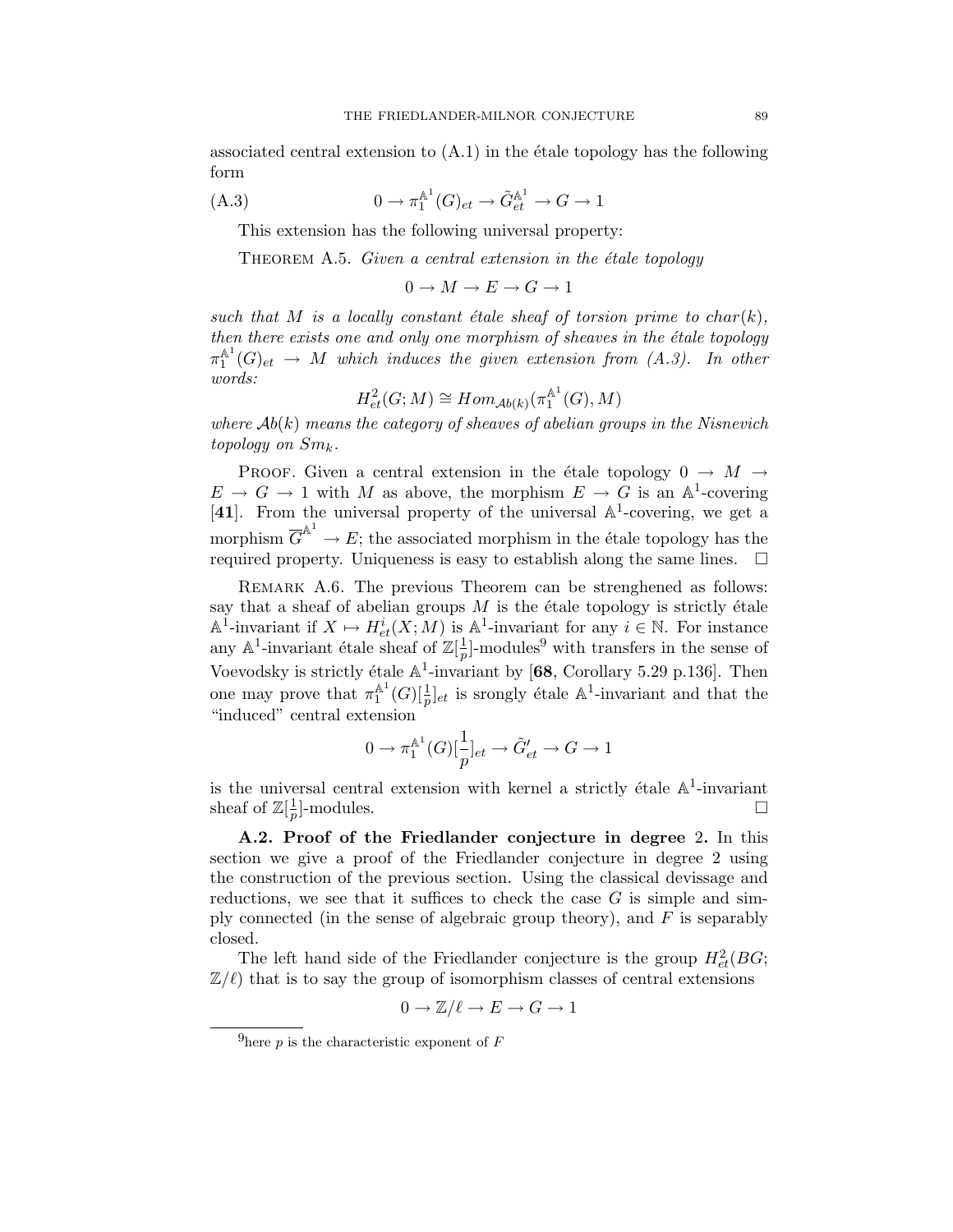of sheaves of groups in the étale topology. From the Theorem A.5, this group is isomorphic to  $Hom_{\mathcal{A}b(k)}(\pi_1^{\mathbb{A}^{\mathbb{T}}}(G), \mathbb{Z}/\ell).$ 

On the other hands, the right hand side is the group  $H^2(BG(F);\mathbb{Z}/\ell)$ of isomorphism classes of central extensions

$$
0 \to \mathbb{Z}/\ell \to E \to G(F) \to 1
$$

The group  $G(F)$  is known to be perfect, F being infinite, so it admits a universal central extension of the form $10$ 

$$
0 \to H_2(BG(F)) \to \widetilde{G(F)}^{alg} \to G(F) \to 1
$$

and  $H^2(BG(F);\mathbb{Z}/\ell) \cong Hom(H_2(BG(F),\mathbb{Z}/\ell))$ . We now claim the following, which establish the Friedlander conjecture in degree 2.

Lemma A.7. *With* G *as above and* F *separably closed,*

$$
Hom(H_2(BG(F), \mathbb{Z}/\ell) = Hom_{\mathcal{Ab}(k)}(\pi_1^{\mathbb{A}^1}(G), \mathbb{Z}/\ell) = 0
$$

PROOF.  $Hom(H_2(BG(F)), \mathbb{Z}/\ell) = 0$  follows from the classical computations of Matsumoto [33] which shows that  $H_2(BG(F)) \cong K_2^M(F)$  and thus is  $\ell$ -divisible. The vanishing of  $Hom_{\mathcal{A}b(k)}(\pi_1^{\mathbb{A}^1}(G), \mathbb{Z}/\ell)$  follows from the fact that the inclusion  $SL_{\ell} \longrightarrow C$  coming from a root of maximal length the fact that the inclusion  $SL_2 \to G$  coming from a root of maximal length induces an epimorphism of sheaves (in the Nisnevich topology):

$$
\mathbf{K}_2^{MW} \cong \pi_1^{\mathbb{A}^1}(SL_2) \twoheadrightarrow \pi_1^{\mathbb{A}^1}(G)
$$

This can be done using for instance [**57**, Theorem 4.1]. -

REMARK A.8. It can be shown that for  $G$  a split simply connected absolutely simple  $F$ -group,  $F$  arbitrary, then the previous epimorphism  $K_2^{MW} \cong \pi_1^{\mathbb{A}^1}(SL_2) \twoheadrightarrow \pi_1^{\mathbb{A}^1}(G)$  induces an isomorphism of sheaves

$$
\underline{\bf K}^M_2\cong\pi_1^{{\mathbb A}^1}(G)
$$

except when  $G$  is of symplectic type, in which case

$$
\underline{\bf K}_2^{MW}\cong\pi_1^{{\mathbb A}^1}(G)
$$

is an isomorphism. Also it can be shown that the central extension

$$
0 \to \underline{\mathbf{K}}_2^M \to E \to G \to 1
$$

induced by (A.2) and the epimorphism  $K_2^{MW} \rightarrow \pi_1^{\mathbb{A}^1}(G)$  is the one constructed [**6**], at least for F infinite.

Evaluting the universal extension  $(A.2)$  on F and comparing with the previous one of  $G(F)$ , we get a canonical homomorphism  $H_2(BG(F)) \to$ 

<sup>&</sup>lt;sup>10</sup>to avoid notational contradictions, we choosed to write  $H_2(BG(F))$  for the group which is often denoted by  $H_2(G(F))$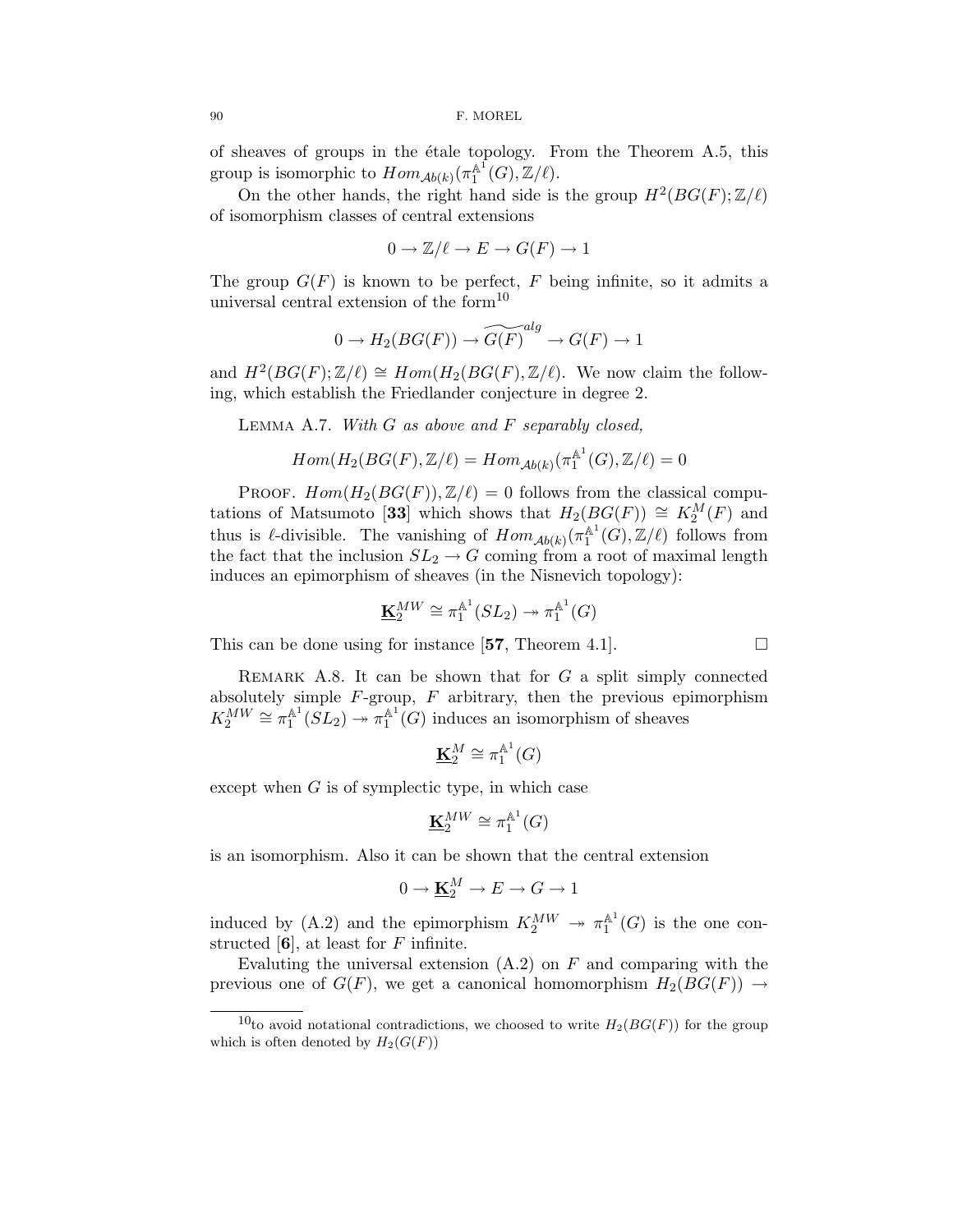$\pi_1^{\mathbb{A}^1}(G)(F)$ . It is also possible to show in fact that it is always an isomorphism (except maybe for very small finite fields). In other words we get an isomorphism, for any infinite field F

$$
H_2(BG(F)) \cong H_2^{\mathbb{A}^1}(BG)(F) = \pi_1^{\mathbb{A}^1}(G)(F)
$$

This is a stronger result as the Friedlander conjecture in degree 2.  $\Box$ 

## **References**

- [1] J. Arason, Cohomologische invarianten quadratischer Formen. (German) J. Algebra 36 (1975), no. 3, 448–491.
- [2] J. Arason and R. Elman, Powers of the Fundamental Ideal in the Witt Ring, J. Algebra 239 (2001).
- [3] M. Artin and B. Mazur, Étale Homotopy, Lect. Notes in Maths 100, Springer Heidelberg 1969.
- [4] N. Bourbaki, Groupes et algèbres de Lie, Chapitre 1.
- [5] A.K. Bousfield and D.M. Kan, Homotopy limits, completions and localizations. Lecture Notes in Mathematics, Vol. 304. Springer-Verlag, Berlin-New York, 1972.
- [6] J.-L. Brylinski and P. Deligne, Central extensions of reductive groups by **K**2. Publ. Math. Inst. Hautes tudes Sci. No. 94 (2001), 5–85.
- [7] Séminaire Henri Cartan, 7 no. 1, 1954-1955, Algbre d'Eilenberg-Maclane et homotopie.
- [8] E. Curtis, Some relations between homotopy and homology, Ann. of Maths. **83** (1965), 159–171.
- [9] E. Curtis, simplicial homotopy theory, Advances in Maths.
- [10] A. Dold, Homology of Symmetric Products and Other Functors of Complexes, Annals of Math.. 68 (1958), 54–80.
- [11] A. Dold, Les foncteurs dérivés d'un foncteur non-additif. Séminaire Bourbaki, 5 (1958–1960), Exposé No. 170.
- [12] E. Friedlander, The Friedlander-Milnor conjecture, L'enseignement Math´ematique, (2) 54, 2008, 90–92.
- [13] E. Friedlander, Etale homotopy of simplicial schemes, Ann. of Math. Sudies, PUP. ´
- [14] E. Friedlander and G. Mislin, Cohomology of classifying spaces of complex Lie groups and related discrete groups. Comment. Math. Helv. 59 (1984), no. 3, 347–361.
- [15] O. Gabber, K-theory of Henselian local rings and Henselian pairs, Contemp. Math. 126 (1992), 59–70.
- [16] O. Gabber, Gersten's conjecture for some complexes of vanishing cycles. Manuscripta Math. 85 (1994), no. 3–4, 323–343.
- [17] S.M. Gersten, Higher K-theory of rings, LNM 341.
- [18] H. Gillet and R. Thomason, The K-theory of strict hensel local rings and a theorem of Suslin, J. Pure Appl. Algebra **34** (1984), 241–254.
- [19] A. Grothendieck and J. Dieudonné, Éléments de Géométrie Algébrique IV. Étude locale des schémas et des morphismes de schémas (Seconde Partie). (French) Inst. Hautes Etudes Sci. Publ. Math. No. 24, 1965. ´
- [20] A. Grothendieck and J. Dieudonné, Eléments de Géométrie Algébrique IV. Etude locale des schémas et des morphismes de schémas (Troisième Partie). (French) Inst. Hautes Etudes Sci. Publ. Math. No. 28, 1967, 361 pp. ´
- [21] A. Grothendieck and J. Dieudonné, Éléments de Géométrie Algébrique IV. Étude locale des schémas et des morphismes de schémas (Quatrième Partie). (French) Inst. Hautes Etudes Sci. Publ. Math. No. 32, 1967. ´
- [22] A. Grothendieck, Séminaire de Géométrie Algébrique, Revêtements étales et Groupe Fondamental, L.N.M. 224.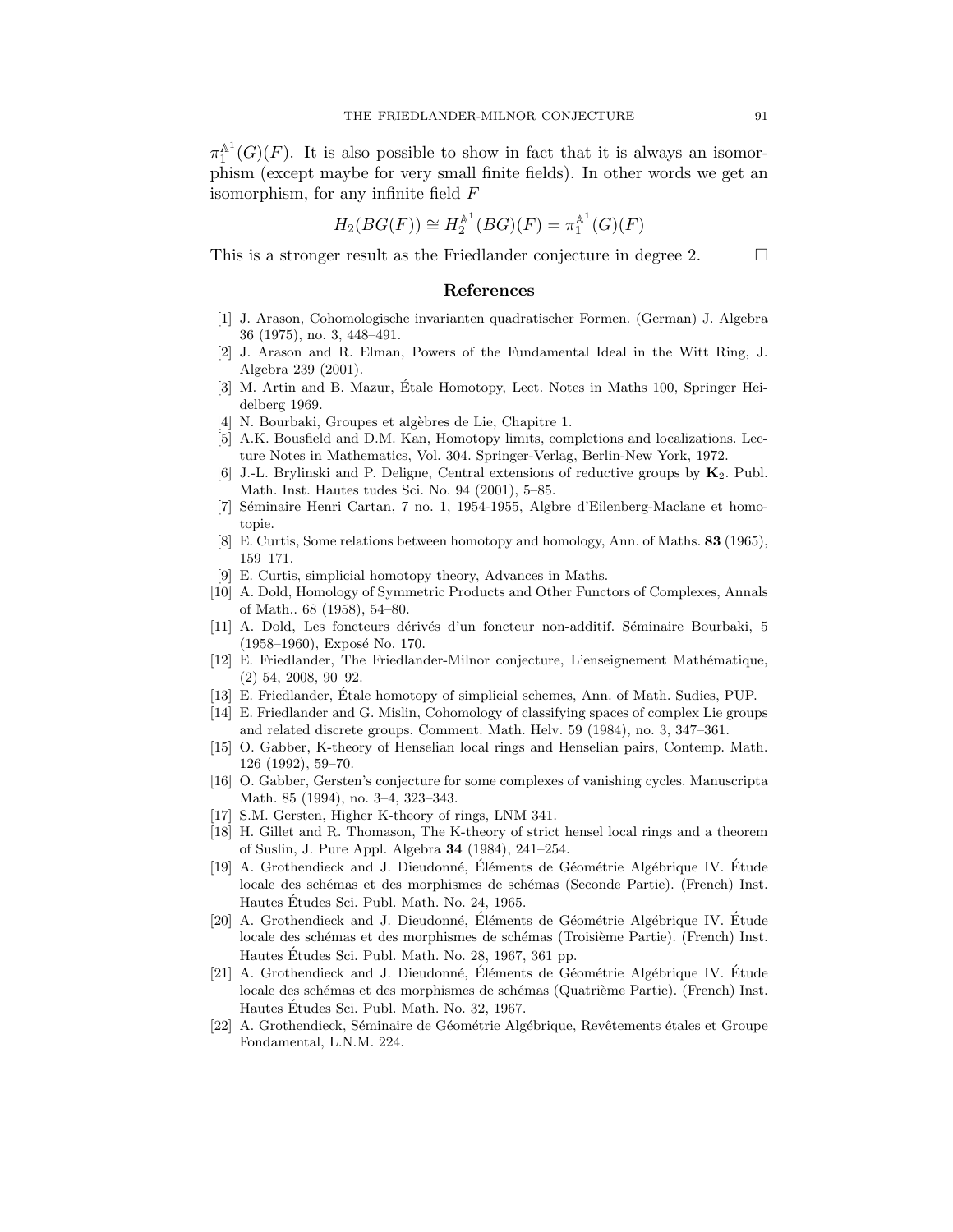- [23] A. Grothendieck, Séminaire de Géométrie Algébrique, Théorie des Topos et cohomologie étale des schémas (SGA 4), Lect. Notes in Maths 269,270, et 305, Springer Heidelberg, 1972–73.
- [24] F. Grunewald, J. Mennicke and L. Vaserstein: On the groups  $SL_2(\mathbf{Z}[\mathbf{z}])$  and SL2(*k*[*x, y*]). Israel J. Math. 86 (1994), no. 1–3, 157–193.
- [25] R. Hartschorne, Algebraic geometry, Springer 1977.
- [26] M. Hovey, Model category structures on chain complexes of sheaves, Transactions of the AMS 353 (2001), 2441–2457.
- [27] J. F. Jardine, On the homotopy groups of algebraic groups. J. Algebra 81 (1983), no. 1, 180–201.
- [28] J. F. Jardine, Simplicial objects in a Grothendieck topos, Contemp. Math. 55 (1986), 193–239.
- [29] M. Karoubi, Relations between algebraic K-theory and Hermitian K-theory. Journal of Pure and Applied Algebra 34, p. 259–263 (1984).
- [30] K. Knudson, Homology of linear groups, Birkhäuser, Basel-Boston-Berlin.
- [31] K. Knudson, The homology of special linear groups over polynomial rings, Ann. Sci. École Norm. Sup.  $(4)$  30  $(1997)$ , no 3, 385–415.
- [32] T.Y. Lam, Serre's conjecture, L.N.M. 635.
- [33] H. Matsumoto, Sur les sous-groupes arithmétiques des groupes semi-simples déployés. (French) Ann. Sci. Ecole Norm. Sup. (4) 2 1969, 1–62. ´
- [34] J. Milne, Étale cohomology, Princeton University Press.
- [35] J. Milnor, On the homology of Lie groups made discrete, Comment. Math. Helvetici 58 (1953) 072–085.
- [36] J. Milnor, D. Husemoller, *Symmetric bilinear forms*, Ergebnisse der Mathematik, Band 73, Springer-Verlag.
- [37] F. Morel, Sur les puissances de l'id´eal fondamental de l'anneau de Witt, Commentarii Mathematici Helvetici, Vol 79 no 4, (2004) p 689.
- [38] F. Morel, The stable  $\mathbb{A}^1$ -connectivity theorems, K-theory (2005) 35:p.1–68.
- [39] F. Morel, A<sup>1</sup>-algebraic topology, Proceedings of the International Congress of Mathematicians, Madrid 2006.
- [40] F. Morel, Milnor's conjecture on quadratic forms and mod 2 motivic complexes, Rend. Sem. Mat. Univ. Padova, Vol 114 (2005) pp 63–101.
- [41] F. Morel,  $\mathbb{A}^1$ -algebraic topology over a field, preprint (2011).
- [42] F. Morel, The weak Friedlander-Milnor conjecture, preprint (2010).
- [43] F. Morel, Generalized transfers and the rigidity property for the  $C_*^{\mathbb{A}^1}((\mathbb{G}_m)^{\wedge n})$ 's, in preparation.
- [44] F. Morel and V. Voevodsky,  $\mathbb{A}^1$ -homotopy theory of schemes, Publications Mathématiques de l'I.H.É.S. no 90.
- [45] L.-F. Moser,  $\mathbb{A}^1$ -locality results for linear algebraic groups, in preparation.
- [46] M. Pavaman Murthy, Zero cycles and projective modules, Ann. of Maths, 140 (1994).
- [47] Y. Nisnevich, The completely decomposed topology on schemes and associated descent spectral sequences in algebraic *K*-theory. Algebraic *K*-theory: connections with geometry and topology (Lake Louise, AB, 1987), 241–342, NATO Adv. Sci. Inst. Ser. C Math. Phys. Sci., 279, Kluwer Acad. Publ., Dordrecht, 1989.
- [48] D. Orlov, A. Vishik and V. Voevodsky, An exact sequence for K\* M/2 with applications to quadratic forms Annals of Mathematics, 165(1), 1–13. 2007.
- [49] D. Quillen, Homotopical algebra, L.N.M.
- [50] C-H. Sah, Homology of classical Lie groups made discrete. III. J. Pure Appl. Algebra 56 (1989), no. 3, 269–312.
- [51] J.W. Schlesinger, The semi-simplicial free Lie ring, Trans. Amer. Math. Soc. 122 (1966), 436–442.